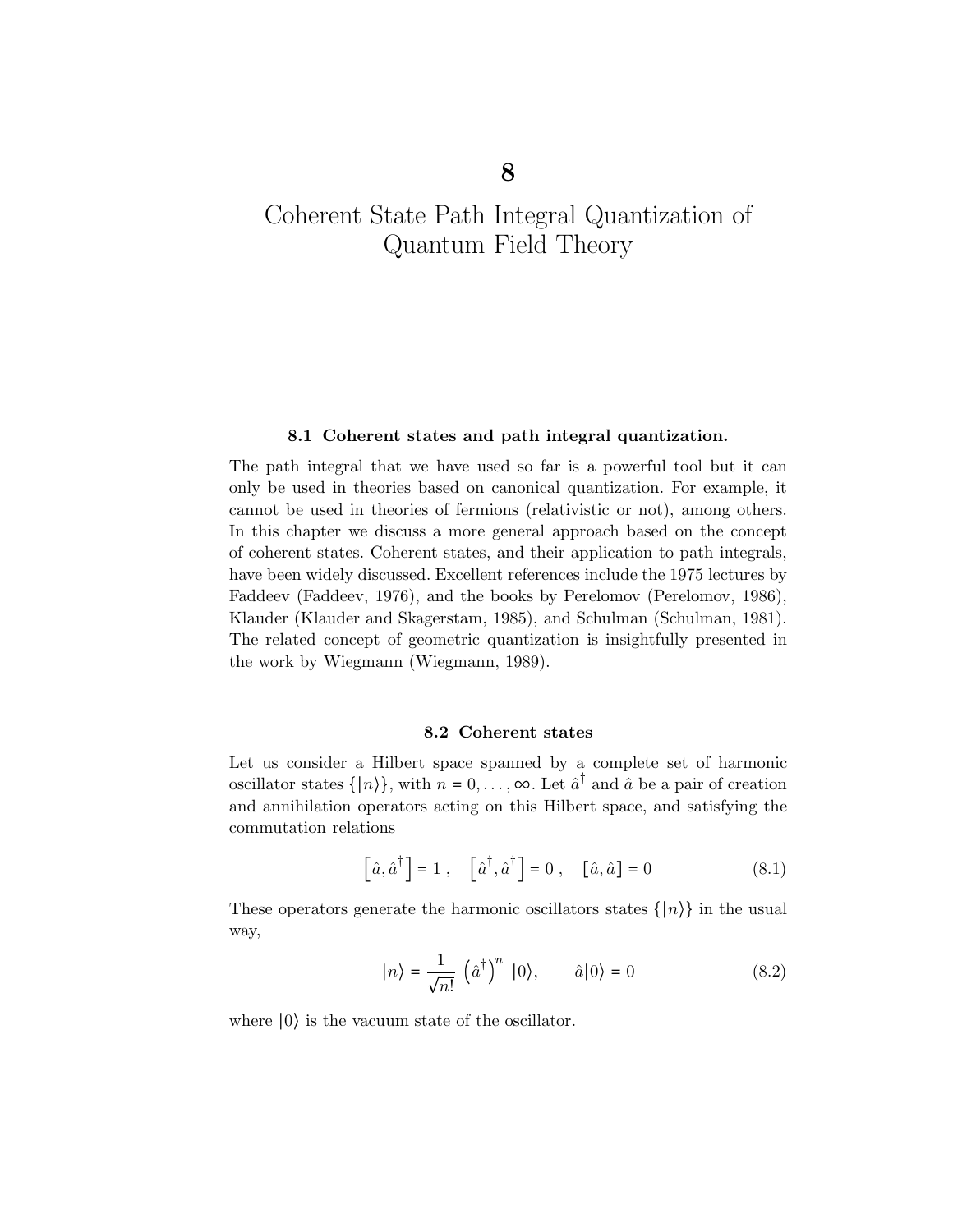Let us denote by  $|z\rangle$  the coherent state

$$
|z\rangle = e^{z\hat{a}^{\dagger}} |0\rangle, \qquad \langle z| = \langle 0| e^{\bar{z}\hat{a}} \qquad (8.3)
$$

where z is an arbitrary complex number and  $\bar{z}$  is the complex conjugate. The coherent state  $|z\rangle$  has the defining property of being a wave packet with optimal spread, i.e. the Heisenberg uncertainty inequality is an equality for these coherent states.

How does  $\hat{a}$  act on the coherent state  $|z\rangle$ ?

$$
\hat{a}|z\rangle = \sum_{n=0}^{\infty} \frac{z^n}{n!} \hat{a} (\hat{a}^\dagger)^n |0\rangle \tag{8.4}
$$

Since

$$
\left[\hat{a}, \left(\hat{a}^\dagger\right)^n\right] = n \left(\hat{a}^\dagger\right)^{n-1},\tag{8.5}
$$

we find

$$
\hat{a}|z\rangle = \sum_{n=0}^{\infty} \frac{z^n}{n!} n \left(\hat{a}^\dagger\right)^{n-1} |0\rangle \equiv z |z\rangle \tag{8.6}
$$

Therefore  $|z\rangle$  is a right eigenvector of  $\hat{a}$  and  $z$  is the (right) eigenvalue.

Likewise we get

$$
\hat{a}^{\dagger}|z\rangle = \hat{a}^{\dagger} \sum_{n=0}^{\infty} \frac{z^n}{n!} \left(\hat{a}^{\dagger}\right)^n |0\rangle = \sum_{n=1}^{\infty} n \frac{z^{n-1}}{n!} \left(\hat{a}^{\dagger}\right)^n |0\rangle \tag{8.7}
$$

Thus,

$$
\hat{a}^{\dagger}|z\rangle = \partial_z |z\rangle \tag{8.8}
$$

Therefore the operators z and  $\partial_z$  provide a representation of the algebra of creation and annihilation operators.

Another quantity of interest is the overlap of two coherent states,  $\langle z|z' \rangle$ ,

$$
\langle z|z'\rangle = \langle 0|e^{\bar{z}\hat{a}} e^{z'\hat{a}^\dagger} |0\rangle \tag{8.9}
$$

We will calculate this matrix element using the Baker-Hausdorff formulas

$$
e^{\hat{A}} e^{\hat{B}} = e^{\hat{A} + \hat{B} + \frac{1}{2} \left[ \hat{A}, \hat{B} \right]} = e^{\left[ \hat{A}, \hat{B} \right]} e^{\hat{B}} e^{\hat{A}}
$$
(8.10)

which holds provided the commutator  $\left[\hat{A}, \hat{B}\right]$  is a c-number, i.e. it is proportional to the identity operator. Since  $\left[\hat{a}, \hat{a}^{\dagger}\right] = 1$ , we find

$$
\langle z|z'\rangle = e^{\bar{z}z'} \langle 0|e^{z'\hat{a}^\dagger} e^{\bar{z}\hat{a}}|0\rangle \tag{8.11}
$$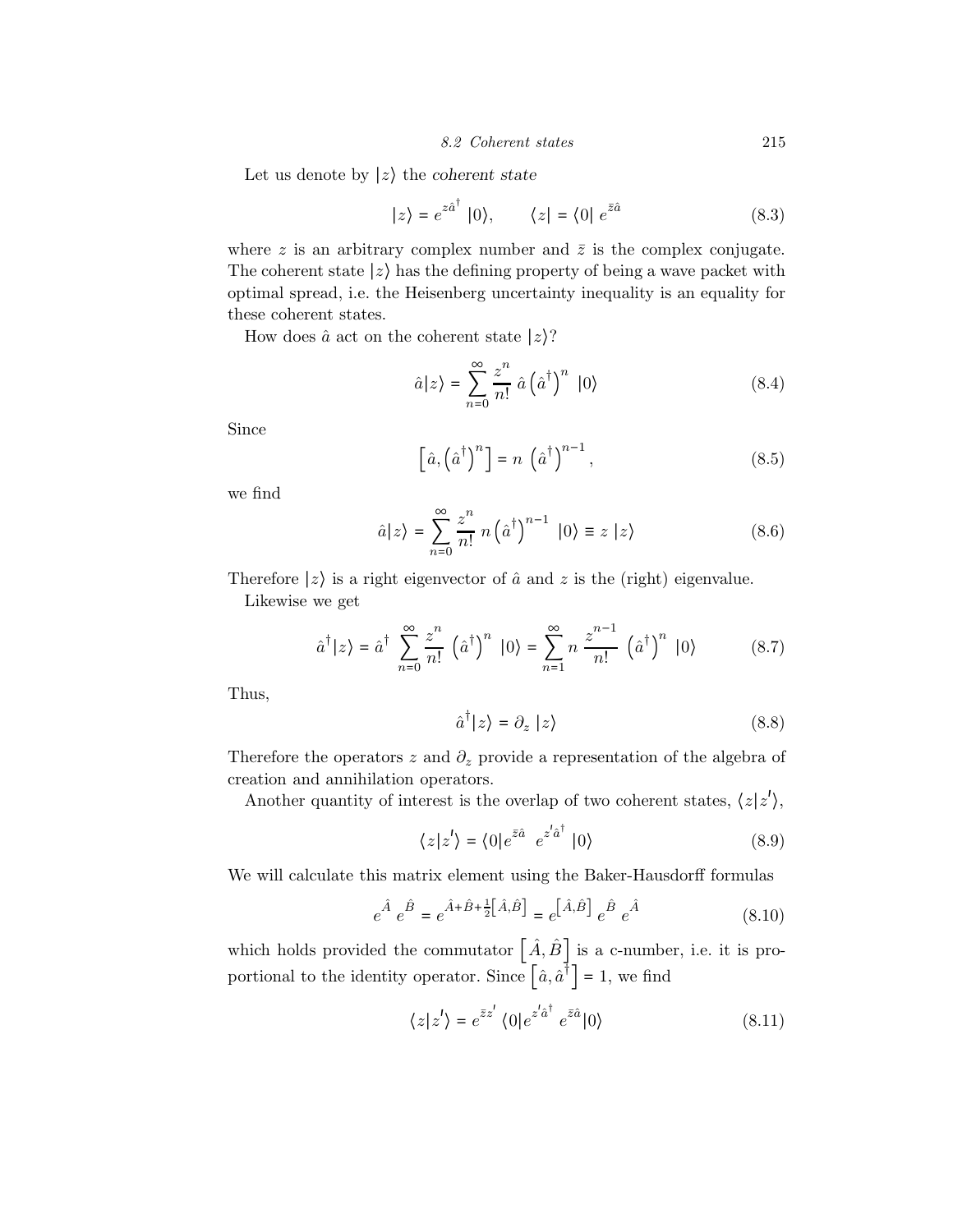But

$$
e^{\bar{z}\hat{a}}\left|0\right\rangle = \left|0\right\rangle, \qquad \left\langle 0\right| \, e^{\bar{z}'\hat{a}^\dagger} = \left\langle 0\right|\tag{8.12}
$$

Hence we get

$$
\langle z|z'\rangle = e^{\bar{z}z'}\tag{8.13}
$$

An arbitrary state  $|\psi\rangle$  of this Hilbert space can be expanded in the harmonic oscillator basis states  $\{|n\rangle\},\$ 

$$
|\psi\rangle = \sum_{n=0}^{\infty} \frac{\psi_n}{\sqrt{n!}} |n\rangle = \sum_{n=0}^{\infty} \frac{\psi_n}{n!} (\hat{a}^{\dagger})^n |0\rangle
$$
 (8.14)

The projection of the state  $|\psi\rangle$  onto the coherent state  $|z\rangle$  is

$$
\langle z|\psi\rangle = \sum_{n=0}^{\infty} \frac{\psi_n}{n!} \langle z|\left(\hat{a}^{\dagger}\right)^n|0\rangle \tag{8.15}
$$

Since

$$
\langle z | \hat{a}^{\dagger} = \bar{z} \langle z |
$$
 (8.16)

we find

$$
\langle z|\psi\rangle = \sum_{n=0}^{\infty} \frac{\psi_n}{n!} \,\bar{z}^n \equiv \psi(\bar{z})\tag{8.17}
$$

Therefore the projection of  $|\psi\rangle$  onto  $|z\rangle$  is the anti-holomorphic (i.e. antianalytic) function  $\psi(\bar{z})$ . In other words, in this representation, the space of states  $\{|\psi\rangle\}$  are in one-to-one correspondence with the space of anti-analytic functions.

In summary, the coherent states  $\{|z\rangle\}$  satisfy the following properties

$$
\hat{a}|z\rangle = z|z\rangle \qquad \langle z|\hat{a} = \partial_{\bar{z}}\langle z| \n\hat{a}^{\dagger}|z\rangle = \partial_{z}|z\rangle \qquad \langle z|\hat{a}^{\dagger} = \bar{z}\langle z| \n\langle z|\psi\rangle = \psi(\bar{z}) \qquad \langle \psi|z\rangle = \bar{\psi}(z)
$$
\n(8.18)

Next we will prove the resolution of identity

$$
\hat{I} = \int \frac{dzd\bar{z}}{2\pi i} e^{-z\bar{z}} |z\rangle\langle z|
$$
\n(8.19)

Let  $|\psi\rangle$  and  $|\phi\rangle$  be two arbitrary states

$$
|\psi\rangle = \sum_{n=0}^{\infty} \frac{\psi_n}{\sqrt{n!}} |n\rangle, \qquad |\phi\rangle = \sum_{n=0}^{\infty} \frac{\phi_n}{\sqrt{n!}} |n\rangle \tag{8.20}
$$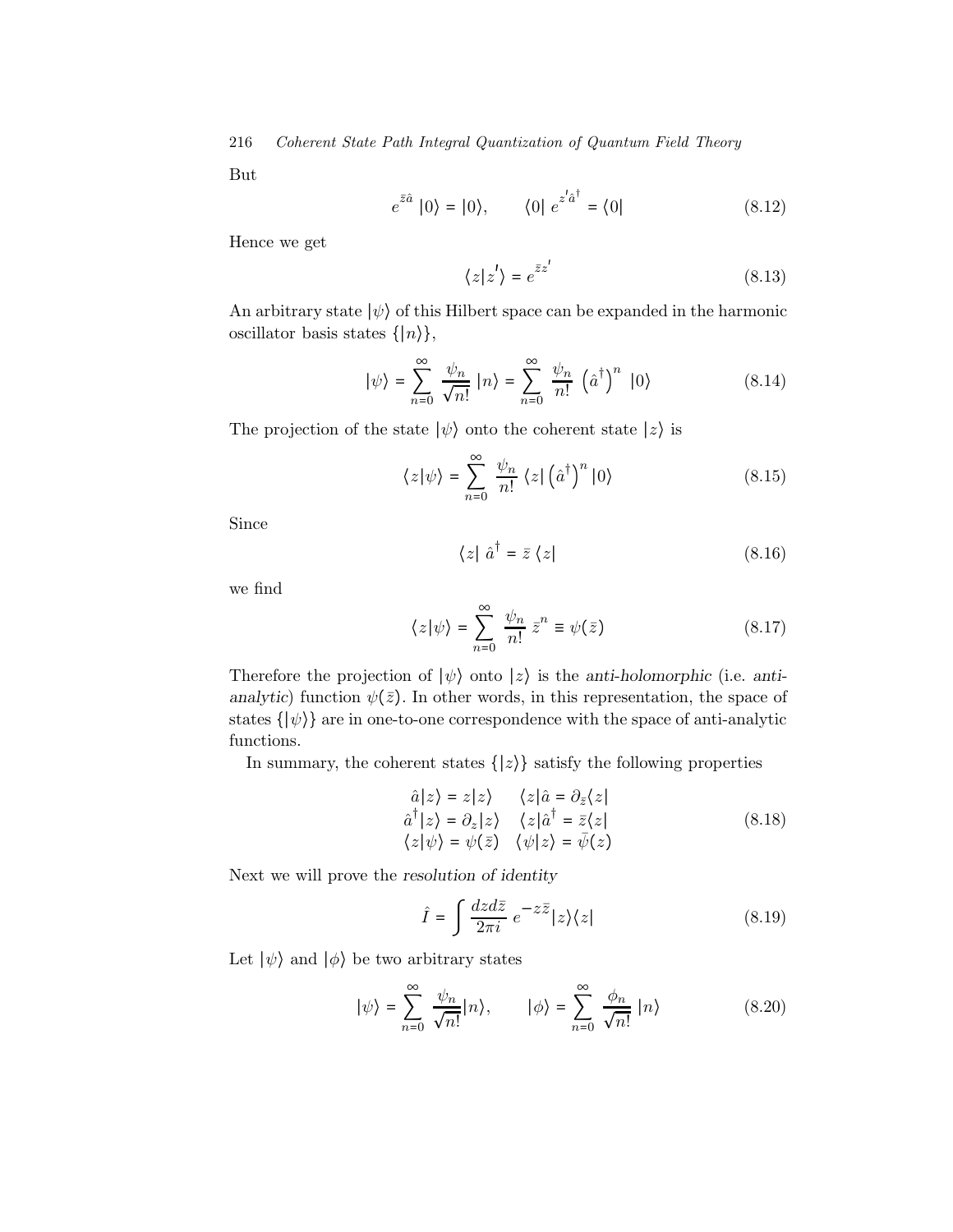such that their inner product is

$$
\langle \phi | \psi \rangle = \sum_{n=0}^{\infty} \frac{1}{n!} \bar{\phi}_n \psi_n \tag{8.21}
$$

Let us compute the matrix element of the operator  $\hat{I}$  given in Eq.(8.19),

$$
\langle \phi | \hat{I} | \psi \rangle = \sum_{m,n} \frac{\bar{\phi}_n \psi_n}{n!} \langle n | \hat{I} | m \rangle \tag{8.22}
$$

Thus we need to compute

$$
\langle n|\hat{I}|m\rangle = \int \frac{dzd\bar{z}}{2\pi i} e^{-|z|^2} \langle n|z\rangle \langle z|m\rangle \tag{8.23}
$$

Recall that the integration measure is defined to be given by

$$
\frac{dzd\bar{z}}{2\pi i} = \frac{d\text{Re}z \ d\text{Im}z}{\pi} \tag{8.24}
$$

The overlaps are given by

$$
\langle n|z\rangle = \frac{1}{\sqrt{n!}} \langle 0 | (\hat{a})^n | z \rangle = \frac{z^n}{\sqrt{n!}} \langle 0 | z \rangle \tag{8.25}
$$

and

$$
\langle z|m\rangle = \frac{1}{\sqrt{m!}} \langle z|\left(\hat{a}^{\dagger}\right)^{m}|0\rangle = \frac{\bar{z}^{m}}{\sqrt{m!}} \langle z|0\rangle \tag{8.26}
$$

Now, since  $|\langle 0|z\rangle|^2=1,$  we get

$$
\langle n|\hat{I}|m\rangle = \int \frac{dzd\bar{z}}{2\pi i} \frac{e^{-|z|^2}}{\sqrt{n!m!}} z^n \bar{z}^m
$$

$$
= \int_0^\infty \rho d\rho \int_0^{2\pi} \frac{d\varphi}{2\pi} \frac{e^{-\rho^2}}{\sqrt{n!m!}} \rho^{n+m} e^{i(n-m)\varphi}
$$
(8.27)

 $\overline{a}$ 

Thus,

$$
\langle n|\hat{I}|m\rangle = \frac{\delta_{n,m}}{n!} \int_0^\infty dx \; x^n e^{-x} = \langle n|m\rangle \tag{8.28}
$$

Hence, we have found that

$$
\langle \phi | \hat{I} | \psi \rangle = \langle \phi | \psi \rangle \tag{8.29}
$$

for any pair of states  $|\psi\rangle$  and  $|\phi\rangle$ . Therefore  $\hat{I}$  is the identity operator in this Hilbert space. We conclude that the set of coherent states  $\{|z\rangle\}$  is an over-complete set of states.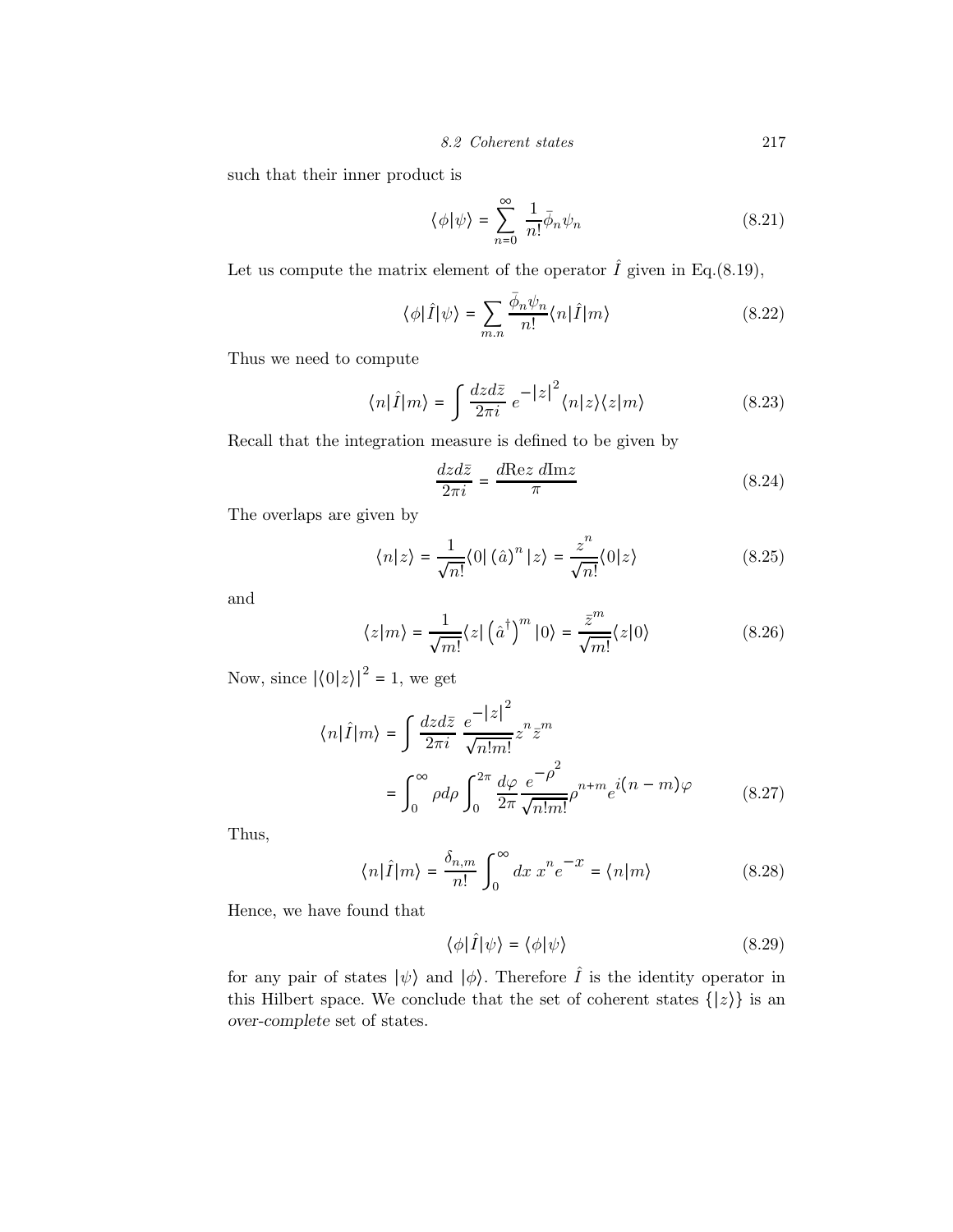Furthermore, since

$$
\langle z | (\hat{a}^{\dagger})^n (\hat{a})^m | z' \rangle = \bar{z}^n z^{lm} \langle z | z' \rangle = \bar{z}^n z^{lm} e^{\bar{z} z'} \tag{8.30}
$$

we conclude that the matrix elements in generic coherent states  $|z\rangle$  and  $|z'$  $\overline{ }$ of any arbitrary normal ordered operator of the form

$$
\hat{A} = \sum_{n,m} A_{n,m} (\hat{a}^{\dagger})^n (\hat{a})^m
$$
\n(8.31)

are equal to

$$
\langle z|\hat{A}|z'\rangle = \left(\sum_{n,m} A_{n,m} \bar{z}^n z^{lm}\right) e^{\bar{z}z'}
$$
 (8.32)

Therefore, if  $\hat{A}(\hat{a}, \hat{a}^{\dagger})$  is an arbitrary normal ordered operator (relative to the state  $|0\rangle$ ), its matrix elements are given by

$$
\langle z|\hat{A}(\hat{a},\hat{a}^{\dagger})|z'\rangle = A(\bar{z},z')e^{\bar{z}z'}
$$
 (8.33)

where  $A(\bar{z}, z')$  is a function of two complex variables  $\bar{z}$  and  $z'$  obtained from  $\hat{A}$  by the formal replacement

$$
\hat{a} \leftrightarrow z', \qquad \hat{a}^{\dagger} \leftrightarrow \bar{z} \tag{8.34}
$$

The complex function  $A(\bar{z},z')$  is oftentimes called the symbol of the (normalordered) operator  $\hat{A}$ .

For example, the matrix elements of the number operator  $\hat{N} = \hat{a}^{\dagger} \hat{a}$ , which measures the number of excitations, is

$$
\langle z|\hat{N}|z'\rangle = \langle z|\hat{a}^{\dagger}\hat{a}|z'\rangle = \bar{z}z'\;e^{\bar{z}z'}\tag{8.35}
$$

#### 8.3 Path integrals and coherent states

The concept of coherent states have been applied to broad areas of Quantum Mechanics (Perelomov, 1986; Klauder and Skagerstam, 1985). Here we will focus on its application to path integrals (Faddeev, 1976).

We want to compute the matrix elements of the evolution operator  $U$ ,

$$
\mathcal{U} = e^{-i\frac{T}{\hbar}\hat{H}(\hat{a}^{\dagger}, \hat{a})}
$$
\n(8.36)

where  $\hat{H}(\hat{a}^{\dagger}, \hat{a})$  is a normal ordered operator and  $T = t_f - t_i$  is the total time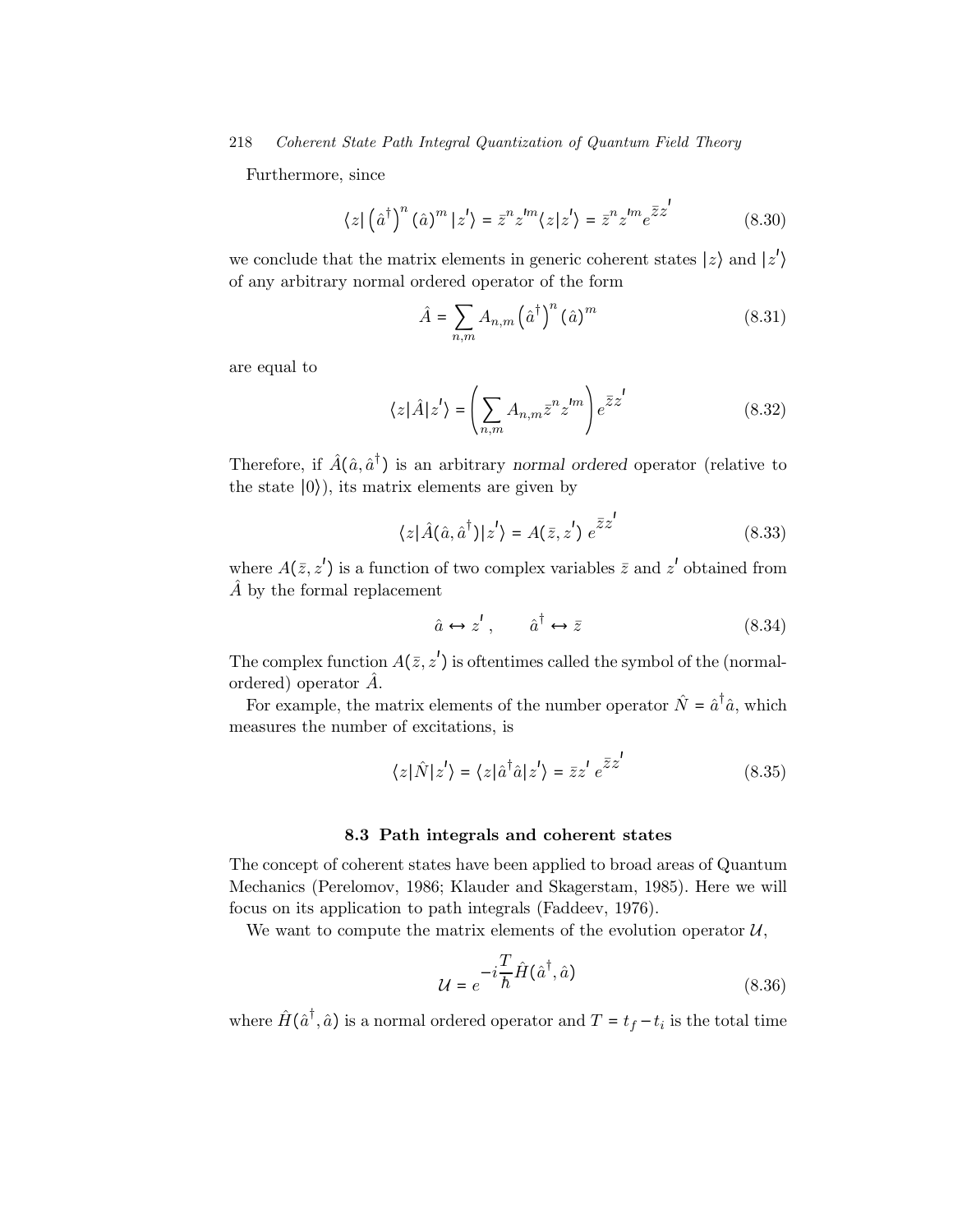lapse. Thus, if  $|i\rangle$  and  $|f\rangle$  denote two arbitrary initial and final states, we can write the matrix element of  $\mathcal{U}$  as

$$
\langle f|e^{-i\frac{T}{\hbar}\hat{H}(\hat{a}^{\dagger},\hat{a})}|i\rangle = \lim_{\epsilon \to 0, N \to \infty} \langle f| \left(1 - i\frac{\epsilon}{\hbar}\hat{H}(\hat{a}^{\dagger},\hat{a})\right)^N |i\rangle \tag{8.37}
$$

However, instead of inserting a complete set of states at each intermediate time  $t_j$  (with  $j = 1, ..., N$ ), we will now insert an over-complete set of coherent states  $\{|z_j\rangle\}$  at each time  $t_j$  through the insertion of the resolution of the identity,

$$
\langle f | \left( 1 - i \frac{\epsilon}{\hbar} \hat{H}(\hat{a}^{\dagger}, \hat{a}) \right)^N | i \rangle =
$$
  
\n
$$
= \int \left( \prod_{j=1}^N \frac{dz_j d\bar{z}_j}{2\pi i} \right) e^{-\sum_{j=1}^N |z_j|^2} \left[ \prod_{k=1}^{N-1} \langle z_{k+1} | \left( 1 - i \frac{\epsilon}{\hbar} \hat{H}(\hat{a}^{\dagger}, \hat{a}) \right) | z_k \rangle \right]
$$
  
\n
$$
\times \langle f | \left( 1 - i \frac{\epsilon}{\hbar} \hat{H}(\hat{a}^{\dagger}, \hat{a}) \right) | z_N \rangle \langle z_1 | \left( 1 - i \frac{\epsilon}{\hbar} \hat{H}(\hat{a}^{\dagger}, \hat{a}) \right) | z_i \rangle
$$
\n(8.38)

In the limit  $\epsilon \to 0$  these matrix elements become

$$
\langle z_{k+1} | \left( 1 - i \frac{\epsilon}{\hbar} \hat{H}(\hat{a}^\dagger, \hat{a}) \right) | z_k \rangle = \langle z_{k+1} | z_k \rangle - i \frac{\epsilon}{\hbar} \langle z_{k+1} | \hat{H}(\hat{a}^\dagger, \hat{a}) | z_k \rangle
$$
  

$$
= \langle z_{k+1} | z_k \rangle \left[ 1 - i \frac{\epsilon}{\hbar} H(\bar{z}_{k+1}, z_k) \right] \tag{8.39}
$$

where  $H(\bar{z}_{k+1}, z_k)$  is a function obtained from the normal-ordered Hamiltonian by performing the substitutions  $\hat{a}^{\dagger} \rightarrow \bar{z}_{k+1}$  and  $\hat{a} \rightarrow z_k$ .

Hence, we can write the following expression for the matrix element of the evolution operator of the form

$$
\langle f|e^{-i\frac{T}{\hbar}\hat{H}(\hat{a}^{\dagger},\hat{a})}|i\rangle =
$$
  
\n
$$
= \lim_{\epsilon \to 0, N \to \infty} \int \left(\prod_{j=1}^{N} \frac{dz_j d\bar{z}_j}{2\pi i}\right) e^{-\sum_{j=1}^{N} |z_j|^2} \sum_{\ell}^{N-1} \bar{z}_{j+1} z_j \prod_{j=1}^{N-1} \left[1 - i\frac{\epsilon}{\hbar} H(\bar{z}_{k+1}, z_k)\right]
$$
  
\n
$$
\times \langle f|z_N \rangle \langle z_1|i \rangle \left[1 - i\frac{\epsilon}{\hbar} \frac{\langle f|\hat{H}|z_N \rangle}{\langle f|z_N \rangle}\right] \left[1 - i\frac{\epsilon}{\hbar} \frac{\langle z_1|\hat{H}|i \rangle}{\langle z_1|i \rangle}\right]
$$
(8.40)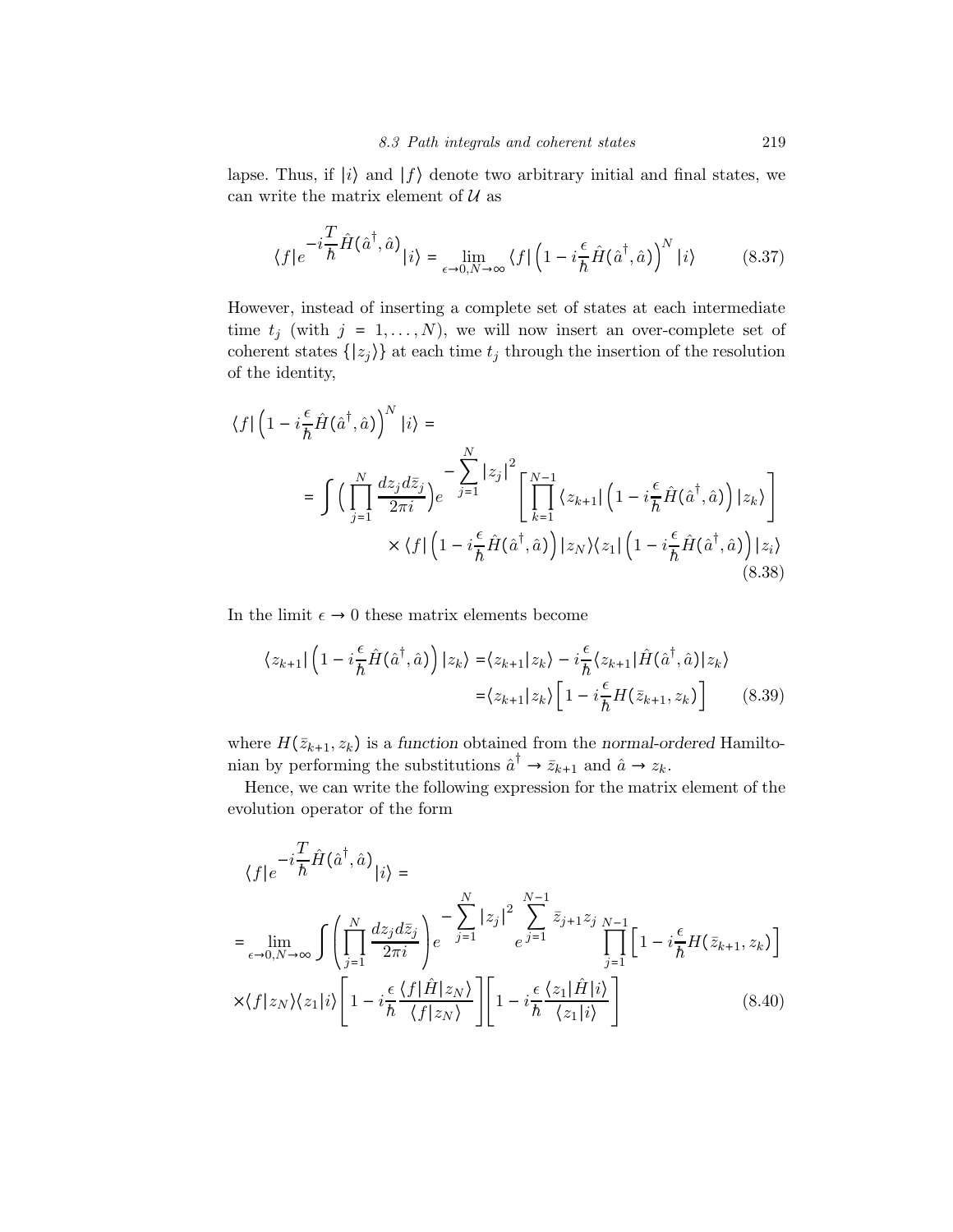By further expanding the initial and final states in coherent states

$$
\langle f | = \int \frac{dz_f d\bar{z}_f}{2\pi i} e^{-|z_f|^2} \bar{\psi}_f(z_f) \langle z_f |
$$

$$
|i\rangle = \int \frac{dz_i d\bar{z}_i}{2\pi i} e^{-|z_i|^2} \psi_i(\bar{z}_i) |z_i\rangle
$$
(8.41)

we find the (formal) result

$$
\langle f|e^{-i\frac{T}{\hbar}\hat{H}(\hat{a}^{\dagger},\hat{a})}|i\rangle =
$$
  

$$
= \int \mathcal{D}z \mathcal{D}\bar{z}e^{\frac{i}{\hbar}\int_{t_i}^{t_f}dt\left[\frac{\hbar}{2i}(z\partial_t\bar{z}-\bar{z}\partial_t z)-H(z,\bar{z})\right]}
$$

$$
\times e^{\frac{1}{2}(|z_i|^2+|z_f|^2)}\bar{\psi}_f(z_f)\psi_i(\bar{z}_i) \tag{8.42}
$$

This is the coherent-state form of the path integral. We can identify in this expression the Lagrangian  $L$  as the quantity

$$
L = \frac{\hbar}{2i} \left( z \partial_t \bar{z} - \bar{z} \partial_t z \right) - H(z, \bar{z}) \tag{8.43}
$$

It is easy to check that this expression is equivalent to the phase-space path integral derived in Section 5.1.

Notice that the Lagrangian for the coherent-state representation presented in Eq.(8.43) is first order in time derivatives. Because of this feature we are not guaranteed that the paths are necessarily differentiable. This property leads to all kinds of subtleties that for the most part we will ignore in what follows.

# 8.4 Path integral for a non-relativistic Bose gas

The field theoretic description of a gas of (spinless) non-relativistic bosons is given in terms of the creation and annihilation field operators  $\hat{\phi}^{\dagger}(\boldsymbol{x})$  and  $\hat{\phi}(\boldsymbol{x})$ , that satisfy the equal time commutation relations (in d space dimensions)

$$
\left[\hat{\phi}(\boldsymbol{x}), \hat{\phi}^{\dagger}(\boldsymbol{y})\right] = \delta^d(\boldsymbol{x} - \boldsymbol{y})\tag{8.44}
$$

Relative to the empty state ∣0⟩, such that

$$
\hat{\phi}(\boldsymbol{x})|0\rangle = 0\tag{8.45}
$$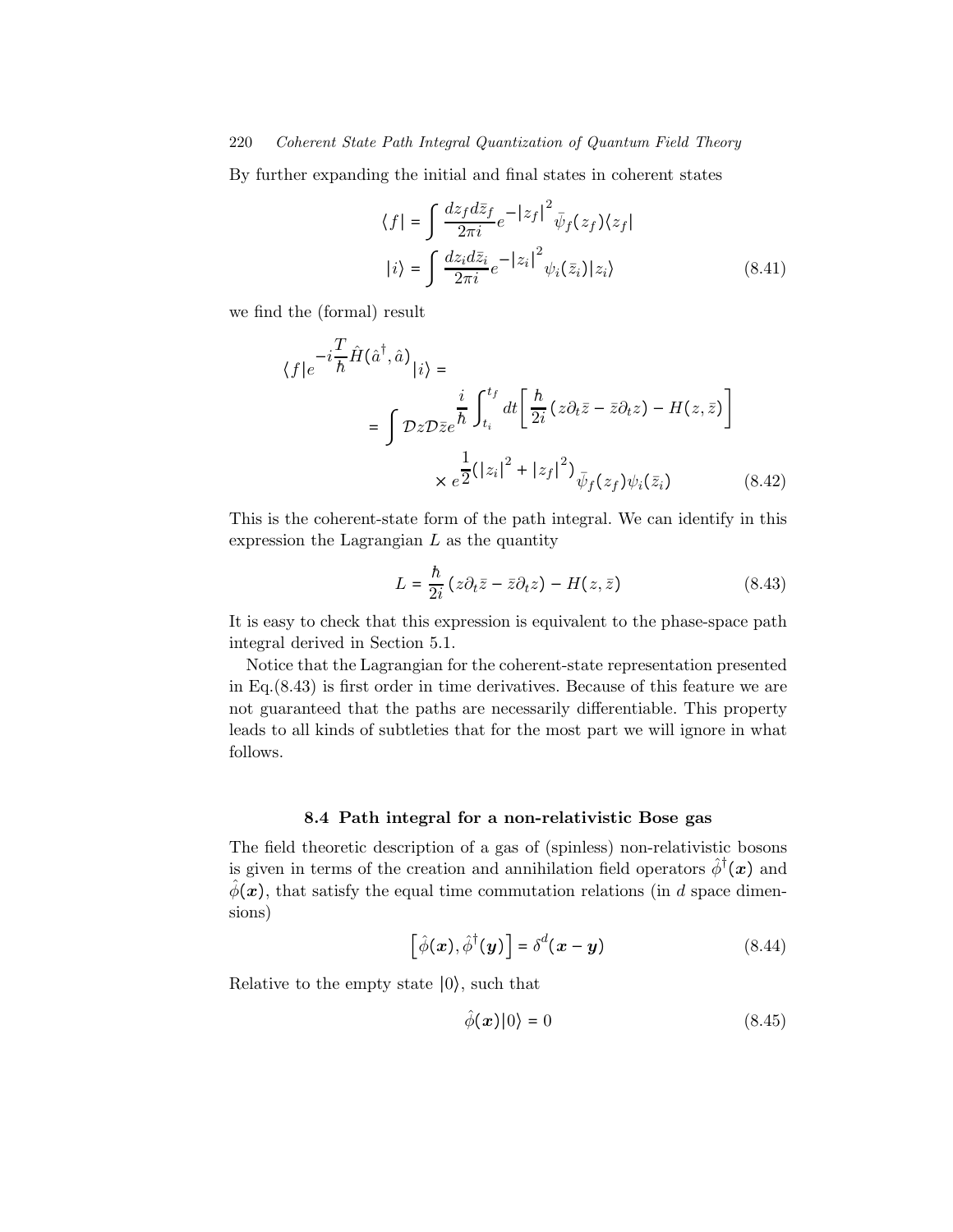the normal ordered Hamiltonian (in the Grand canonical Ensemble) is

$$
\hat{H} = \int d^d x \hat{\phi}^\dagger(\boldsymbol{x}) \left[ -\frac{\hbar^2}{2m} \nabla^2 - \mu + V(\boldsymbol{x}) \right] \hat{\phi}(\boldsymbol{x}) \n+ \frac{1}{2} \int d^d x \int d^d y \hat{\phi}^\dagger(\boldsymbol{x}) \hat{\phi}^\dagger(\boldsymbol{y}) U(\boldsymbol{x} - \boldsymbol{y}) \hat{\phi}(\boldsymbol{y}) \hat{\phi}(\boldsymbol{x})
$$
\n(8.46)

where m is the mass of the bosons,  $\mu$  is the chemical potential,  $V(\boldsymbol{x})$  is an external potential and  $U(x - y)$  is the interaction potential between pairs of bosons.

Following our discussion of the coherent state path integral we see that it is immediate to write down a path integral for a thermodynamically large system of bosons. The boson coherent states are now labelled by a complex field  $\phi(x)$  and its complex conjugate  $\bar{\phi}(x)$ .

$$
|\{\phi(\boldsymbol{x})\}\rangle = e^{\int d\boldsymbol{x} \phi(\boldsymbol{x}) \hat{\phi}^{\dagger}(\boldsymbol{x})} |0\rangle
$$
 (8.47)

which has the coherent state property of being a right eigenstate of the field operator  $\hat{\phi}(\mathbf{x}),$ 

$$
\hat{\phi}(\boldsymbol{x})|\{\phi\}\rangle = \phi(\boldsymbol{x})|\{\phi\}\rangle \tag{8.48}
$$

as well as obeying the resolution of the identity in this space of states

$$
\mathcal{I} = \int \mathcal{D}\phi \mathcal{D}\phi^* e^{-\int dx \, |\phi(x)|^2} |\{\phi\}\rangle \langle \{\phi\}| \tag{8.49}
$$

The matrix element of the evolution operator of this system between an arbitrary initial state  $|i\rangle$  and an arbitrary final state  $|f\rangle$ , separated by a time lapse  $T = t_f - t_i$  (not to be confused with the temperature!), now takes the form

$$
\langle f|e^{-\frac{i}{\hbar}\hat{H}T}|i\rangle =
$$
\n
$$
\int \mathcal{D}\phi \mathcal{D}\bar{\phi} \exp\left\{\frac{i}{\hbar} \int_{t_i}^{t_f} dt \left( \int d^d x \frac{\hbar}{i} \left[ \phi(x, t) \partial_t \bar{\phi}(x, t) - \bar{\phi}(x, t) \partial_t \phi(x, t) \right] - H[\phi, \bar{\phi}] \right) \right\}
$$
\n
$$
\times \bar{\Psi}_f(\phi(x, t_f)) \Psi_i(\bar{\phi}(x, t_i)) e^{\frac{1}{2} \int dx \left( \left| \phi(x, t_f) \right|^2 + \left| \phi(x, t_i) \right|^2 \right)}
$$
\n(8.50)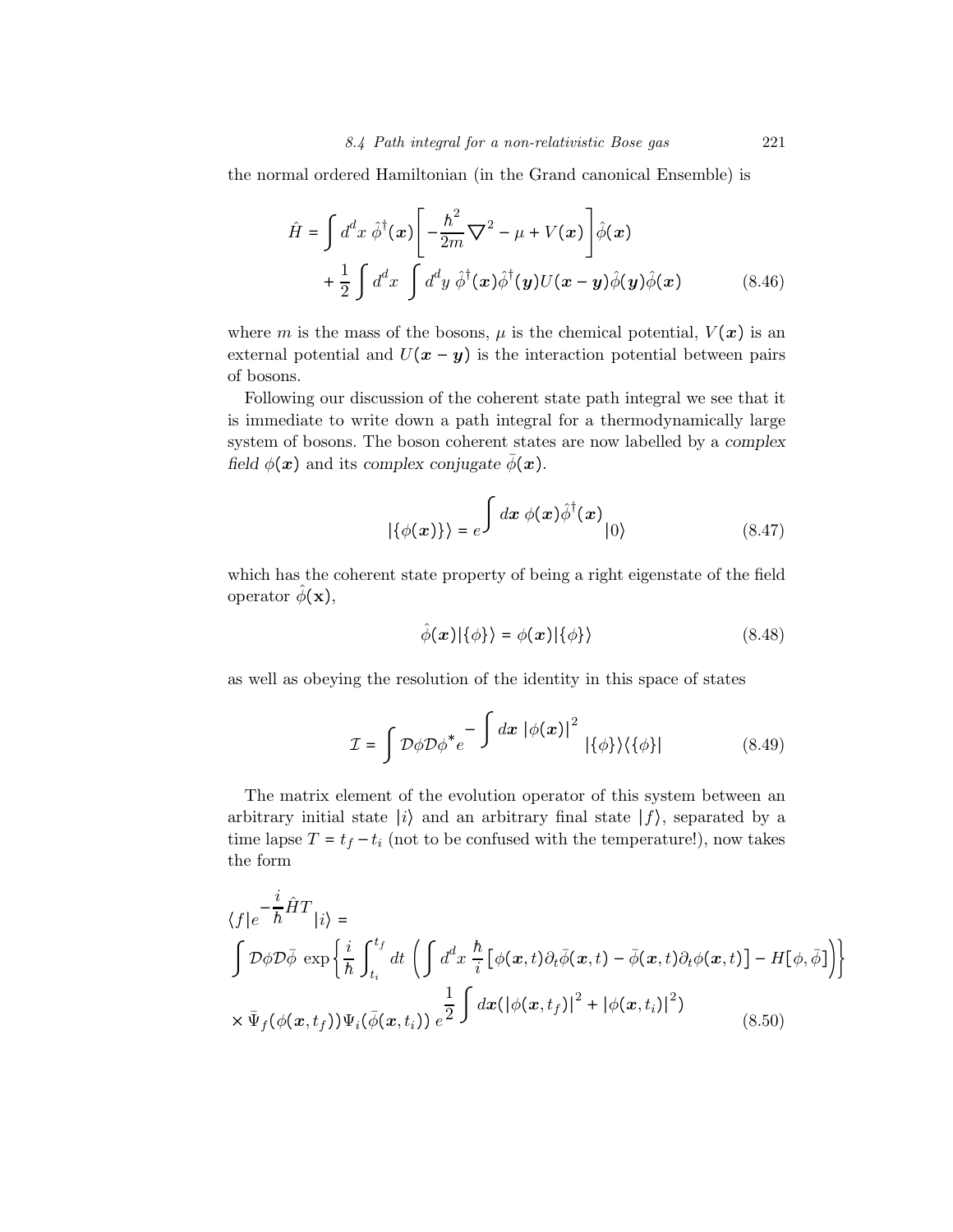where the functional  $H[\phi, \bar{\phi}]$  is

$$
H[\phi, \bar{\phi}] = \int d^d x \ \bar{\phi}(\boldsymbol{x}) \left[ -\frac{\hbar^2}{2m} \nabla^2 - \mu + V(\boldsymbol{x}) \right] \phi(\boldsymbol{x})
$$
  
+ 
$$
\frac{1}{2} \int d^d x \int d^d y \ |\phi(\boldsymbol{x})|^2 |\phi(\boldsymbol{y})|^2 U(\boldsymbol{x} - \boldsymbol{y})
$$
(8.51)

It is also possible to write the action  $S$  in the less symmetric but simpler form (where  $d^D x \equiv dt d^d x$ )

$$
S = \int d^D x \,\bar{\phi}(x) \left( i\hbar \partial_t + \frac{\hbar^2}{2m} \vec{\nabla}^2 + \mu - V(x) \right) \phi(x)
$$

$$
- \frac{1}{2} \int d^D x \int d^D y \, |\phi(x)|^2 |\phi(y)|^2 U(x - y)
$$
(8.52)

where  $U(x - y) = U(x - y)\delta(t_x - t_y)$ .

Therefore the path integral for a system of non-relativistic bosons, with chemical potential  $\mu$ , has the same form os the path integral of the charged scalar field we discussed before except that the action is first order in time derivatives. The fact that the field is complex follows from the requirement that the number of bosons is a globally conserved quantity, which is why one is allowed to introduce a chemical potential.

This formulation is useful to study superfluid Helium and similar problems. Suppose for instance that we want to compute the partition function  $Z$  for this system of bosons at finite temperature  $T$ ,

$$
Z = \text{tr}e^{-\beta \hat{H}} \tag{8.53}
$$

where  $\beta = 1/T$  (in units where  $k_B = 1$ ). The coherent-state path integral representation of the partition function is obtained by 1) restricting the initial and final states to be the same  $|i\rangle = |f\rangle$  and arbitrary, 2) summing over all possible states, and 3) a Wick rotation to imaginary time  $t \rightarrow$  $-i\tau$ , with the time-span  $T \rightarrow -i\beta\hbar$ , with periodic boundary conditions in imaginary time.

The result is the (imaginary time) path integral

$$
Z = \int \mathcal{D}\phi \mathcal{D}\bar{\phi} e^{-S_E(\phi, \bar{\phi})}
$$
 (8.54)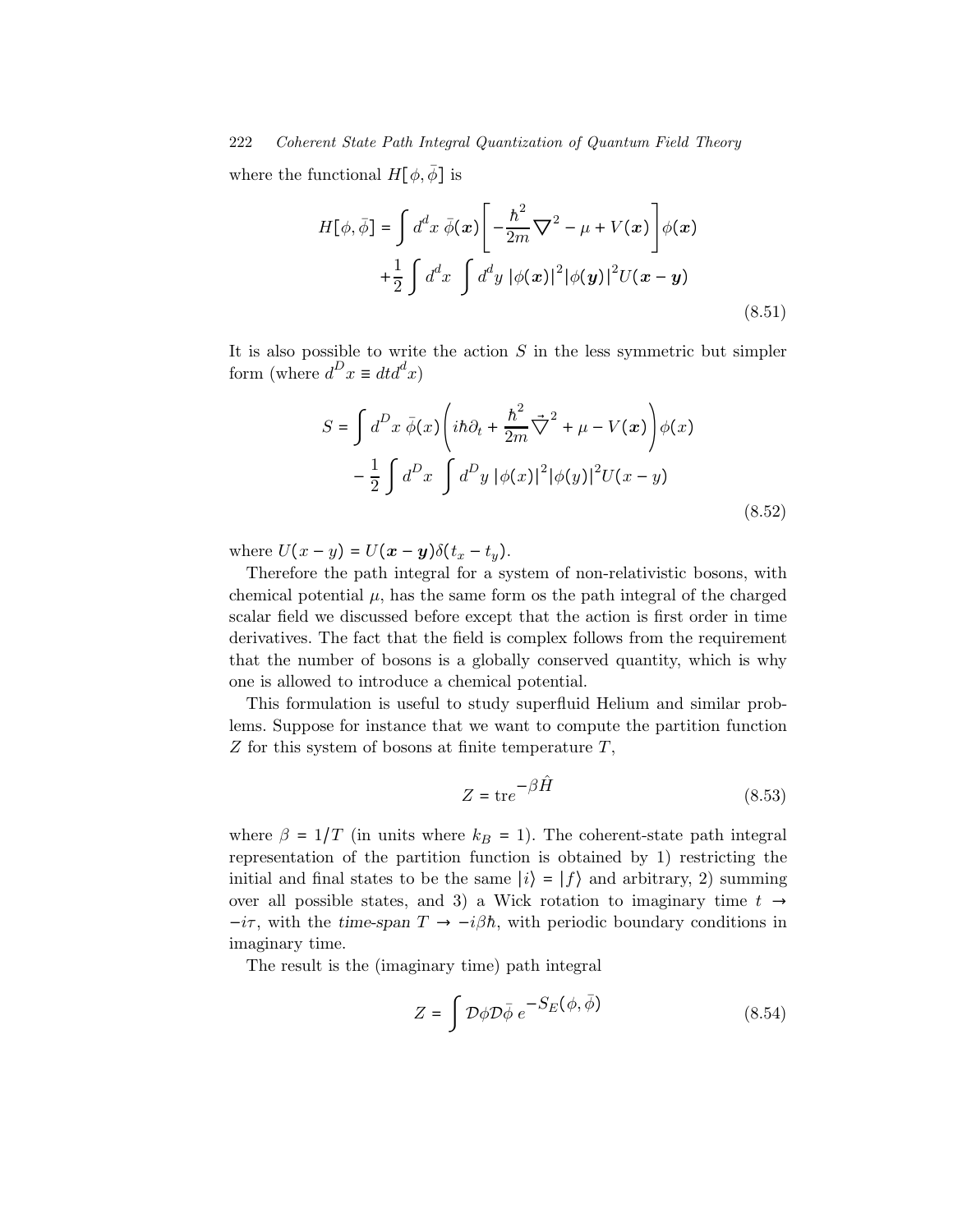where  $S_E$  is the Euclidean action

$$
S_E(\phi, \bar{\phi}) = \frac{1}{\hbar} \int_0^{\beta} d\tau \int dx \, \bar{\phi} \Bigg[ \hbar \partial_{\tau} - \mu - \frac{\hbar^2}{2m} \nabla^2 + V(x) \Bigg] \phi + \frac{1}{2\hbar} \int_0^{\beta} d\tau \int dx \int dy U(x - y) |\phi(x)|^2 |\phi(y)|^2
$$
(8.55)

The fields  $\phi(x) = \phi(x, \tau)$  satisfy periodic boundary conditions in imaginary time

$$
\phi(\mathbf{x},\tau) = \phi(\mathbf{x},\tau + \beta \hbar) \tag{8.56}
$$

This requirement suggests an expansion of the field  $\phi(x)$  in Fourier modes of the form

$$
\phi(\mathbf{x}, \tau) = \sum_{n = -\infty}^{\infty} e^{i\omega_n \tau} \phi(\vec{x}, \omega_n)
$$
 (8.57)

where the frequencies  $\omega_n$  (the Matsubara frequencies) must be chosen so that  $\phi$  obeys the required PBCs. We find

$$
\omega_n = \frac{2\pi}{\beta h} n = \frac{2\pi T}{h} n , \qquad n \in \mathbb{Z}
$$
 (8.58)

where  $n$  is an arbitrary integer. In one of the problems at the end of this chapter you will evaluate this path integral using a semiclassical approximation.

## 8.5 Fermion coherent states

In this section we will develop a formalism for fermions which follows closely what we have done for bosons while taking into account the anti-commuting nature of fermionic operators.

Let  ${c_i^{\dagger}}$  be a set of *fermion* creation operators, with  $i = 1, ..., N$ , and  ${c_i}$ the set of their  $N$  adjoint operators, the associated annihilation operators. The number operator for the *i*-th fermion is  $n_i = c_i^{\dagger} c_i$ . Let us define the basis states states of the *i*-th fermion by the kets  $|0_i\rangle$  and  $|1_i\rangle$ , which obey the obvious definitions:

$$
c_i|0_i\rangle = 0, \qquad c_i^{\dagger}|0_i\rangle = |1_i\rangle, \qquad c_i^{\dagger}c_i|0_i\rangle = 0, \qquad c_i^{\dagger}c_i|1_i\rangle = |1_i\rangle \qquad (8.59)
$$

For N fermions the Hilbert space is spanned by the anti-symmetrized states  $|n_1,\ldots,n_N\rangle$ . Let

$$
|0\rangle \equiv |0_1, \dots, 0_N\rangle \tag{8.60}
$$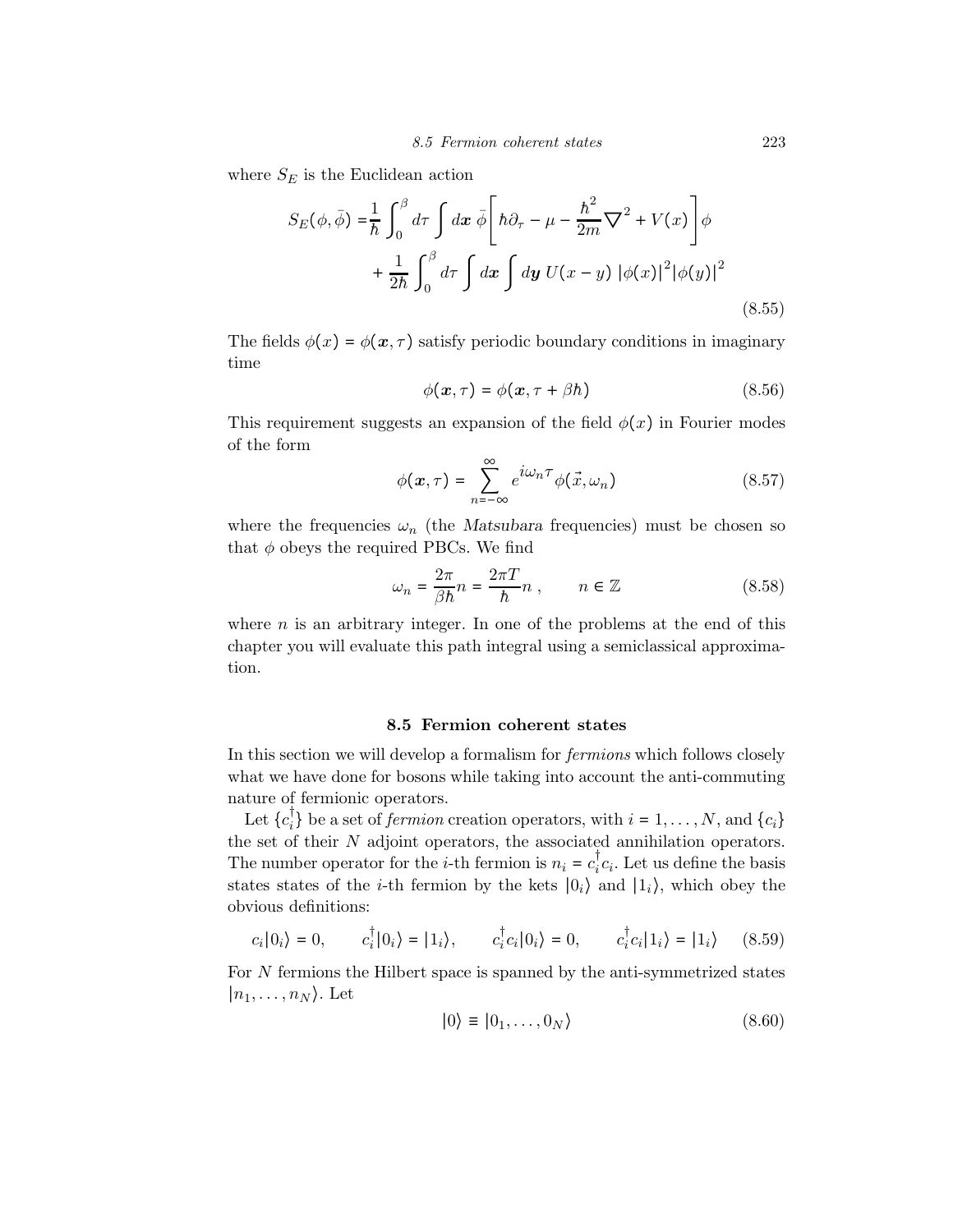be the empty state. A general state in this Hilbert space is

$$
|n_1, \dots, n_N\rangle = \left(c_1^\dagger\right)^{n_1} \dots \left(c_N^\dagger\right)^{n_N} |0\rangle \tag{8.61}
$$

As we saw before, the wave function  $\langle n_1,\ldots,n_N | \Psi \rangle$  is fully antisymmetric. If the state  $|\Psi\rangle$  is a product state, the wave function is a Slater determinant.

# 8.5.1 Definition of fermion coherent states

We now define fermion coherent states. Let  $\{\bar{\xi}_i,\xi_i\}$ , with  $i=1,\ldots,N$ , be a set of 2N Grassmann variables, a set of symbols also known as the generators of a Grassmann algebra. By definition, Grassmann variables satisfy the following properties

$$
\{\xi_i, \xi_j\} = \{\bar{\xi}_i, \bar{\xi}_j\} = \{\xi_i, \bar{\xi}_j\} = \xi_i^2 = \bar{\xi}_i^2 = 0
$$
\n(8.62)

Therefore, Grassmann variables behave a a set of time-ordered fermion operators.

We will also require that the Grassmann variables anti-commute with the fermion operators:

 $\mathbf{r}$ 

$$
\{\xi_i, c_j\} = \{\bar{\xi}_i, c_j^{\dagger}\} = \{\bar{\xi}_i, c_j\} = \{\bar{\xi}_i, c_j^{\dagger}\} = 0
$$
\n(8.63)

Let us define the fermion coherent states to be

$$
|\xi\rangle \equiv e^{-\xi c^{\dagger}}|0\rangle \tag{8.64}
$$

$$
\langle \xi | \equiv \langle 0 | e^{\bar{\xi}c} \tag{8.65}
$$

As a consequence of these definitions we have:

$$
e^{-\xi c^{\dagger}} = 1 - \xi c^{\dagger} \tag{8.66}
$$

Similarly, if  $\psi$  is a Grassmann variable, then

$$
\langle \xi | \psi \rangle = \langle 0 | e^{\bar{\xi}c} e^{-\psi c^{\dagger}} | 0 \rangle = 1 + \bar{\xi} \psi = e^{\bar{\xi} \psi}
$$
 (8.67)

For  $N$  fermions we have,

$$
|\xi\rangle \equiv |\xi_1,\ldots,\xi_N\rangle = \Pi_{i=1}^N e^{-\xi_i c_i^{\dagger}} |0\rangle \equiv e^{-\sum_{i=1}^N \xi_i c_i^{\dagger}} |0\rangle \qquad (8.68)
$$

since the following commutator vanishes,

$$
\[ \xi_i c_i^\dagger, \xi_j c_j^\dagger \] = 0 \tag{8.69}
$$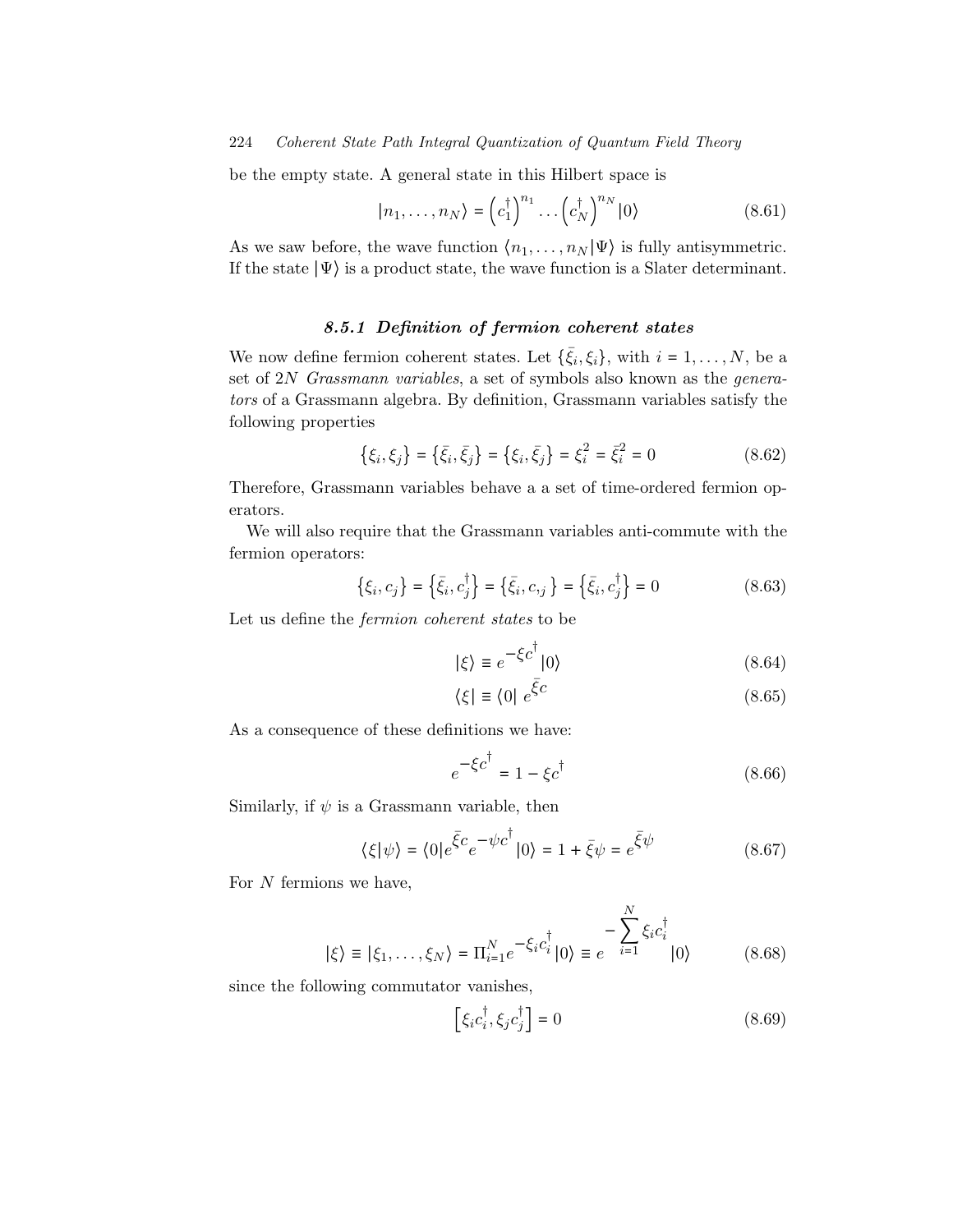# 8.5.2 Analytic functions of Grassmann variables

We will define  $\psi(\xi)$  to be an *analytic* function of the Grassmann variable if it has a power series expansion in  $\xi$ ,

$$
\psi(\xi) = \psi_0 + \psi_1 \xi + \psi_2 \xi^2 + \dots \tag{8.70}
$$

where  $\psi_n \in \mathbb{C}$ . Since

$$
\xi^n = 0, \qquad \forall n \ge 2 \tag{8.71}
$$

then, all analytic functions of a Grassmann variable reduce to a first degree polynomial,

$$
\psi(\xi) \equiv \psi_0 + \psi_1 \xi \tag{8.72}
$$

Similarly, we define complex conjugation by

$$
\overline{\psi(\xi)} \equiv \bar{\psi}_0 + \bar{\psi}_1 \bar{\xi} \tag{8.73}
$$

where  $\bar{\psi}_0$  and  $\bar{\psi}_1$  are the complex conjugates of  $\psi_0$  and  $\psi_1$  respectively.

We can also define functions of two Grassmann variables  $\xi$  and  $\overline{\xi}$ ,

$$
A(\bar{\xi}, \xi) = a_0 + a_1 \xi + \bar{a}_1 \bar{\xi} + a_{12} \bar{\xi} \xi \tag{8.74}
$$

where  $a_1$ ,  $\bar{a}_1$  and  $a_{12}$  are complex numbers;  $a_1$  and  $\bar{a}_1$  are not necessarily complex conjugates of each other.

# 8.5.3 Differentiation over Grassmann variables

Since analytic functions of Grassmann variables have such a simple structure, differentiation is just as simple. Indeed, we define the derivative as the coefficient of the linear term

$$
\partial_{\xi}\psi(\xi) \equiv \psi_1 \tag{8.75}
$$

Likewise we also have

$$
\partial_{\bar{\xi}} \overline{\psi(\xi)} \equiv \bar{\psi}_1 \tag{8.76}
$$

Clearly, using this rule we can write

$$
\partial_{\xi}(\bar{\xi}\xi) = -\partial_{\xi}(\xi\bar{\xi}) = -\bar{\xi}
$$
\n(8.77)

A similar argument shows that

$$
\partial_{\xi} A(\bar{\xi}, \xi) = a_1 - a_{12} \bar{\xi} \tag{8.78}
$$

$$
\partial_{\bar{\xi}} A(\bar{\xi}, \xi) = \bar{a}_1 + a_{12} \xi \tag{8.79}
$$

$$
\partial_{\bar{\xi}} \partial_{\xi} A(\bar{\xi}, \xi) = -a_{12} = -\partial_{\xi} \partial_{\bar{\xi}} A(\bar{\xi}, \xi)
$$
(8.80)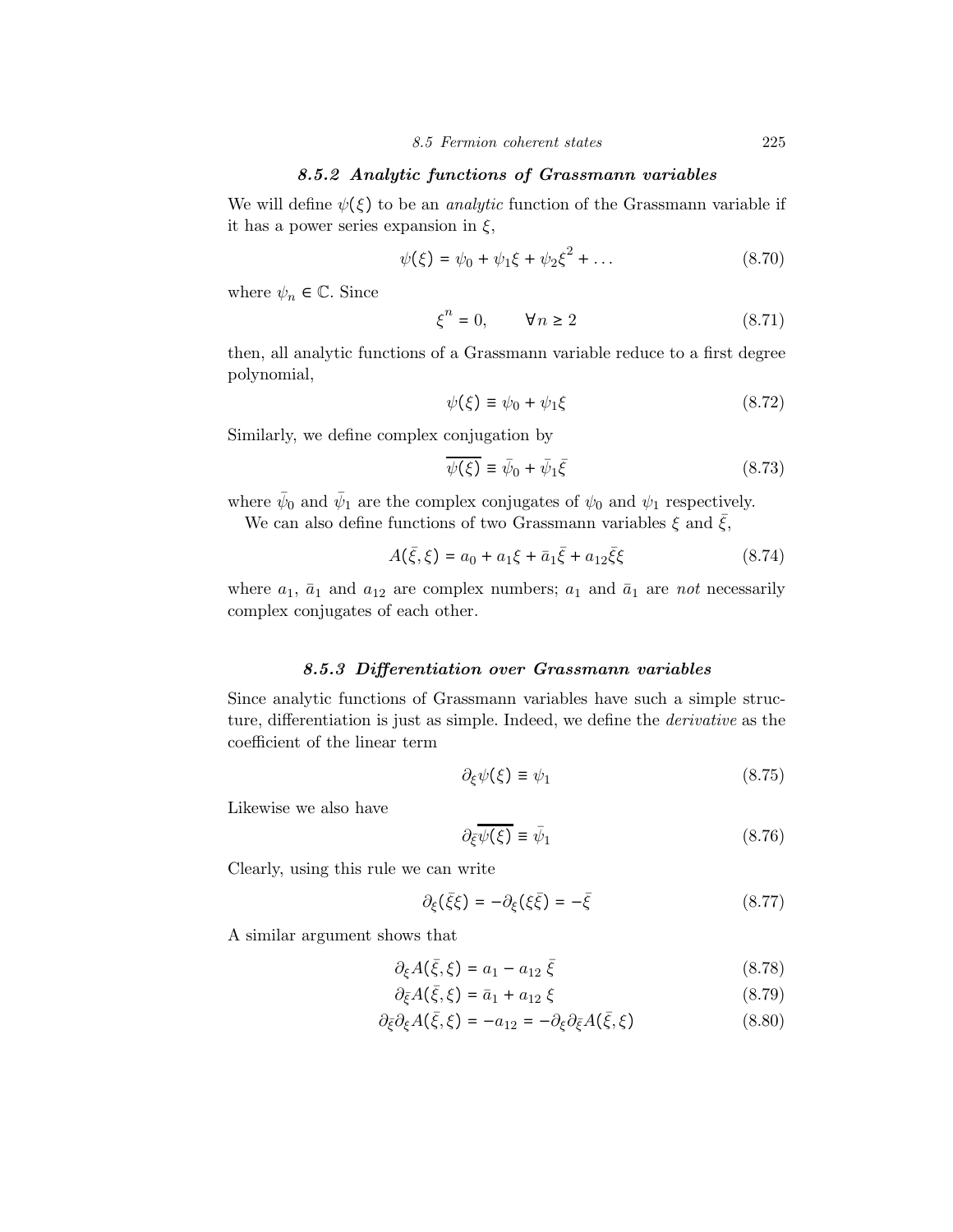from where we conclude that  $\partial_{\xi}$  and  $\partial_{\bar{\xi}}$  anti-commute,

$$
\{\partial_{\bar{\xi}}, \partial_{\xi}\} = 0, \quad \text{and} \quad \partial_{\xi}\partial_{\xi} = \partial_{\bar{\xi}}\partial_{\bar{\xi}} = 0 \tag{8.81}
$$

# 8.5.4 Integration over Grassmann variables

The basic differentiation rule of Eq. (8.75) implies that

$$
1 = \partial_{\xi} \xi \tag{8.82}
$$

which suggests the following *definitions*:

$$
\int d\xi \, 1 = 0, \qquad \int d\xi \, \partial_{\xi} \xi = 0, \qquad \int d\xi \, \xi = 1 \tag{8.83}
$$

Analogous rules also apply for the conjugate variables  $\bar{\xi}$ .

It is instructive to compare the differentiation and integration rules:

$$
\begin{aligned}\n\int d\xi \, 1 &= 0 \quad \leftrightarrow \quad \partial_{\xi} 1 = 0 \\
\int d\xi \, \xi &= 1 \quad \leftrightarrow \quad \partial_{\xi} \xi = 1\n\end{aligned} \tag{8.84}
$$

Thus, for Grassmann variables differentiation and integration are exactly equivalent

$$
\partial_{\xi} \Longleftrightarrow \int d\xi \tag{8.85}
$$

These rules imply that the integral of an analytic function  $f(\xi)$  is

$$
\int d\xi \ f(\xi) = \int d\xi \ (f_0 + f_1 \xi) = f_1 \tag{8.86}
$$

and

$$
\int d\xi A(\bar{\xi}, \xi) = \int d\xi \left( a_0 + a_1 \xi + \bar{a}_1 \bar{\xi} + a_{12} \bar{\xi} \xi \right) = a_1 - a_{12} \bar{\xi}
$$
  

$$
\int d\bar{\xi} A(\bar{\xi}, \xi) = \int d\xi \left( a_0 + a_1 \xi + \bar{a}_1 \bar{\xi} + a_{12} \bar{\xi} \xi \right) = \bar{a}_1 + a_{12} \xi
$$
  

$$
\int d\bar{\xi} d\xi A(\bar{\xi}, \xi) = - \int d\xi d\bar{\xi} A(\bar{\xi}, \xi) = -a_{12}
$$
(8.87)

It is straightforward to show that with these definitions, the following expression is a consistent definition of a delta-function:

$$
\delta(\xi',\xi) = \int d\eta \, e^{-\eta(\xi - \xi')}
$$
\n(8.88)

where  $\xi$ ,  $\xi'$  and  $\eta$  are Grassmann variables.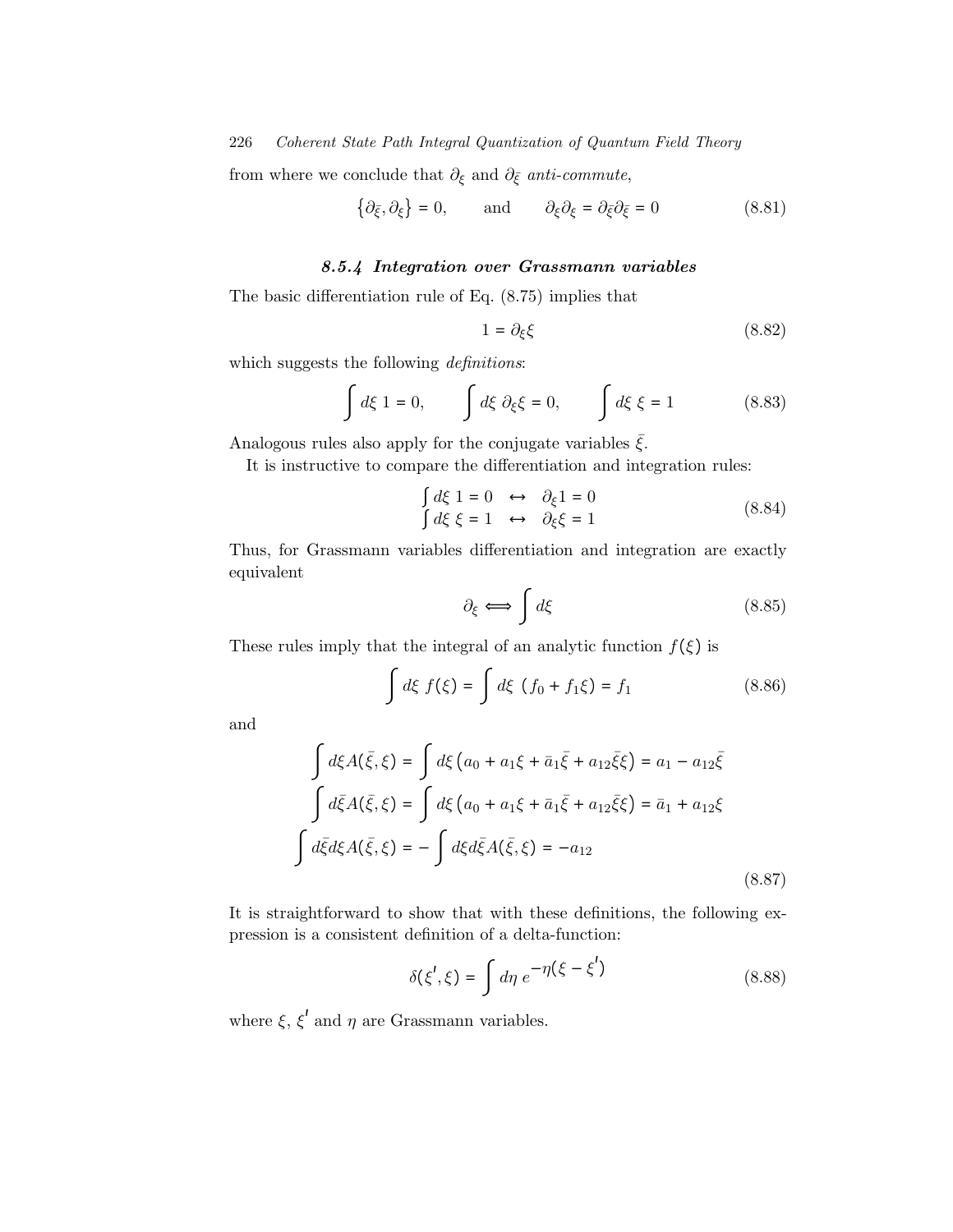Finally, given that we have a vector space of analytic functions we can define an inner product as follows:

$$
\langle f|g \rangle = \int d\bar{\xi} d\xi \; e^{-\bar{\xi}\xi} \; \bar{f}(\xi) \; g(\bar{\xi}) = \bar{f}_0 g_0 + \bar{f}_1 g_1 \tag{8.89}
$$

as expected.

# 8.5.5 Properties of fermion coherent states

We defined above the fermion bra and ket coherent states

$$
|\{\xi_j\}\rangle = e^{-\sum_{j} \xi_j c_j^{\dagger}} |0\rangle, \qquad \langle \{\xi_j\}| = \langle 0| e^{-j} \qquad (8.90)
$$

After a little algebra, using the rules defined above, it is easy to see that the following identities hold:

$$
c_i|\{\xi_j\}\rangle = \xi_i|\{\xi_j\}\rangle
$$
 
$$
c_i^{\dagger}|\{\xi_j\}\rangle = -\partial_{\xi_i}|\{\xi_j\}\rangle
$$
 (8.91)

$$
\langle \{\xi_j\} | \ c_i = \partial_{\bar{\xi}_i} \langle \{\xi_j\} | \qquad \langle \{\xi_j\} | \ c_i^{\dagger} = \bar{\xi}_i \langle \{\xi_j\} | \qquad (8.92)
$$

The inner product of two coherent states,  $|\{\xi_j\}\rangle$  and  $|\{\xi'_j\}\rangle$ , is

$$
\langle \{\xi_j\}|\{\xi'_j\}\rangle = e^{-j} \overline{\xi_j}\xi_j \tag{8.93}
$$

Similarly, we also have the *Resolution of the Identity* (which is easy to prove)

$$
I = \int \left( \Pi_{i=1}^{N} d\bar{\xi}_{i} d\xi_{i} \right) e^{-\sum_{i=1}^{N} \bar{\xi}_{i} \xi_{i}} |\{\xi_{i}\}\rangle \langle \{\xi_{i}\}|
$$
(8.94)

Let  $|\Psi\rangle$  be some state. Then, we can use Eq. (8.94) to expand the state  $|\Psi\rangle$ in fermion coherent states  $|\xi\rangle$ ,

$$
|\Psi\rangle = \int \left(\Pi_{i=1}^{N} d\bar{\xi}_{i} d\xi_{i}\right) e^{-\sum_{i=1}^{N} \bar{\xi}_{i}\xi_{i}} \Psi(\xi) |\{\xi_{i}\}\rangle \tag{8.95}
$$

where

$$
\Psi(\bar{\xi}) \equiv \Psi(\bar{\xi}_1, \dots, \bar{\xi}_N) \tag{8.96}
$$

We can use the rules derived above to compute the following matrix elements

$$
\langle \xi | c_j | \Psi \rangle = \partial_{\bar{\xi}_j} \Psi(\bar{\xi}), \qquad \langle \xi | c_j^{\dagger} | \Psi \rangle = \bar{\xi}_j \Psi(\bar{\xi}) \tag{8.97}
$$

which is consistent with what we concluded above.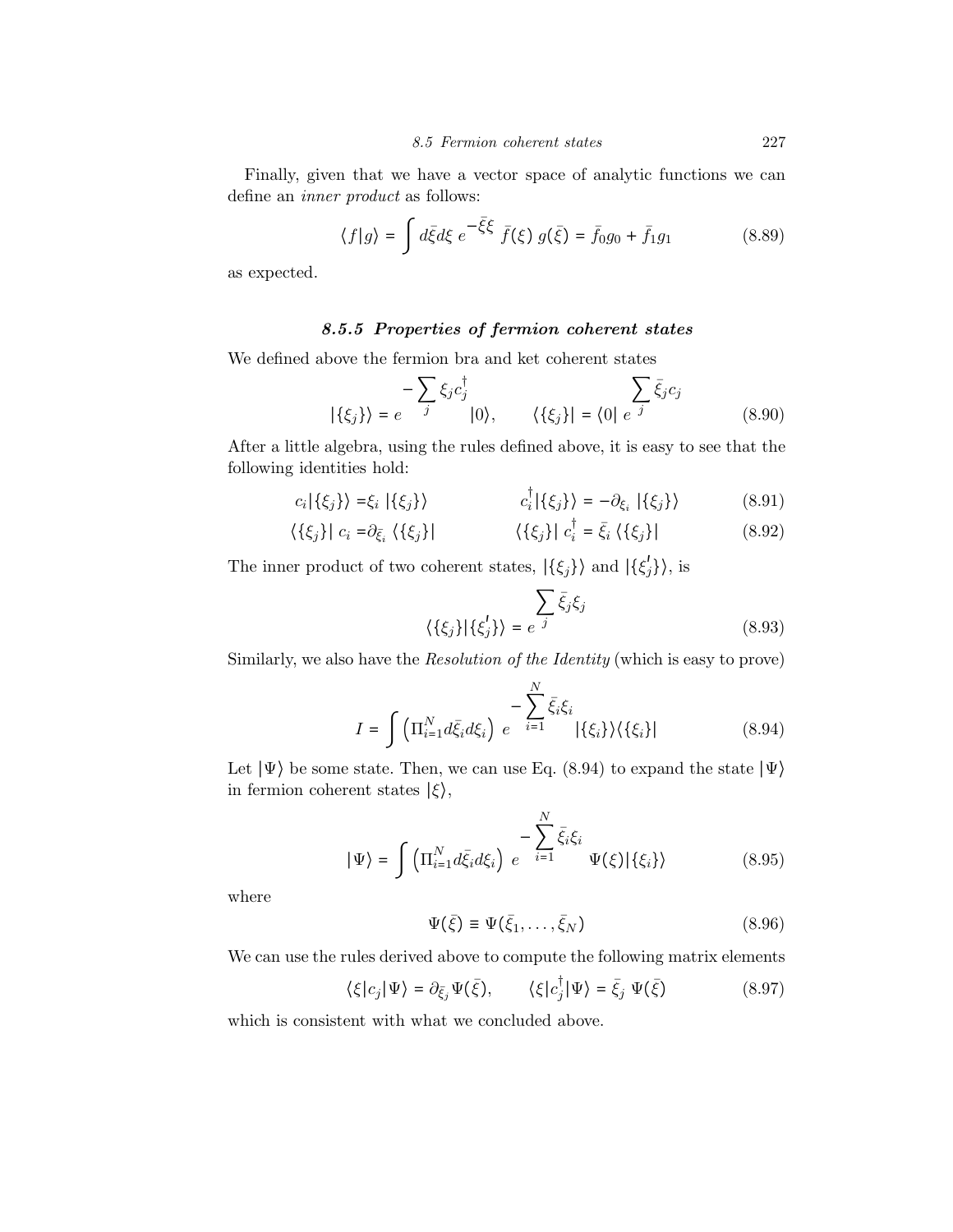Let ∣0⟩ be the "empty state". We will not call it the "vacuum" since it is not in the sector of the ground state of the systems of interest. Let  $A(\lbrace c_j^{\dagger}\rbrace, \lbrace c_j \rbrace)$  be a normal ordered operator (with respect to the state  $|0\rangle$ ). By using the formalism worked out above one can show without difficulty that its matrix elements in the coherent states  $|\xi\rangle$  and  $|\xi'\rangle$  are

$$
\langle \xi | A(\lbrace c_j^{\dagger} \rbrace, \lbrace c_j \rbrace) | \xi' \rangle = e^{-i \overline{\xi}} \overline{\xi}_i \xi'_i A(\lbrace \overline{\xi}_j \rbrace, \lbrace \xi'_j \rbrace)
$$
(8.98)

For example, the expectation value of the fermion number operator  $\hat{N}$ ,

$$
\hat{N} = \sum_{j} c_j^{\dagger} c_j \tag{8.99}
$$

in the coherent state  $|\xi\rangle$  is

$$
\frac{\langle \xi | \hat{N} | \xi \rangle}{\langle \xi | \xi \rangle} = \sum_{j} \bar{\xi}_{j} \xi_{j}
$$
\n(8.100)

# 8.5.6 Grassmann gaussian integrals

Let us consider a Gaussian integral over Grassmann variables of the form

$$
\mathcal{Z}[\bar{\zeta}, \zeta] = \int \left( \prod_{i=1}^{N} d\bar{\xi}_i d\xi_i \right) e^{-\sum_{i,j} \bar{\xi}_i M_{ij} \xi_j + \bar{\xi}_i \zeta_i + \bar{\zeta}_i \xi_i}
$$
(8.101)

where  $\{\zeta_i\}$  and  $\{\bar{\zeta}_i\}$  are a set of 2N Grassmann variables, and the matrix  $M_{ij}$  is a complex Hermitian matrix. We will now show that

$$
\sum_{\tilde{z}} \bar{\zeta}_i \left( M^{-1} \right)_{ij} \zeta_j
$$
\n
$$
\mathcal{Z}[\bar{\zeta}, \zeta] = (\det M) e^{ij} \qquad (8.102)
$$

Before showing that Eq. (8.102) is correct, let us make a few observations:

- 1. Eq. (8.102) looks like the familiar expression for Gaussian integrals for bosons except that, instead of a factor of  $(\det M)^{-1/2}$ , we get a factor of  $\det M$  in the numerator. Except for the absence of a square root, that the fluctuation determinant appears in the numerator is the main effect of the Fermi statistics!.
- 2. Moreover, if we had considered a system of N Grassmann variables (instead of 2N) we would have obtained instead a factor of

$$
(\det M)^{1/2} = Pf(M)
$$
 (8.103)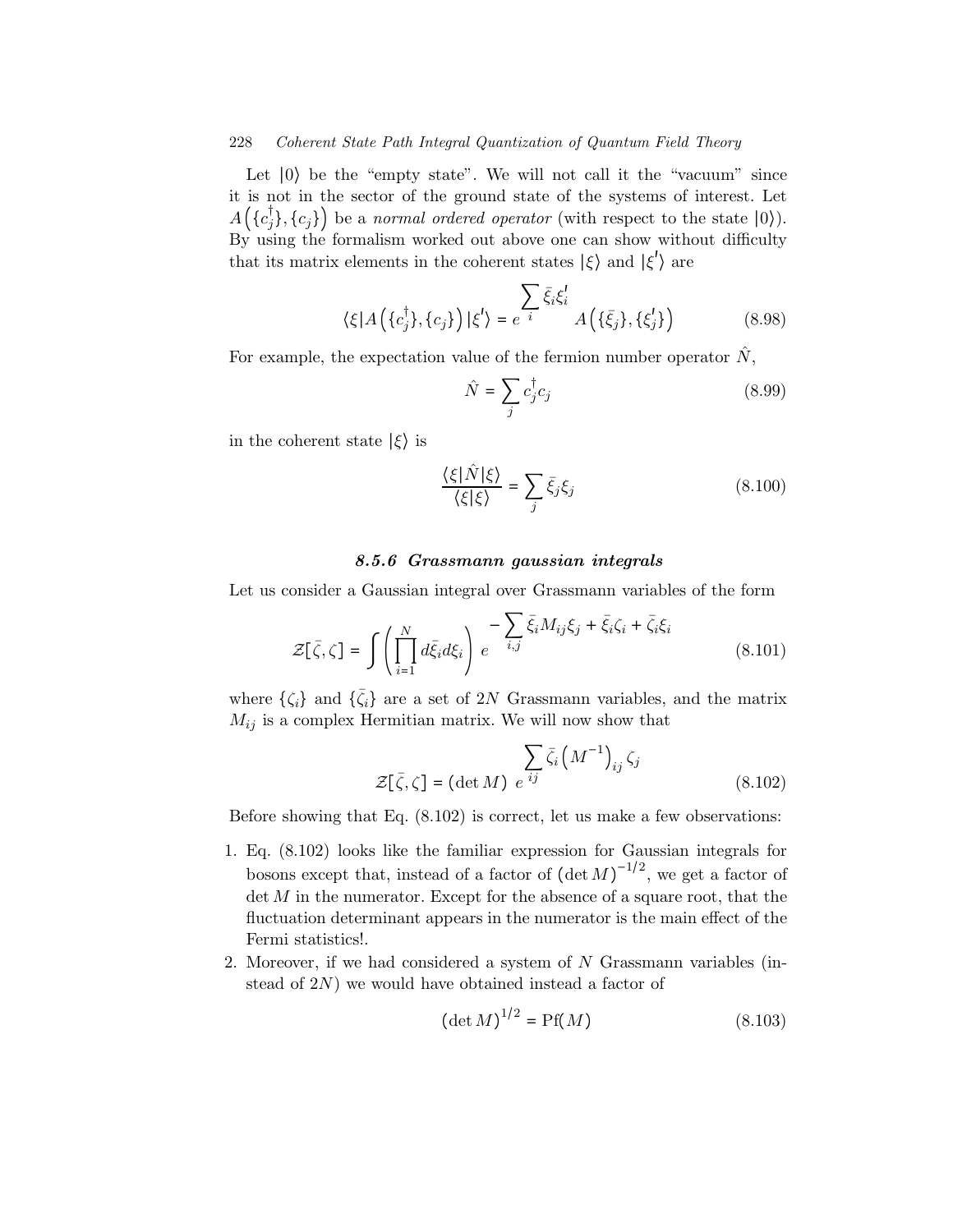where M would now be an  $N \times N$  real anti-symmetric matrix, and Pf(M) denotes the Pfaffian of the matrix M.

To prove that Eq. (8.102) is correct it will be sufficient to consider the case  $\zeta_i = \zeta_i = 0$ , since the contribution from these sources is identical to the bosonic case (except for the ordering of the Grassmann variables). Using the Grassmann identities we can write the exponential factor as

$$
e^{-\sum_{i,j} \bar{\xi}_i M_{ij} \xi_j} = \prod_{ij} \left( 1 - \bar{\xi}_i M_{ij} \xi_j \right) \tag{8.104}
$$

The integral that we need to do is

$$
\mathcal{Z}[0,0] = \int \left( \prod_{i=1}^{N} d\bar{\xi}_{i} \xi_{i} \right) \prod_{ij} \left( 1 - \bar{\xi}_{i} M_{ij} \xi_{j} \right) \tag{8.105}
$$

From the integration rules, we can easily see that the only non-vanishing terms in this expression are those that have the just one  $\xi_i$  and one  $\bar{\xi}_i$  (for each  $i$ ). Hence we can write

$$
\mathcal{Z}[0,0] = (-1)^N \int \left( \prod_{i=1}^N d\bar{\xi}_i \, d\xi_i \right) \bar{\xi}_1 M_{12} \xi_2 \bar{\xi}_2 M_{23} \xi_3 \dots + \text{ permutations}
$$
  
=  $(-1)^N M_{12} M_{23} M_{34} \dots \int \left( \prod_{i=1}^N d\bar{\xi}_i \, d\xi_i \right) \bar{\xi}_1 \xi_2 \bar{\xi}_2 \xi_3 \bar{\xi}_3 \dots \bar{\xi}_N \xi_1$ 

+ permutations

$$
=(-1)^{2N}M_{12}M_{23}M_{34}\dots M_{N,1} + \text{permutations} \tag{8.106}
$$

What is the contribution of the terms labeled "permutations"? It is easy to see that if we permute any pair of labels, say 2 and 3, we will get a contribution of the form

$$
(-1)^{2N}(-1)M_{13}M_{32}M_{24}\dots \tag{8.107}
$$

Hence we conclude that the Gaussian Grassmann integral is just the determinant of the matrix  $M$ ,

$$
\mathcal{Z}[0,0] = \int \left(\prod_{i=1}^{N} d\bar{\xi}_i d\xi_i\right) e^{-\sum_{ij} \bar{\xi}_i M_{ij} \xi_j} = \det M \tag{8.108}
$$

Alternatively, we can diagonalize the quadratic form and notice that the Jacobian is "upside-down" compared with the result we found for bosons.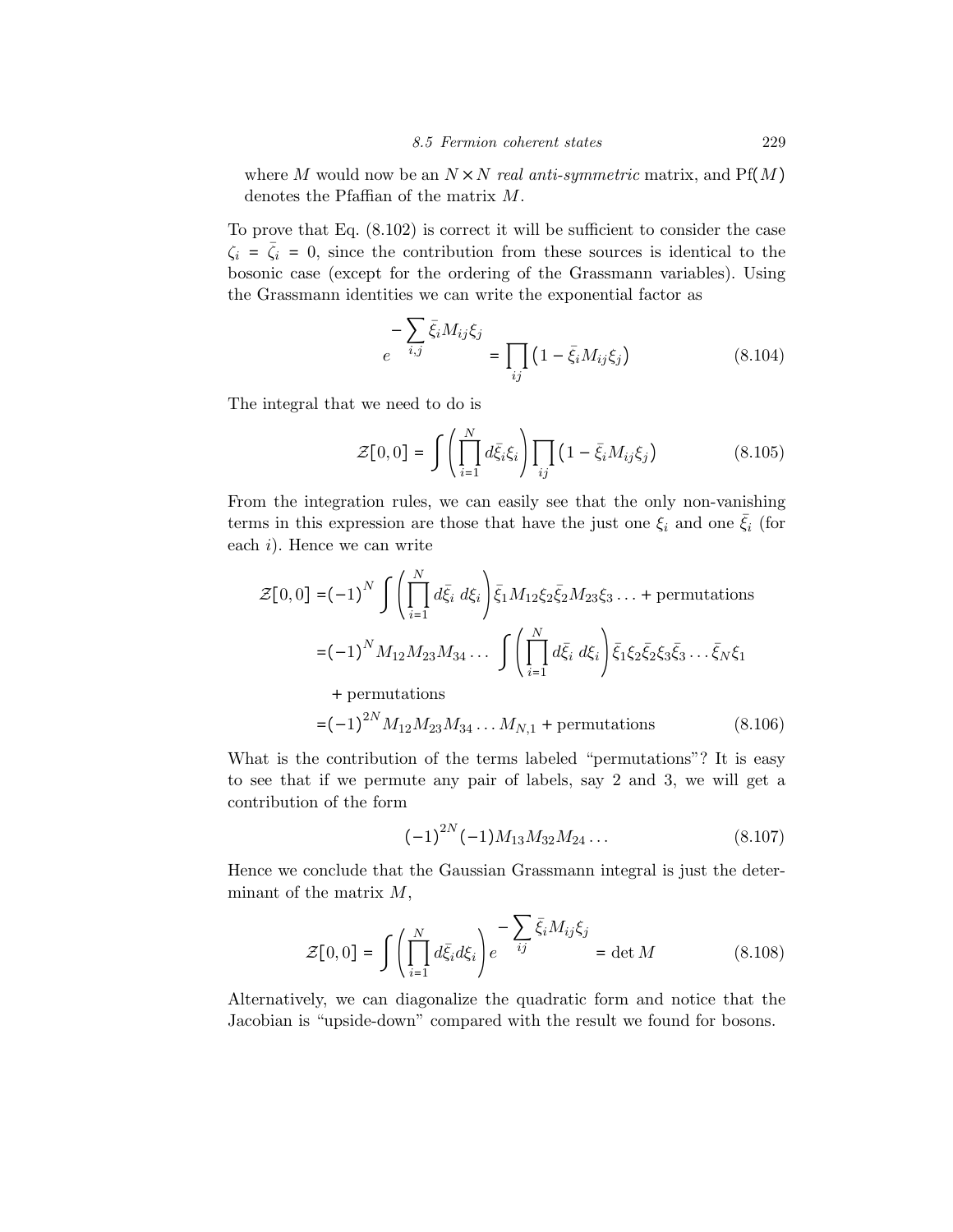#### 8.6 Path integrals for fermions

We are now ready to give a prescription for the construction of a fermion path integral in a general system. Let  $H$  the a *normal-ordered* Hamiltonian, with respect to *some* reference state  $|0\rangle$ , of a system of *fermions*. Let  $|\Psi_i\rangle$ be the ket at the initial time  $t_i$  and  $|\Psi_f\rangle$  be the final state at time  $t_f$ . The matrix element of the evolution operator can be written as a Grassmann path integral

$$
\langle \Psi_f, t_f | \Psi_i, t_i \rangle = \langle \Psi_f | e^{-\frac{i}{\hbar} H \left( t_f - t_i \right)} | \Psi_i \rangle
$$
  

$$
\equiv \int \mathcal{D} \bar{\psi} \mathcal{D} \psi \ e^{-\frac{i}{\hbar} S \left( \bar{\psi}, \psi \right)} \times \text{projection operators}
$$
(8.109)

where we have not written down the explicit form of the projection operators onto the initial and final states. The action  $S(\bar{\psi}, \psi)$  is

$$
S(\bar{\psi}, \psi) = \int_{t_i}^{t_f} dt \, \left[ i\hbar \bar{\psi} \partial_t \psi - H(\bar{\psi}, \psi) \right] \tag{8.110}
$$

This expression of the fermion path integral holds for any theory of fermions, relativistic or not. Notice that it has the same form as the bosonic path integral. The only change is that for fermions the determinant appears in the numerator while for bosons it is in the denominator!

# 8.7 Path integral quantization of the Dirac field

We will now apply the methods we just developed to the case of the Dirac theory. Let  $\psi_{\alpha}(x)$ , with  $\alpha = 1, \ldots, 4$  be a free massive Dirac field in 3+1 space-time dimensions. This field satisfies the Dirac Equation as an equation of motion,

$$
\left(i\partial\!\!\!/ - m\right)\psi = 0\tag{8.111}
$$

where  $\psi$  is a 4-spinor and  $\hat{\phi} = \gamma^{\mu} \partial_{\mu}$ . Recall that the Dirac  $\gamma$ -matrices satisfy the algebra

$$
\{\gamma^{\mu}, \gamma^{\nu}\} = 2g^{\mu\nu} \tag{8.112}
$$

where  $g^{\mu\nu}$  is the Minkowski space metric tensor (in the Bjorken-Drell form).

We saw before that in the quantum field theory description of the Dirac theory,  $\psi$  is an operator acting on the Fock space of (fermionic) states. We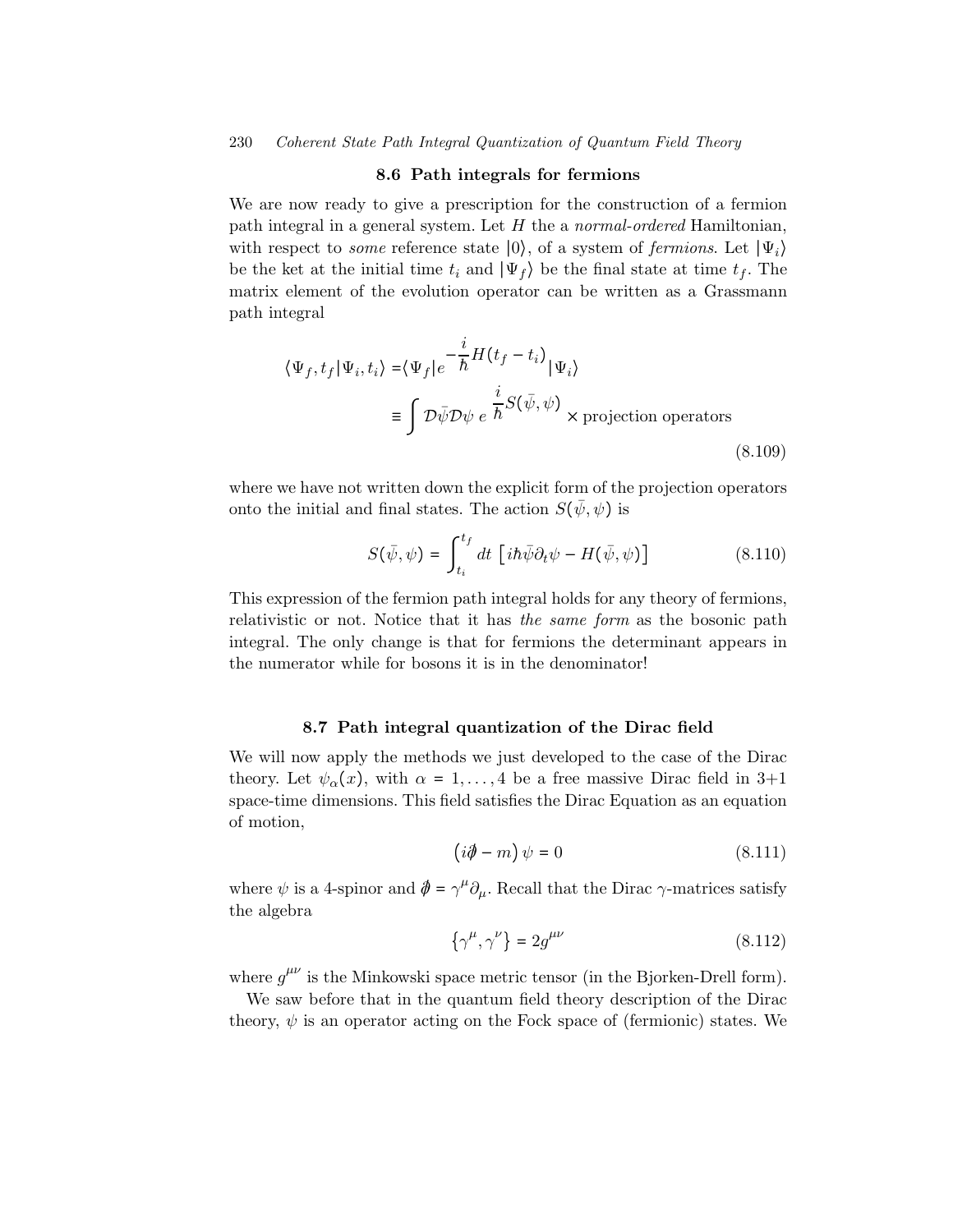also saw that the Dirac equation can be regarded as the classical equation of motion of the Lagrangian density

$$
\mathcal{L} = \bar{\psi} \left( i \partial \hspace{-.2cm} \partial - m \right) \psi \tag{8.113}
$$

where  $\bar{\psi} = \psi^{\dagger} \gamma^{0}$ . We also noted that the momentum canonically conjugate to the field  $\psi$  is  $i\psi^{\dagger}$ , from where the standard fermionic equal time anticommutation relations follow

$$
\{\psi_{\alpha}(\boldsymbol{x},x_0),\psi_{\beta}^{\dagger}(\boldsymbol{y},x_0)\}=\delta_{\alpha\beta}\delta^3(\boldsymbol{x}-\boldsymbol{y})
$$
\n(8.114)

The Lagrangian density  $\mathcal L$  for a Dirac fermion coupled to sources  $\eta_\alpha$  and  $\bar\eta_\alpha$ is

$$
\mathcal{L} = \bar{\psi} \left( i \partial \!\!\! / - m \right) \psi + \bar{\psi} \eta + \bar{\eta} \psi \tag{8.115}
$$

where the sources are "classical" (Grassmann) anticommuting fields.

We can follow the same steps described in the preceding sections to find the following expression for the path-integral of the Dirac field in terms of Grassmann fields  $\psi(x)$  and  $\bar{\psi}(x)$  (which here are independent variables!)

$$
\mathcal{Z}[\bar{\eta}, \eta] = \frac{1}{\langle 0|0 \rangle} \langle 0|T e^{i \int d^4x (\bar{\psi}\eta + \bar{\eta}\psi)}|0\rangle
$$
  

$$
\equiv \int \mathcal{D}\bar{\psi}\mathcal{D}\psi e^{iS + i \int d^4x (\bar{\psi}\eta + \bar{\eta}\psi)}
$$
(8.116)

where  $S = \int d^4x \mathcal{L}$ .

From this result it follows that the Dirac propagator is given by

$$
iS_{\alpha\beta}(x-y) = \langle 0|T\psi_{\alpha}(x)\bar{\psi}_{\beta}(y)|0\rangle
$$
  

$$
= \frac{(-i)^2}{\mathcal{Z}[0,0]} \frac{\delta^2 \mathcal{Z}[\bar{\eta},\eta]}{\delta\bar{\eta}_{\alpha}(x)\delta\eta_{\beta}(y)}\Big|_{\bar{\eta}=\eta=0}
$$
  

$$
= \langle x,\alpha|\frac{1}{i\partial-m}|y,\beta\rangle
$$
 (8.117)

Similarly, the partition function for a theory of free Dirac fermions is

$$
\mathcal{Z}_{\text{Dirac}} = \text{Det}\left(i\partial - m\right) \tag{8.118}
$$

In contrast, in the case of a free real scalar field we found

$$
\mathcal{Z}_{\text{scalar}} = \left[ \text{Det} \left( \partial^2 + m^2 \right) \right]^{-1/2} \tag{8.119}
$$

Therefore for the case of the Dirac field the partition function is a determinant whereas for the scalar field is the inverse of a determinant (actually,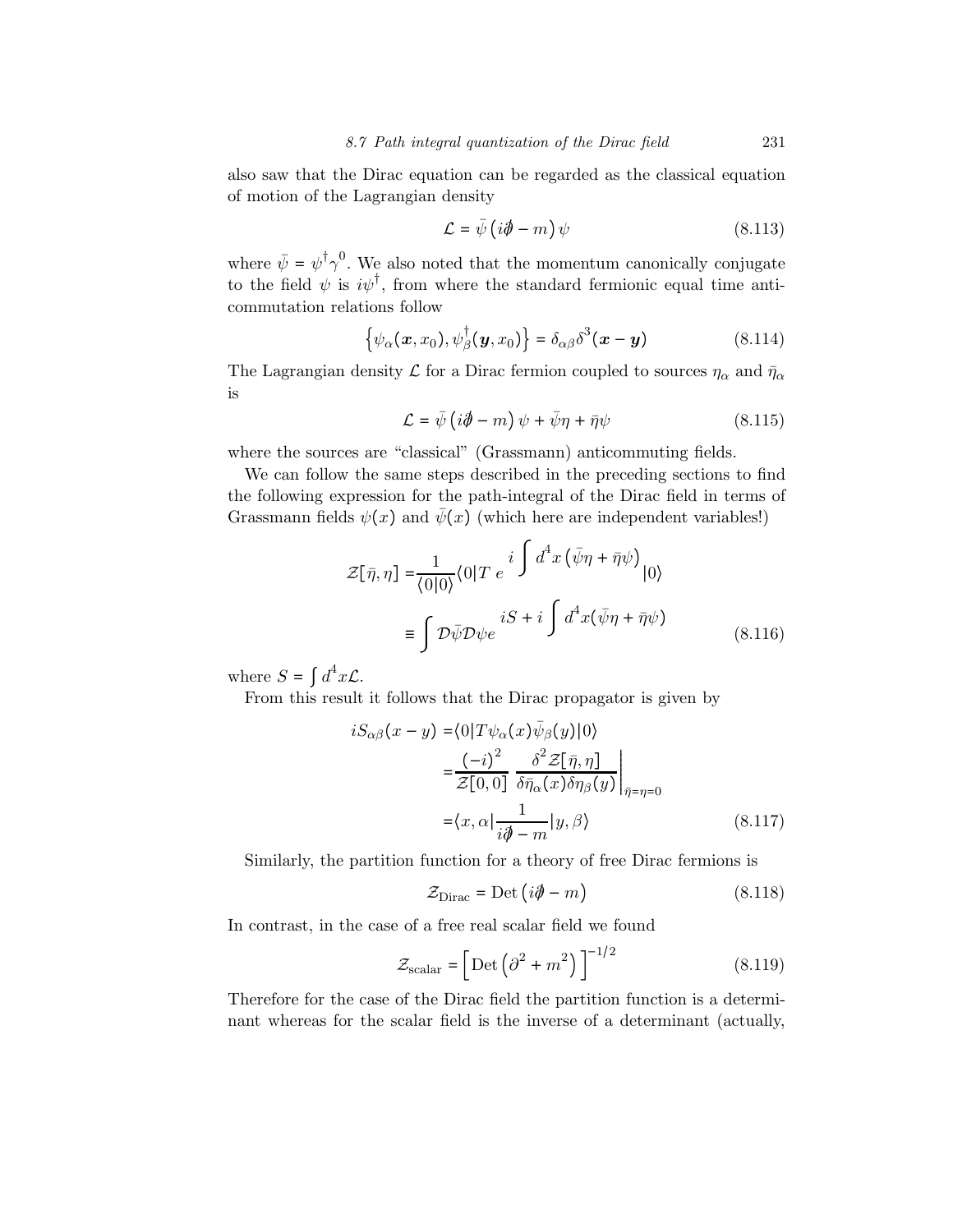of its square root). The fact that one result is the inverse of the other is a consequence that Dirac fields are quantized as fermions whereas scalar fields are quantized as bosons. As we saw, this is a general result for Fermi and Bose fields regardless of whether they are relativistic or not. Moreover, from this result it follows that the vacuum (ground state) energy of a Dirac field is negative whereas the vacuum energy for a scalar field is positive. We will see that in interacting field theories the result of  $Eq.(8.118)$  leads to the Feynman diagram rule that each fermion loop carries a minus sign which reflects the Fermi-Dirac statistics, and hence this rule holds even in the absence of relativistic invariance.

We now note that, due to the charge-conjugation symmetry of the Dirac theory, the spectrum of the Dirac operator is symmetric, i.e for every positive eigenvalue of the Dirac operator there is a negative eigenvalue of equal magnitude. More formally, since  $\{\gamma^5, \gamma^\mu\} = 0$ ,

$$
\gamma_5 \left( i\partial \!\!\!/ - m \right) \gamma_5 = \left( -i\partial \!\!\!/ - m \right) \tag{8.120}
$$

and  $\gamma_5^2 = I$  (the  $4 \times 4$  identity matrix), it follows that

$$
Det(i\partial \!\!\!/-m) = Det(i\partial \!\!\!/-m) \tag{8.121}
$$

Hence

$$
\text{Det}\left(i\partial\!\!\!/ - m\right) = \left[\text{Det}\left(i\partial\!\!\!/ - m\right)\text{Det}\left(i\partial\!\!\!/ + m\right)\right]^{1/2} \\
 = \left[\text{Det}\left(\partial^2 + m^2\right)\right]^2\n\tag{8.122}
$$

where we used that the "square" of the Dirac operator is the Klein-Gordon operator multiplied by the  $4 \times 4$  identity matrix, which is why the exponent of the r.h.s of the equation above is  $2 = 4 \times \frac{1}{2}$ . It is easy to see that this result implies that the vacuum energy for the Dirac fermion  $E_0^{\text{Dirac}}$  and the vacuum energy of a scalar field  $E_0^{\text{scalar}}$ , with the same mass m, are related by

$$
E_0^{\text{Dirac}} = -4E_0^{\text{scalar}} \tag{8.123}
$$

Here we have ignored the fact that both the l.h.s. and the r.h.s. of this equation are divergent, as we saw before. However since they have the same divergence, or what is the same is they are regularized in the same way, the comparison is meaningful.

On the other hand, if instead of Dirac fermions, which are charged (and hence complex) fields, we consider Majorana fermions, which are charge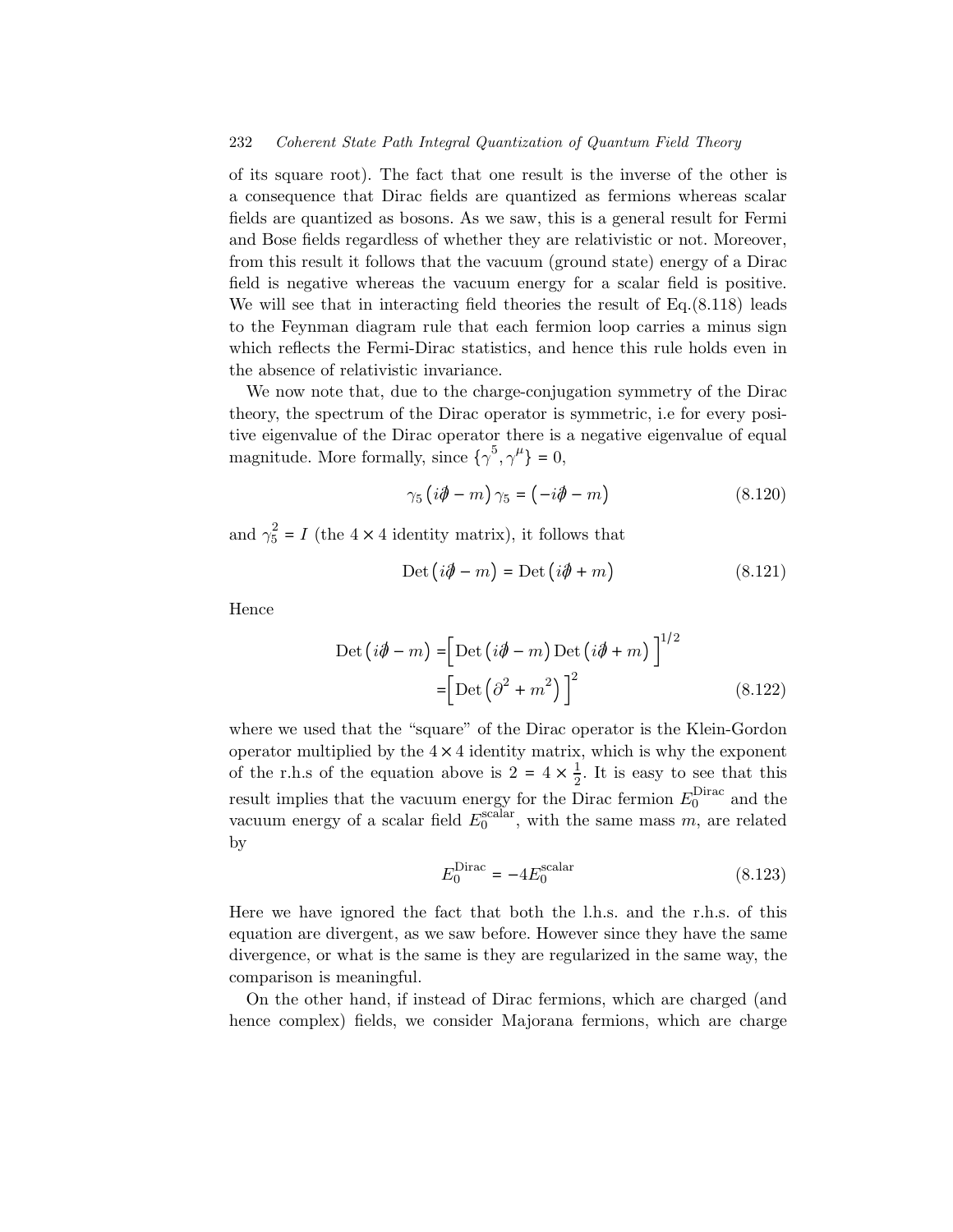neutral, and hence are real fields, we would have obtained instead the results

$$
\mathcal{Z}_{\text{Majorana}} = \text{Pf}\left(i\partial\!\!\!/ - m\right) = \left[\text{Det}\left(i\partial\!\!\!/ - m\right)\right]^{1/2} \tag{8.124}
$$

where Pf is the Pfaffian or, what is the same, the square root of the determinant. Thus the vacuum energy of a Majorana fermion is half the vacuum energy of a Dirac fermion.

Finally, since a massless Dirac fermion is equivalent to two Weyl fermions, one for each chirality, it follows that the vacuum energy of a Majorana Weyl fermion is equal and opposite to the vacuum energy of a scalar field. Moreover this relation holds for all the states of their spectra which are identical. This observation is the origin of the concept of supersymmetry in which the fermionic states and the bosonic states are precisely matched. As a result, the vacuum energy of a supersymmetric theory is zero.

We end by discussing briefly the theory of Dirac fermions in Euclidean space-time. We will focus on the theory in four dimensions, but this can be done in any dimension. There are two equivalent ways to do this analytic continuation. One option is to define a set of four anti-hermitian Dirac gamma matrices

$$
\gamma_j = \gamma^j, \qquad \gamma_4 = -i\gamma^0 \tag{8.125}
$$

with  $j = 1, 2, 3$ , that satisfy the algebra

$$
\{\gamma_{\mu}, \gamma_{\nu}\} = -2\delta_{\mu\nu} \tag{8.126}
$$

with  $\mu = 1, \ldots, 4$ . Similarly, we define the hermitian  $\gamma_5$  matrix

$$
\gamma_5 = \gamma^5 = \gamma_1 \gamma_2 \gamma_3 \gamma_4 \tag{8.127}
$$

In this notation the partition function is

$$
Z = \int \mathcal{D}\psi \mathcal{D}\bar{\psi} \exp(-S_E(\psi, \bar{\psi})) \qquad (8.128)
$$

where  $S_E$  is the Euclidean for a Dirac spinor which coupled to an abelian gauge field becomes

$$
S_E = \int d^4x \bar{\psi}(i\rlap{\,/}D + m)\psi \tag{8.129}
$$

where  $D_{\mu} = \partial_{\mu} + iA_{\mu}$ , again with  $\mu = 1, 2, 3, 4$ , with  $A_4 = -iA_0$ . The Euclidean Dirac propagator in momentum space is given by (with  $p_0 = -ip_4$ )

$$
S(p) = \frac{1}{-\psi + m} = \frac{\psi + m}{p^2 + m^2}
$$
 (8.130)

Alternatively, we can define the four gamma matrices to be hermitian and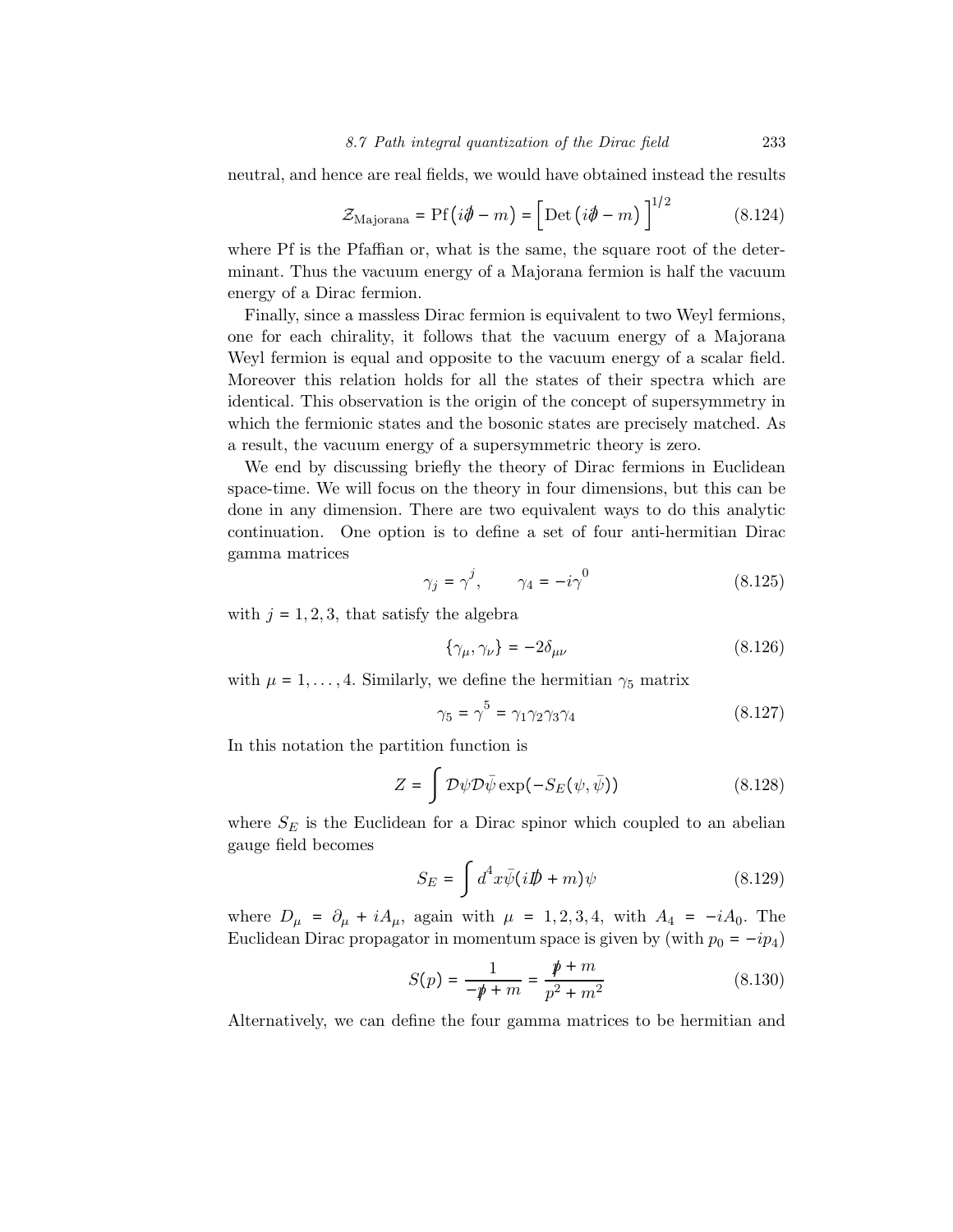satisfy the Clifford algebra  $\{\gamma_{\mu}, \gamma_{\nu}\} = 2\delta_{\mu n u}$ . In this notation the Euclidean action is

$$
S_E = \int d^4x \bar{\psi} (\not{D} + m)\psi \tag{8.131}
$$

where the operator  $\phi$  is anti-hermitian. In this notation the propagator is

$$
S(p) = \frac{1}{-i\rlap/v + m} = \frac{i\rlap/v + m}{p^2 + m^2} \tag{8.132}
$$

# 8.8 Functional determinants

We will now face the problem of how to compute functional determinants. We have discussed before how to do that for path-integrals with a few degrees of freedom (i.e. in Quantum Mechanics). We will now generalize these ideas to Quantum Field Theory. We will begin by discussing some simple determinants that show up in systems of fermions and bosons at finite temperature and density.

# 8.8.1 Functional determinants for coherent states

Consider a system of fermions (or bosons) with one-body Hamiltonian  $h$  at non-zero temperature  $T$  and chemical potential  $\mu$ . The partition function

$$
Z = \text{tr } e^{-\beta \left(\hat{H} - \mu \hat{N}\right)} \tag{8.133}
$$

where  $\beta = 1/k_BT$ ,

$$
\hat{H} = \int dx \; \hat{\psi}^{\dagger}(x) \; \hat{h} \; \hat{\psi}(x) \tag{8.134}
$$

and

$$
\hat{N} = \int dx \; \hat{\psi}^{\dagger}(x) \; \hat{\psi}(x) \tag{8.135}
$$

is the number operator. Here  $x$  denotes both spacial and internal (spin) labels.

The functional (or path) integral expression for the partition function is

$$
Z = \int \mathcal{D}\psi^* \mathcal{D}\psi \, e^{\frac{i}{\hbar} \int dt \, \psi^* \left( i\hbar \partial_t - \hat{h} + \mu \right) \psi} \tag{8.136}
$$

In imaginary time set  $t \to -i\tau$ , with  $0 \le \tau \le \beta \hbar$ :

$$
Z = \int \mathcal{D}\psi^* \mathcal{D}\psi \, e^{-\int_0^{\beta h} d\tau \, \psi^* \left(\partial_\tau + \hat{h} - \mu\right) \psi} \tag{8.137}
$$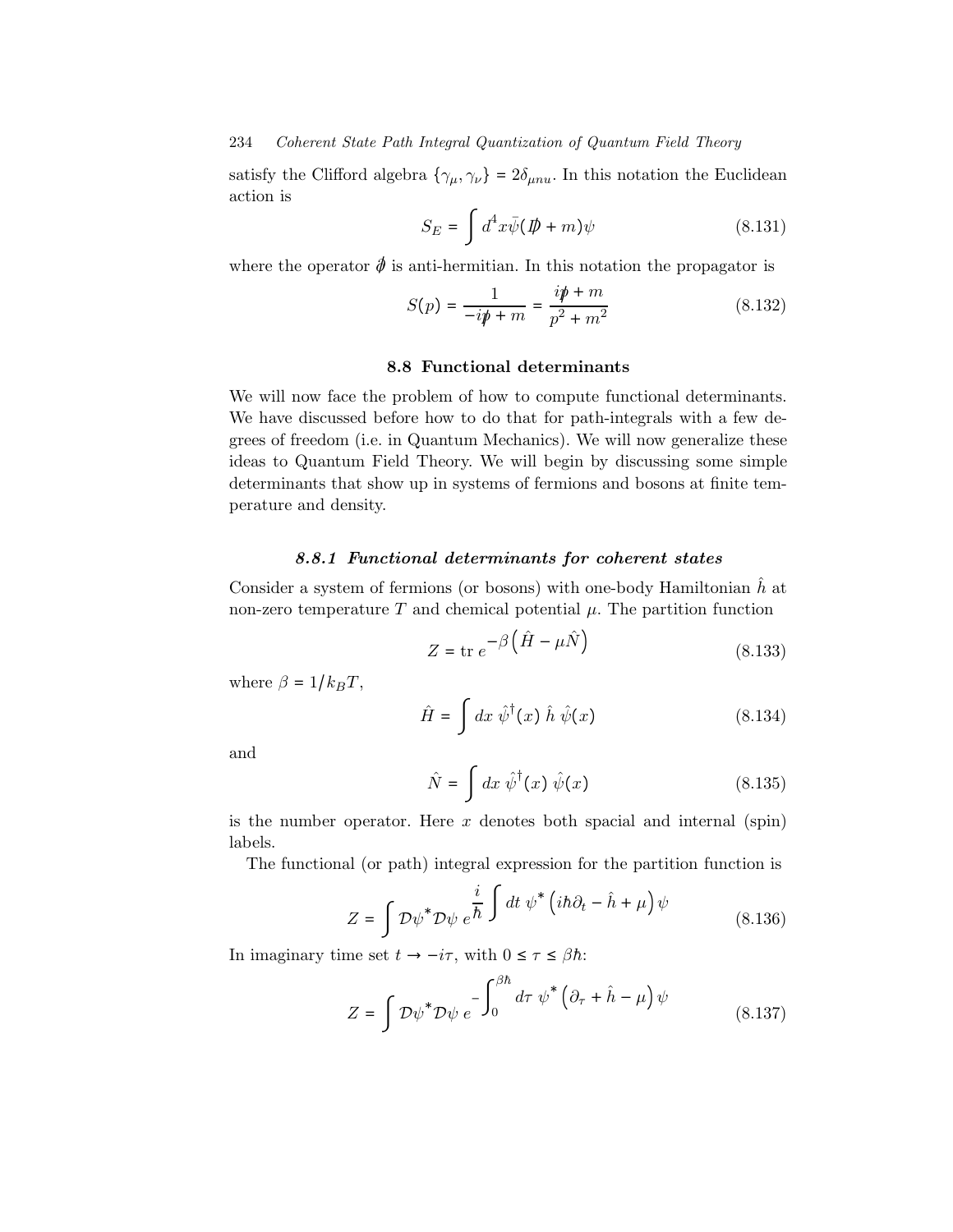The fields  $\psi(\tau)$  can represent either be *bosons*, in which case they are just complex functions of x and  $\tau$ , or *fermions*, in which case they are complex Grassmann functions of x and  $\tau$ . The only subtlety resides in the choice of boundary conditions

1. Bosons:

Since the partition function is a trace, in this case the fields (be complex or real) must obey the usual periodic boundary conditions in imaginary time,

$$
\psi(\tau) = \psi(\tau + \beta \hbar) \tag{8.138}
$$

2. Fermions:

In the case of fermions the fields are complex Grassmann variables. However, if we want to compute a trace it turns out that, due to the anticommutation rules, it is necessary to require the fields to obey instead anti-periodic boundary conditions,

$$
\psi(\tau) = -\psi(\tau + \beta h) \tag{8.139}
$$

Let  $\{|\lambda\rangle\}$  be a complete set of eigenstates of the one-body Hamiltonian  $\hat{h}$ ,  $\{\varepsilon_{\lambda}\}\$ be its eigenvalue spectrum with  $\lambda$  a spectral parameter. Hence, we have a suitable set of quantum numbers spanning the spectrum of  $\hat{h}$ , and let  $\{\phi_{\lambda}(\tau)\}\$ be the associated complete set of eigenfunctions. We now expand the field configurations in the basis of eigenfunctions of  $\hat{h}$ ,

$$
\psi(\tau) = \sum_{\lambda} \psi_{\lambda} \phi_{\lambda}(\tau) \tag{8.140}
$$

The eigenfunctions of  $\hat{h}$  are complete and orthonormal.

Thus, if we expand the fields, the path-integral of Eq. (8.136) becomes (with  $\hbar = 1$ )

$$
Z = \int \left( \prod_{\lambda} d\psi_{\lambda}^* d\psi_{\lambda} \right) e^{-\int d\tau \sum_{\lambda} \psi_{\lambda}^* \left( -\partial_{\tau} - \varepsilon_{\lambda} + \mu \right) \psi_{\lambda}}
$$
(8.141)

which becomes (after absorbing all uninteresting constant factors in the integration measure)

$$
Z = \prod_{\lambda} \left[ \text{Det} \left( -\partial_{\tau} - \varepsilon_{\lambda} + \mu \right) \right]^{\sigma} \tag{8.142}
$$

where  $\sigma = +1$  for *fermions* and  $\sigma = -1$  for *bosons*.

Let  $\psi_n^{\lambda}(\tau)$  be the solution of the equation

$$
(-\partial_{\tau} - \varepsilon_{\lambda} + \mu) \psi_n^{\lambda}(\tau) = \alpha_n \psi_n^{\lambda}(\tau)
$$
 (8.143)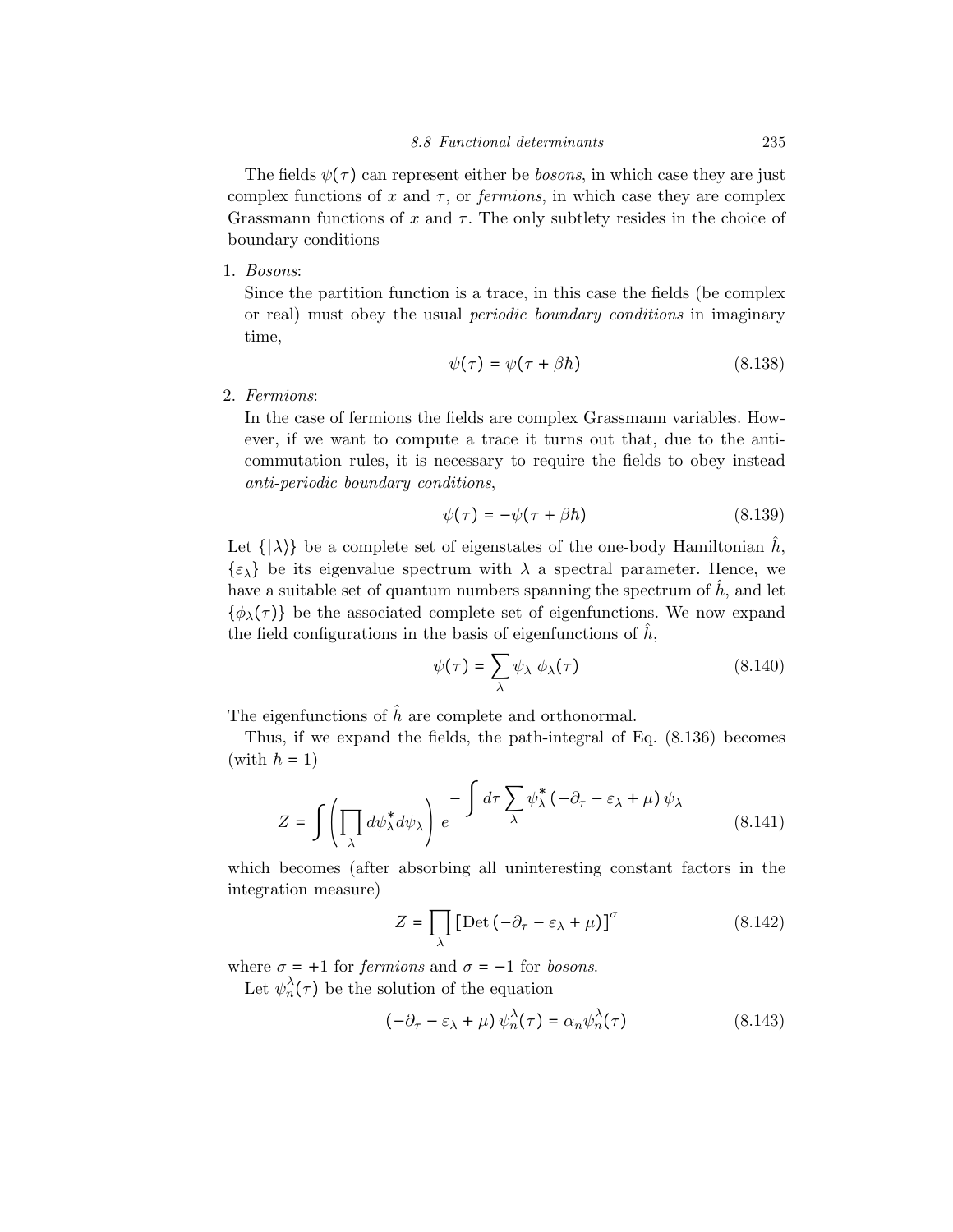where  $\alpha_n$  is the (generally complex) eigenvalue. The eigenfunctions  $\psi_n^{\lambda}(\tau)$ will be required to satisfy either periodic or anti-periodic boundary conditions,

$$
\psi_n^{\lambda}(\tau) = -\sigma \psi_n^{\lambda}(\tau + \beta) \tag{8.144}
$$

where, once again,  $\sigma = \pm 1$ .

The eigenvalue condition, Eq. (8.143) is solved by

$$
\psi_n(\tau) = \psi_n \ e^{i\alpha_n \tau} \tag{8.145}
$$

provided  $\alpha_n$  satisfies

$$
\alpha_n = -i\omega_n + \mu - \varepsilon_\lambda \tag{8.146}
$$

where the Matsubara frequencies are given by (with  $k_B = 1$ )

$$
\omega_n = \begin{cases} 2\pi T \left( n + \frac{1}{2} \right), & \text{for fermions} \\ 2\pi T n, & \text{for bosons} \end{cases}
$$
 (8.147)

Let us consider now the function  $\varphi_{\alpha}(\tau)$  which is an eigenfunction of  $-\partial_{\tau}$  –  $\varepsilon_{\lambda} + \mu$ ,

$$
(-\partial_{\tau} - \varepsilon_{\lambda} + \mu) \varphi_{\alpha}(\tau) = \alpha \varphi_{\alpha}(\tau)
$$
 (8.148)

which satisfies only an *initial condition* for  $\varphi_{\alpha}^{\lambda}(0)$ , such as

$$
\varphi_{\alpha}^{\lambda}(0) = 1 \tag{8.149}
$$

Notice that since the operator is linear in  $\partial_{\tau}$  we cannot impose additional conditions on the derivative of  $\varphi_{\alpha}$ .

The solution of

$$
\partial_{\tau} \ln \varphi_{\alpha}^{\lambda}(\tau) = \mu - \varepsilon - \alpha \tag{8.150}
$$

is

$$
\varphi_{\alpha}^{\lambda}(\tau) = \varphi_{\alpha}^{\lambda}(0) e^{(\mu - \varepsilon_{\lambda} - \alpha)\tau}
$$
 (8.151)

After imposing the initial condition of Eq. (8.149), we find

$$
\varphi_{\alpha}^{\lambda}(\tau) = e^{-(\alpha + \varepsilon_{\lambda} - \mu)\tau}
$$
\n(8.152)

But, although this function  $\varphi_{\alpha}^{\lambda}(\tau)$  satisfies all the requirements, it does not have the same zeros as the determinant Det( $-\partial_{\tau} + \mu - \varepsilon_{\lambda} - \alpha$ ). However, the function

$$
\sigma F_{\alpha}^{\lambda}(\tau) = 1 + \sigma \varphi_{\alpha}^{\lambda}(\tau) \tag{8.153}
$$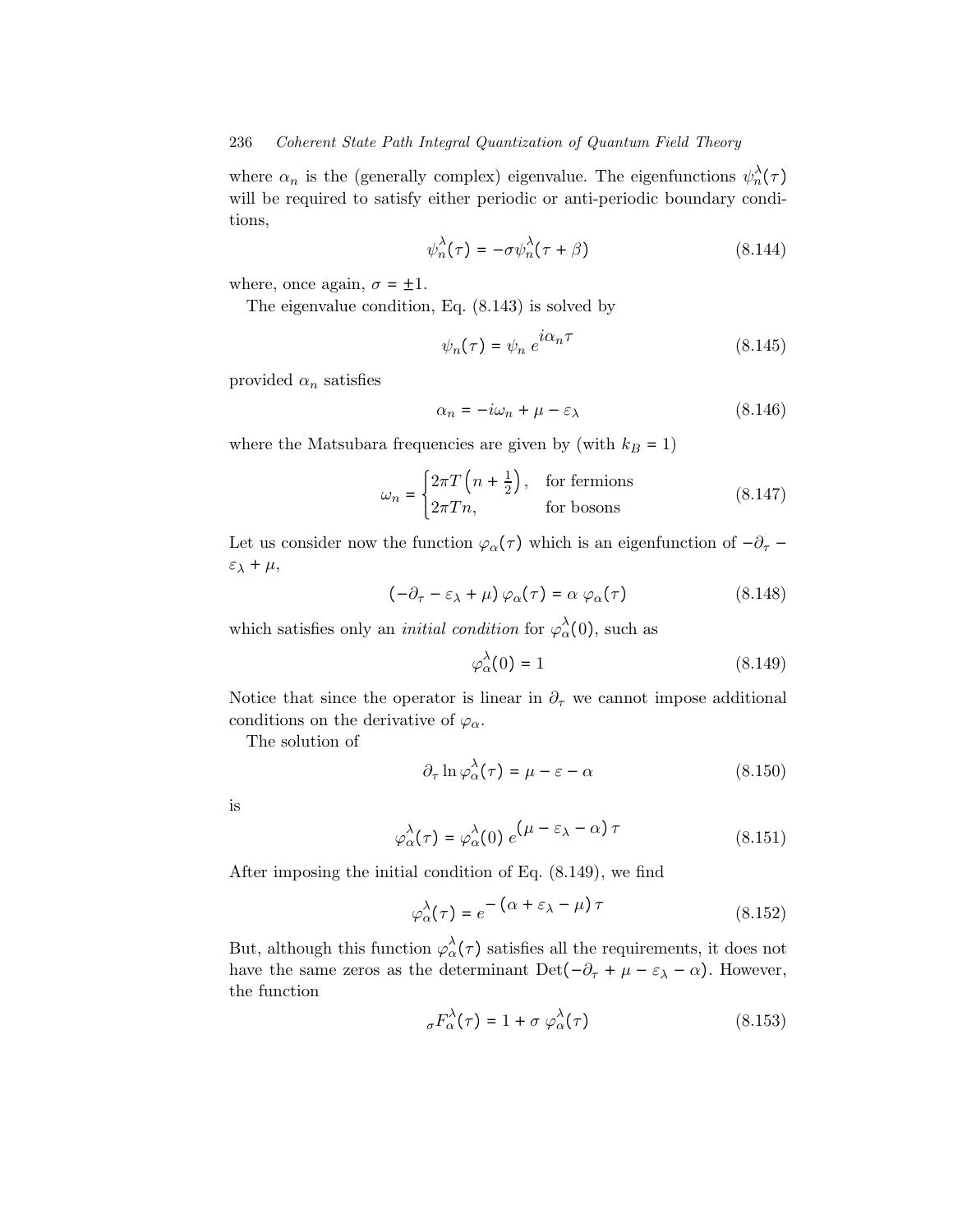does satisfy all the requirements. Indeed,

$$
\sigma F_{\alpha}^{\lambda}(\beta) = 1 + \sigma e^{-\left(\alpha + \varepsilon_{\lambda} - \mu\right)\beta} \tag{8.154}
$$

which vanishes for  $\alpha = \alpha_n$ . Then, a version of Coleman's argument, discussed in Sec.5.2.2, tells us that

$$
\frac{\text{Det}\left(-\partial_{\tau} + \mu - \varepsilon_{\lambda} - \alpha\right)}{\sigma F_{\alpha}^{\lambda}(\beta)} = \text{constant} \tag{8.155}
$$

where the right hand side is a constant in the sense that it does not depend on the choice of the eigenvalues  $\{\varepsilon_{\lambda}\}.$ 

Hence,

$$
Det(-\partial_{\tau} + \mu - \varepsilon_{\lambda}) = const. \, _{\sigma}F_{0}^{\lambda}(\beta) \tag{8.156}
$$

The partition function is

$$
Z = e^{-\beta F} = \prod_{\lambda} \left[ \text{Det} \left( -\partial_{\tau} + \mu - \varepsilon_{\lambda} \right) \right]^{\sigma} \tag{8.157}
$$

where  $F$  is the free energy, which we find it is given by

$$
F = -\sigma T \sum_{\lambda} \ln \text{Det} \left( -\partial_{\tau} + \mu - \varepsilon_{\lambda} - \alpha \right)
$$
  
= 
$$
-\sigma T \sum_{\lambda} \ln \left( 1 + \sigma e^{\beta(\mu - \varepsilon_{\lambda})} \right) + f(\beta \mu)
$$
(8.158)

which is the correct result for non-interacting fermions and bosons. Here, we have set

$$
f(\beta \mu) = \begin{cases} 0 & \text{fermions} \\ -2TN \ln \left( 1 - e^{\beta \mu} \right) & \text{bosons} \end{cases}
$$
(8.159)

where  $\mathcal N$  is the number of states in the spectrum  $\{\lambda\}$ .

In some cases the spectrum has the symmetry  $\varepsilon_{\lambda} = -\varepsilon_{-\lambda}$ , e. g. the Dirac theory whose spectrum is  $\varepsilon_{\pm} = \pm \sqrt{p^2 + m^2}$ , and these expressions can be simplified further,

$$
\prod_{\lambda} \text{Det} \left( -\partial_t + i\varepsilon_{\lambda} \right) = \prod_{\lambda > 0} \left[ \text{Det} \left( -\partial_t + i\varepsilon_{\lambda} \right) \text{Det} \left( -\partial_t - i\varepsilon_{\lambda} \right) \right]
$$

$$
= \prod_{\lambda > 0} \text{Det} \left( \partial_t^2 + \varepsilon_{\lambda}^2 \right)
$$

$$
\equiv \prod_{\lambda > 0} \text{Det} \left( -\partial_\tau^2 + \varepsilon_{\lambda}^2 \right) \tag{8.160}
$$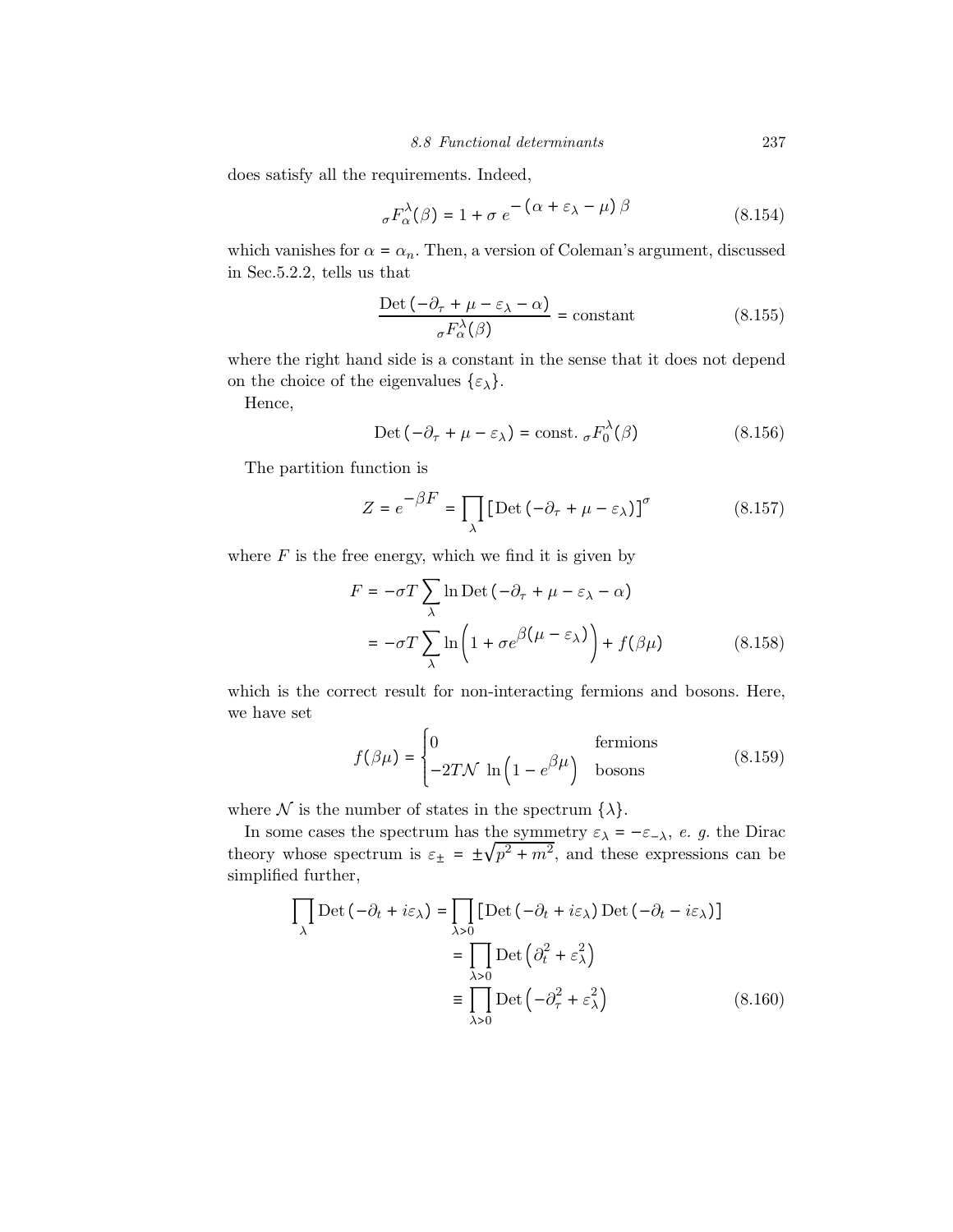where, in the last step, we performed a Wick rotation. This last expression we have encountered before. The result is

$$
\prod_{\lambda>0} \text{Det}\left(-\partial_{\tau}^{2} + \varepsilon_{\lambda}^{2}\right) = \text{const.} \ \psi_{0}(\beta) \tag{8.161}
$$

where  $\psi_0(\tau)$  is the solution of the differential equation

$$
\left(-\partial_{\tau}^{2} + \varepsilon_{\lambda}^{2}\right)\psi_{0}(\tau) = 0\tag{8.162}
$$

which satisfies the initial conditions

$$
\psi_0(0) = 0 \qquad \partial_\tau \psi_0(0) = 1 \tag{8.163}
$$

The solution is

$$
\psi_0(\tau) = \frac{\sinh(|\varepsilon_\lambda|\tau)}{|\varepsilon_\lambda|} \tag{8.164}
$$

Hence

$$
\psi_0(\beta) = \frac{\sinh(|\varepsilon_\lambda|\beta)}{|\varepsilon_\lambda|} \longrightarrow \frac{e^{|\varepsilon_\lambda|\beta}}{2|\varepsilon_\lambda|} \qquad \text{as } \beta \to \infty,
$$
 (8.165)

In particular, since

$$
\prod_{\lambda>0} \frac{e^{|\varepsilon_{\lambda}| \beta}}{2|\varepsilon_{\lambda}|} = e^{-\beta \sum_{\lambda>0} |\varepsilon_{\lambda}|} = e^{-\beta \sum_{\lambda<0} \varepsilon_{\lambda}}
$$
(8.166)

we get that the ground state energy  $E_G$  is the sum of the single particle energies of the occupied (negative energy) states:

$$
E_G = \sum_{\lambda < 0} \varepsilon_\lambda \tag{8.167}
$$

# 8.8.2 Functional determinants, heat kernels and ζ-function regularization

We have seen before that the evaluation of the effects of quantum fluctuations involves the calculation of the determinant of a differential operator. In the case of non-relativistic single particle Quantum Mechanics, is Section 5.2.2 we discussed in detail how to calculate a functional determinant of the form  $\text{Det}\left[-\partial_t^2 + W(t)\right]$ . However the method we used for that purpose becomes unmanageably cumbersome if applied to the calculation of determinants of partial differential operators of the form Det  $\left[-D^2 + W(x)\right]$ , where  $x \equiv x_{\mu}$  and D is some differential operator. Fortunately there are better and more efficient ways of doing such calculations.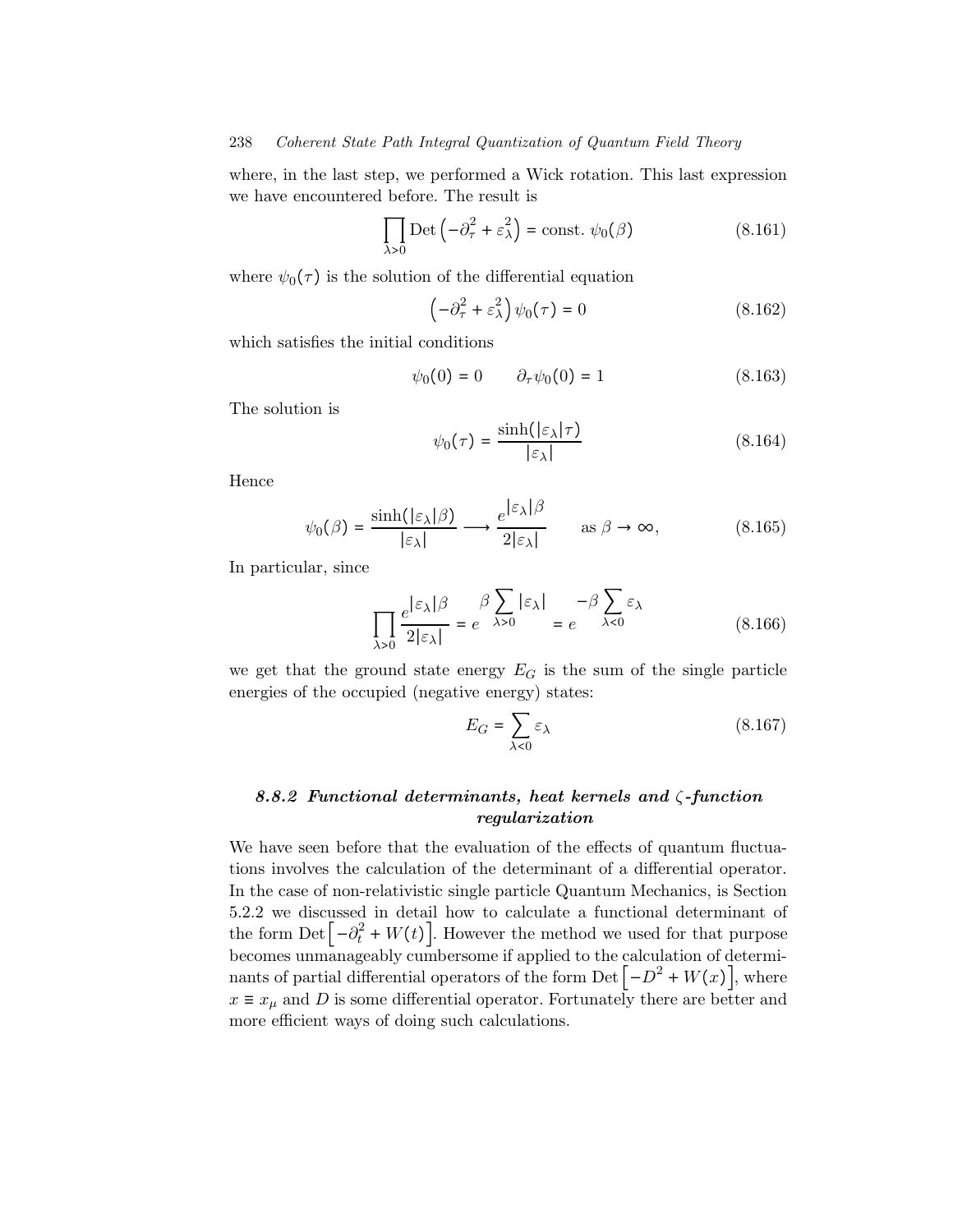Let  $\hat{A}$  be an operator, and  $\{f_n(x)\}\$ be a complete set of eigenstates of  $\hat{A}$ , with the eigenvalue spectrum  $\{a_n\}$ , such that

$$
\hat{A}f_n(x) = a_n f_n(x) \tag{8.168}
$$

We will assume that  $\hat{A}$  has a discrete spectrum of real positive eigenvalues, and hence it is bounded from below. For the case of a continuous spectrum we will put the system in a finite box, which makes the spectrum discrete, and take limits at the end of the calculation.

The function  $\zeta(s)$ ,

$$
\zeta(s) = \sum_{n=1}^{\infty} \frac{1}{n^s}, \qquad \text{for Re } s > 1 \tag{8.169}
$$

is the well known Riemann ζ-function. We will now use the eigenvalue spectrum of the operator  $\hat{A}$  to define the *generalized*  $\zeta$ -function

$$
\zeta_A(s) = \sum_n \frac{1}{a_n^s} \tag{8.170}
$$

where the sum runs over the labels (here denoted by  $n$ ) of the spectrum of the operator  $\tilde{A}$ . We will assume that the sum (infinite series) is convergent which, in practice, will require that we introduce some sort of regularization at the high end (high energies) of the spectrum.

Upon differentiation we find

$$
\frac{d\zeta_A}{ds} = \sum_n \frac{d}{ds} e^{-s \ln a_n} = -\sum_n \frac{\ln a_n}{a_n^s} \tag{8.171}
$$

where we have assumed convergence. Then, in the limit  $s \to 0^+$  we find that the following identity holds

$$
\lim_{s \to 0^+} \frac{d\zeta_A}{ds} = -\sum_n \ln a_n = -\ln \prod_n a_n \equiv -\ln \text{Det}A \tag{8.172}
$$

Hence, we can formally relate the generalized  $\zeta$ -function,  $\zeta_A$ , to the functional determinant of the operator A

$$
\left. \frac{d\zeta_A}{ds} \right|_{s \to 0^+} = -\ln \text{Det} A \tag{8.173}
$$

We have thus reduced the computation of a determinant to the computation of a function with specific properties.

Let us define now the generalized Heat Kernel

$$
G_A(x, y; \tau) = \sum_n e^{-a_n \tau} f_n(x) f_n^*(y) \equiv \langle x | e^{-\tau \hat{A}} | y \rangle \tag{8.174}
$$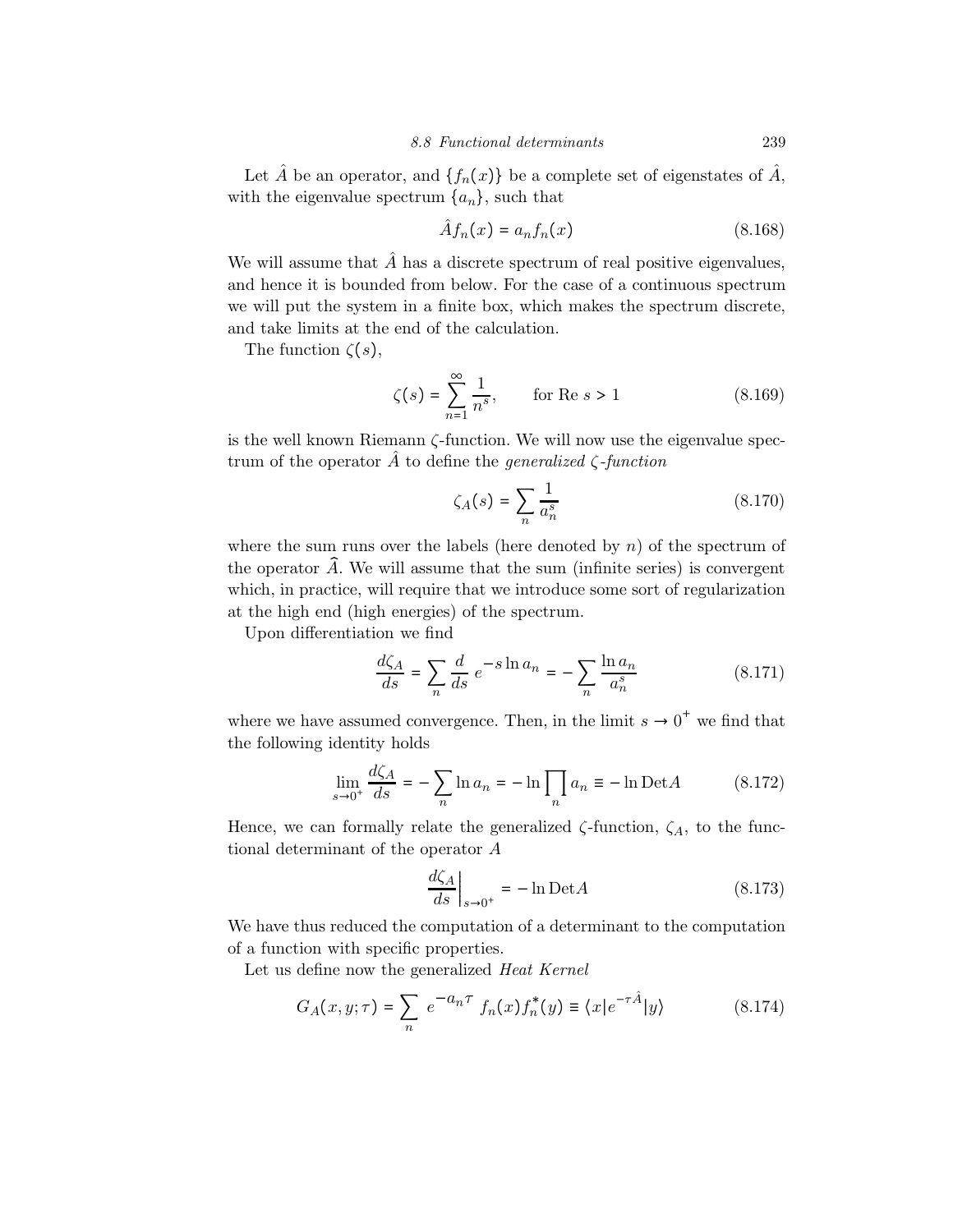where  $\tau > 0$ . The Heat Kernel  $G_A(x, y; \tau)$  clearly obeys the differential equation

$$
-\partial_{\tau}G_{A}(x,y;\tau) = \hat{A}G_{A}(x,y;\tau) \tag{8.175}
$$

which can be regarded as a generalized Heat Equation. Indeed, for  $\hat{A}$  =  $-D \nabla^2$ , this is the regular Heat Equation (where D is the diffusion constant) and, in this case  $\tau$  represents time. In general we will refer to  $\tau$  as proper time.

The Heat Kernel  $G_A(x, y; \tau)$  satisfies the initial condition

$$
\lim_{\tau \to 0^+} G_A(x, y; \tau) = \sum_n f_n(x) f_n^*(y) = \delta(x - y)
$$
\n(8.176)

where we have used the completeness relation of the eigenfunctions  $\{f_n(x)\}.$ Hence,  $G_A(x, y; \tau)$  is the solution of a generalized Heat Equation with kernel  $\hat{A}$ . It defines a generalized random walk or Markov process.

We will now show that  $G_A(x, y; \tau)$  is related to the generalized  $\zeta$ -function  $\zeta_A(s)$ . Indeed, let us consider the Heat Kernel  $G_A(x, y; \tau)$  at short distances,  $y \rightarrow x$ , and compute the integral (below we denote by D is the dimensionality of space-time)

$$
\int d^D x \lim_{y \to x} G_A(x, y; \tau) = \sum_n e^{-a_n \tau} \int d^D x f_n(x) f_n^*(x)
$$

$$
= \sum_n e^{-a_n \tau} \equiv \text{tr } e^{-\tau \hat{A}} \qquad (8.177)
$$

where we assumed that the eigenfunctions are normalized to unity

$$
\int d^D x |f_n(x)|^2 = 1
$$
 (8.178)

i.e. normalized inside a box.

We will now use that, for  $s > 0$  and  $a_n > 0$  (or at least that it has a positive real part) we can write

$$
\int_0^\infty d\tau \ \tau^{s-1} \ e^{-a_n \tau} = \frac{\Gamma(s)}{a_n^s} \tag{8.179}
$$

where  $\Gamma(s)$  is the Euler Gamma function:

$$
\Gamma(s) = \int_0^\infty d\tau \,\tau^{s-1} \,e^{-\tau} \tag{8.180}
$$

Then, we obtain the identity

$$
\int_0^\infty d\tau \,\tau^{s-1} \int d^D x \, \lim_{y \to x} G_A(x, y; \tau) = \sum_n \frac{\Gamma(s)}{a_n^s} \tag{8.181}
$$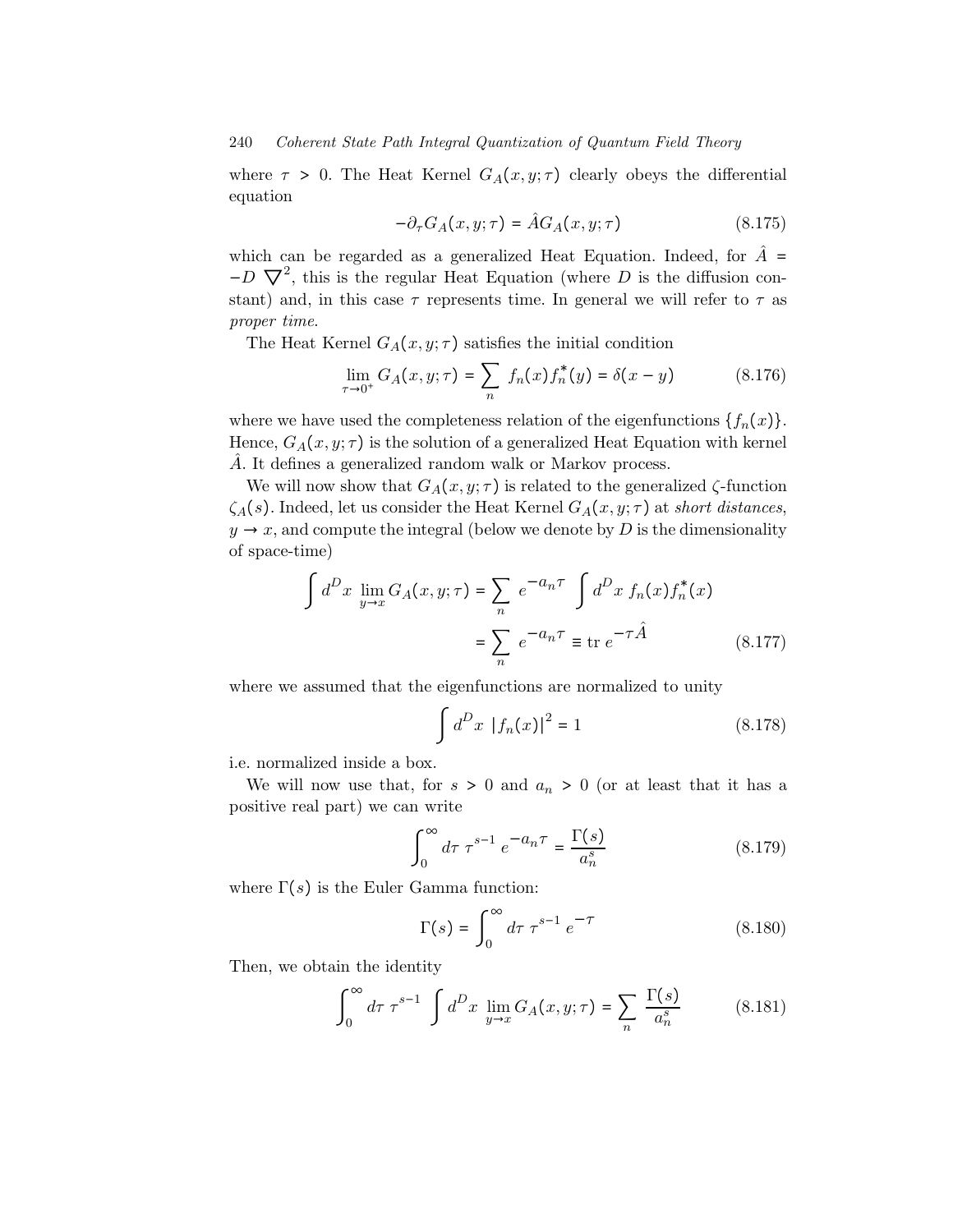Therefore, we find that the generalized  $\zeta$ -function,  $\zeta_A(s)$ , can be obtained from the generalized Heat Kernel  $G_A(x, y; \tau)$ :

$$
\zeta_A(s) = \frac{1}{\Gamma(s)} \int_0^\infty d\tau \ \tau^{s-1} \ \int d^D x \ \lim_{y \to x} G_A(x, y; \tau) \tag{8.182}
$$

This result suggests the following strategy for the computation of determinants. Given the hermitian operator  $\hat{A}$ , we solve the generalized Heat Equation

$$
\hat{A} G_A = -\partial_\tau G_A \tag{8.183}
$$

subject to the initial condition

$$
\lim_{\tau \to 0^+} G_A(x, y; \tau) = \delta^D(x - y)
$$
\n(8.184)

Next we find the associated  $\zeta$ -function,  $\zeta_A(s)$ , using the expression

$$
\zeta_A(s) = \frac{1}{\Gamma(s)} \int_0^\infty d\tau \ \tau^{s-1} \ \int d^D x \ \lim_{y \to x} G_A(x, y; \tau) \tag{8.185}
$$

where we recognize the identity

$$
\text{tr } e^{-\tau \hat{A}} = \int d^D x \lim_{y \to x} G_A(x, y; \tau) \tag{8.186}
$$

We next take the limit  $s \to 0^+$  to relate the generalized  $\zeta$ -function to the determinant:

$$
\lim_{s \to 0^+} \frac{d\zeta_A(s)}{ds} = -\ln \det \hat{A}
$$
\n(8.187)

In practice we will have to exercise some care in this step since we will find singularities as we take this limit. Most often we will keep the points  $x$  and  $y$  apart by a small but finite distance  $a$ , which we will eventually attempt to take to zero. Hence, we will need to understand in detail the short distance behavior of the Heat Kernel.

Furthermore, the propagator of the theory

$$
S_A(x,y) = \langle x | \hat{A}^{-1} | y \rangle \tag{8.188}
$$

can also be related to the Heat Kernel. Indeed, by expending Eq.(8.188) in the eigenstates of  $\hat{A}$ , we find

$$
S_A(x,y) = \sum_{n} \frac{\langle x|n \rangle \langle n|y \rangle}{a_n} = \sum_{n} \frac{f_n(x)f_n^*(y)}{a_n}
$$
(8.189)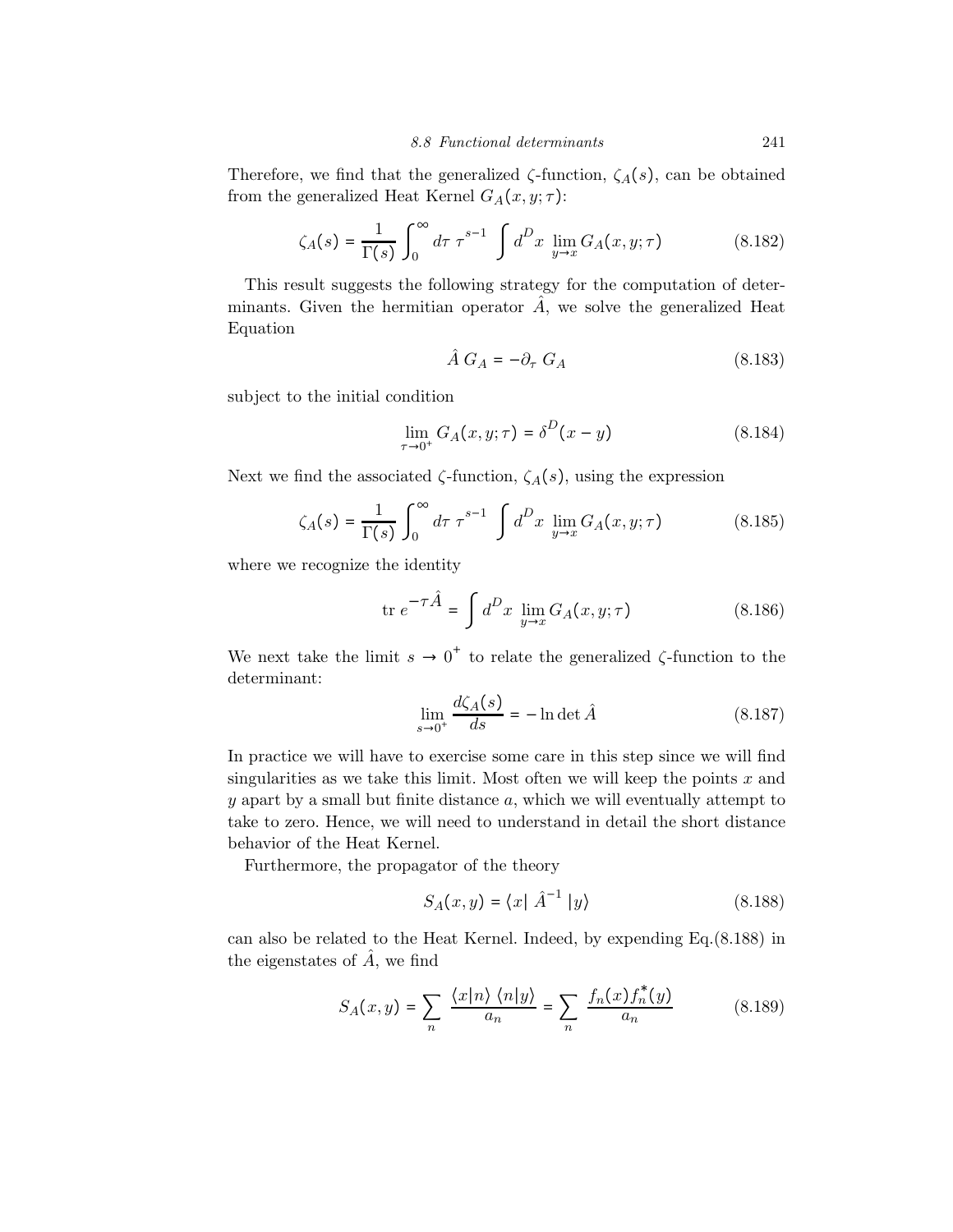We can now write the following integral of the Heat Kernel as

$$
\int_0^{\infty} d\tau \ G_A(x, y; \tau) = \sum_n f_n(x) f_n^*(y) \int_0^{\infty} d\tau \ e^{-a_n \tau} = \sum_n \frac{f_n(x) f_n^*(y)}{a_n}
$$
\n(8.190)

Hence, the propagator  $S_A(x, y)$  can be expressed as an integral of the Heat Kernel

$$
S_A(x,y) = \int_0^\infty d\tau \ G_A(x,y;\tau) \tag{8.191}
$$

Equivalently, we can say that since  $G_A(x, y; \tau)$  satisfies the Heat Equation

$$
\hat{A}G_A = -\partial_{\tau}G_A
$$
, then  $G_A(x, y; \tau) = \langle x | e^{-\tau \hat{A}} | y \rangle$  (8.192)

Thus,

$$
S_A(x,y) = \int_0^\infty d\tau \langle x | e^{-\tau \hat{A}} | y \rangle = \langle x | \hat{A}^{-1} | y \rangle \tag{8.193}
$$

and that it is indeed the Green function of  $\hat{A}$ ,

$$
\hat{A}_x S(x, y) = \delta(x - y) \tag{8.194}
$$

It is worth to note that the Heat Kernel  $G_A(x, y; \tau)$ , as can be seen from Eq. (8.192), is also the Gibbs density matrix of the bounded Hermitian operator A. As such it has an imaginary time  $(\tau!)$  path-integral representation. Here, to actually insure convergence, we must also require that the spectrum of A be positive. In that picture we view  $G_A(x, y; \tau)$  as the amplitude for the imaginary-time (proper time) evolution from the initial state  $|y\rangle$  to the final state  $|x\rangle$ . In other words, we picture  $S_A(x, y)$  as the amplitude to go from  $y$  to  $x$  in an arbitrary time.

#### 8.9 The determinant of the Euclidean Klein-Gordon operator

As an example of the use of the Heat Kernel method we will use it to compute the determinant of the Euclidean Klein-Gordon operator. Thus, we will take the hermitian operator  $\hat{A}$  to be

$$
\hat{A} = -\nabla^2 + m^2\tag{8.195}
$$

in D Euclidean space-time dimensions. This operator has a bounded positive spectrum. Here we will be interested in a system with infinite size  $L \rightarrow \infty$ , and a large volume  $V = L^D$ . We will follow the steps outlined above.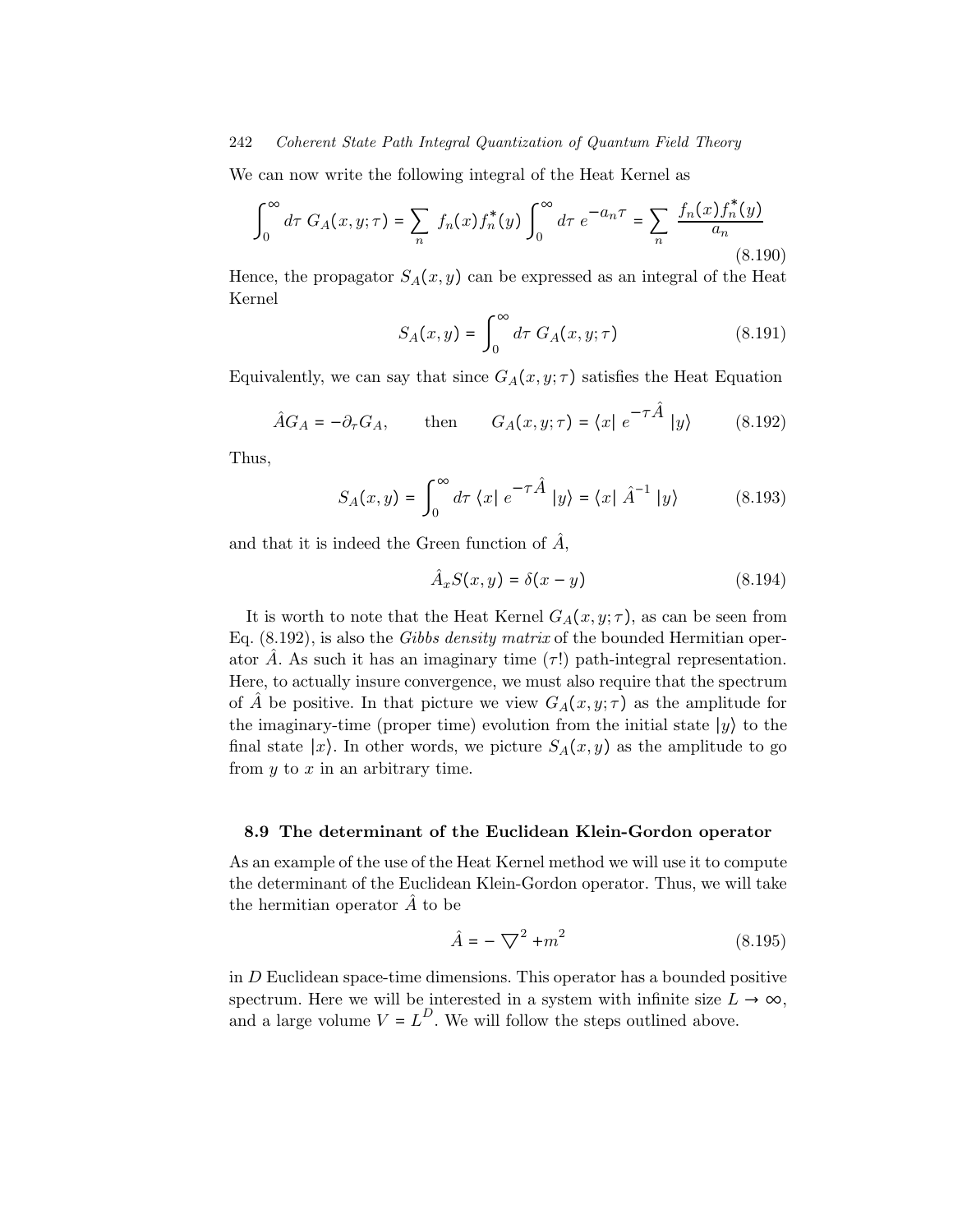We begin by constructing the Heat Kernel  $G(x, y; \tau)$ . By definition it is the solution of the partial differential equation

$$
\left(-\nabla^2 + m^2\right)G(x, y; \tau) = -\partial_\tau G(x, y; \tau) \tag{8.196}
$$

satisfying the initial condition

$$
\lim_{\tau \to 0^+} G(x, y; \tau) = \delta^D(x - y) \tag{8.197}
$$

We will find  $G(x, y; \tau)$  by Fourier transforms,

$$
G(x, y; \tau) = \int \frac{d^D p}{(2\pi)^D} G(\boldsymbol{p}, \tau) e^{i\boldsymbol{p} \cdot (\boldsymbol{x} - \boldsymbol{y})}
$$
(8.198)

We find that in order for  $G(x, y; \tau)$  to satisfy Eq.(8.196), its Fourier transform  $G(\mathbf{p};\tau)$  must satisfy the differential equation

$$
-\partial_{\tau}G(\mathbf{p};\tau) = \left(\mathbf{p}^2 + m^2\right)G(\mathbf{p};\tau) \tag{8.199}
$$

The solution of this equation, consistent with the initial condition of Eq.(8.197) is

$$
G(\mathbf{p};\tau) = e^{-\left(\mathbf{p}^2 + m^2\right)\tau}
$$
\n(8.200)

We can now easily find  $G(x, y; \tau)$  by simply finding the anti-transform of  $G(\boldsymbol{p};\tau)$ :

$$
G(x, y; \tau) = \int \frac{d^D p}{(2\pi)^D} e^{-\left(\mathbf{p}^2 + m^2\right)\tau + i\mathbf{p} \cdot (\mathbf{x} - \mathbf{y})}
$$

$$
= \frac{1}{(4\pi\tau)^{D/2}} e^{-\left(m^2\tau + \frac{|\mathbf{x} - \mathbf{y}|^2}{4\tau}\right)}
$$
(8.201)

Notice that for  $m \to 0$ ,  $G(x, y; \tau)$  reduces to the usual diffusion kernel (with unit diffusion constant)

$$
\lim_{m \to 0} G(x, y; \tau) = \frac{1}{(4\pi\tau)^{D/2}} e^{-\frac{|x - y|^2}{4\tau}}
$$
(8.202)

Next we construct the  $\zeta$ -function

$$
\zeta_{-\nabla^2 + m^2}(s) = \frac{1}{\Gamma(s)} \int_0^\infty d\tau \ \tau^{s-1} \ \int d^D x \ \lim_{y \to x} G(x, y; \tau) \tag{8.203}
$$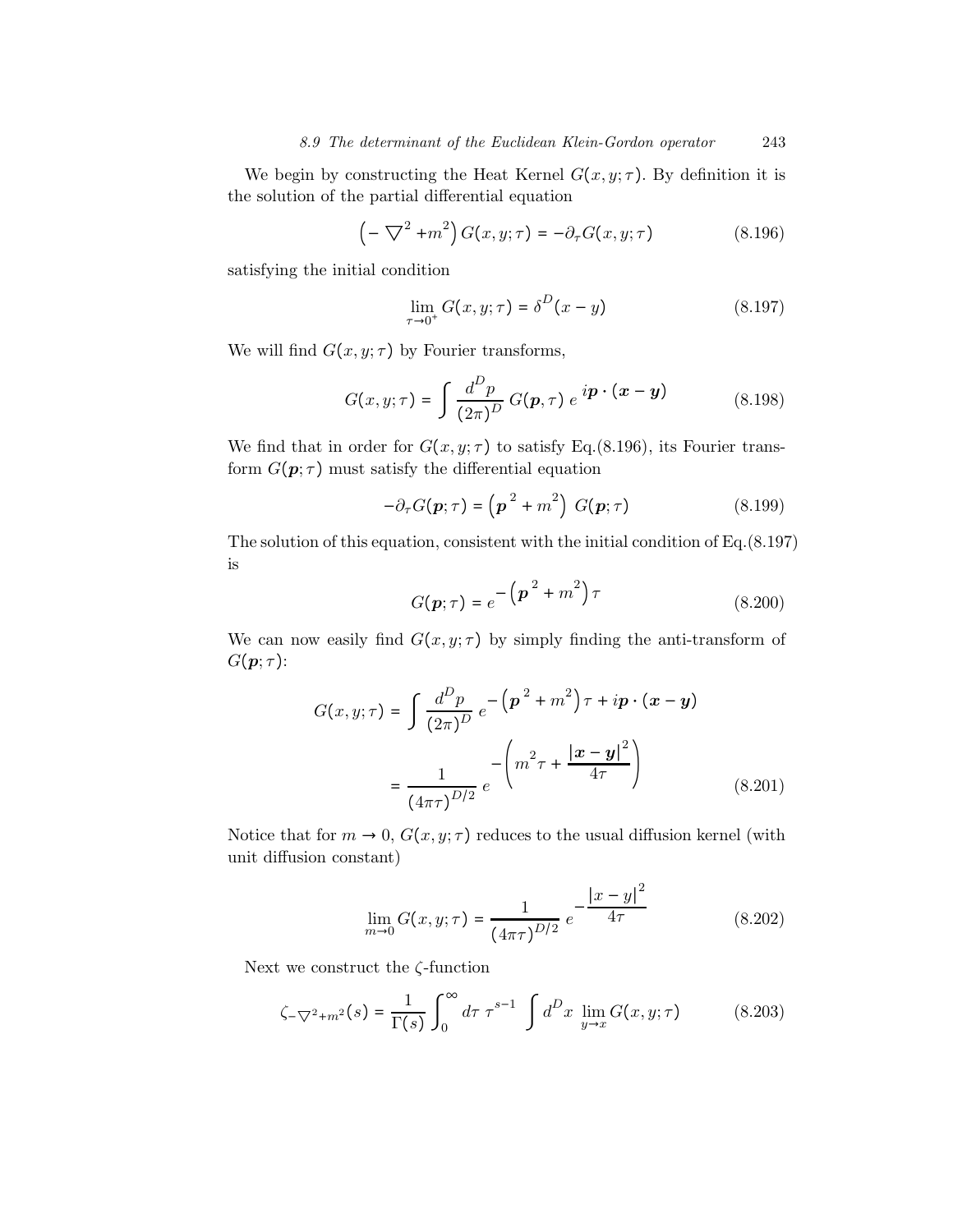We first do the integral

$$
\int_0^\infty d\tau \,\tau^{s-1} \int d^D x \, G(x, y; \tau) \n= \frac{V}{(4\pi)^{D/2}} \int_0^\infty d\tau \,\tau^{s-1-D/2} \, e^{-\left(m^2 \tau + \frac{R^2}{4\tau}\right)} \tag{8.204}
$$

where  $R = |\mathbf{x} - \mathbf{y}|$ . Upon scaling the variable  $\tau = \lambda t$ , with  $\lambda = R/2m$ , we find that

$$
\int_0^\infty d\tau \,\tau^{s-1} \, G(x, y; \tau) = \frac{2}{(4\pi)^{D/2}} \left(\frac{R}{2m}\right)^{s-\frac{D}{2}} \, K_{\frac{D}{2}-s}(mR) \tag{8.205}
$$

where  $K_{\nu}(z)$ ,

$$
K_{\nu}(z) = \frac{1}{2} \int_0^{\infty} dt \, t^{\nu - 1} e^{-\frac{z}{2} \left( t + \frac{1}{t} \right)} \tag{8.206}
$$

is a modified Bessel function. Its short argument behavior is

$$
K_{\nu}(z) \sim \frac{\Gamma(\nu)}{2} \left(\frac{2}{z}\right)^{\nu} + \dots \tag{8.207}
$$

As a check, we notice that for  $s = 1$  the integral of Eq.(8.204) does reproduce the Euclidean Klein-Gordon propagator that we discussed earlier in these lectures.

The next step is to take the short distance limit

$$
\lim_{R \to 0} \int_0^\infty d\tau \,\tau^{s-1} G(\boldsymbol{x}, \boldsymbol{y}; \tau) = \lim_{R \to 0} \frac{2^{1-s}}{(2\pi)^{D/2}} \frac{m^{D-2s}}{(mR)^{\frac{D}{2}-s}} K_{\frac{D}{2}-s}(mR)
$$
\n
$$
= \frac{\Gamma\left(s - \frac{D}{2}\right)}{(4\pi)^{D/2} m^{2s - D}} \tag{8.208}
$$

Notice that we have exchanged the order of the limit and the integration. Also, after we took the short distance limit  $R \to 0$ , the expression above acquired a factor of  $\Gamma(s - D/2)$ , which is singular as  $s - D/2$  approaches zero (or any negative integer). Thus, a small but finite  $R$  smears this singularity.

Finally we find the ζ-function by doing the (trivial) integration over space

$$
\zeta(s) = \frac{1}{\Gamma(s)} \int_0^\infty d\tau \int d^D x \lim_{\mathbf{y} \to \mathbf{x}} G(\mathbf{x}, \mathbf{y}; \tau)
$$

$$
= V \mu^{-2s} \frac{m^D}{(4\pi)^{D/2}} \frac{\Gamma\left(s - \frac{D}{2}\right)}{\Gamma(s)} \left(\frac{m}{\mu}\right)^{-2s} \tag{8.209}
$$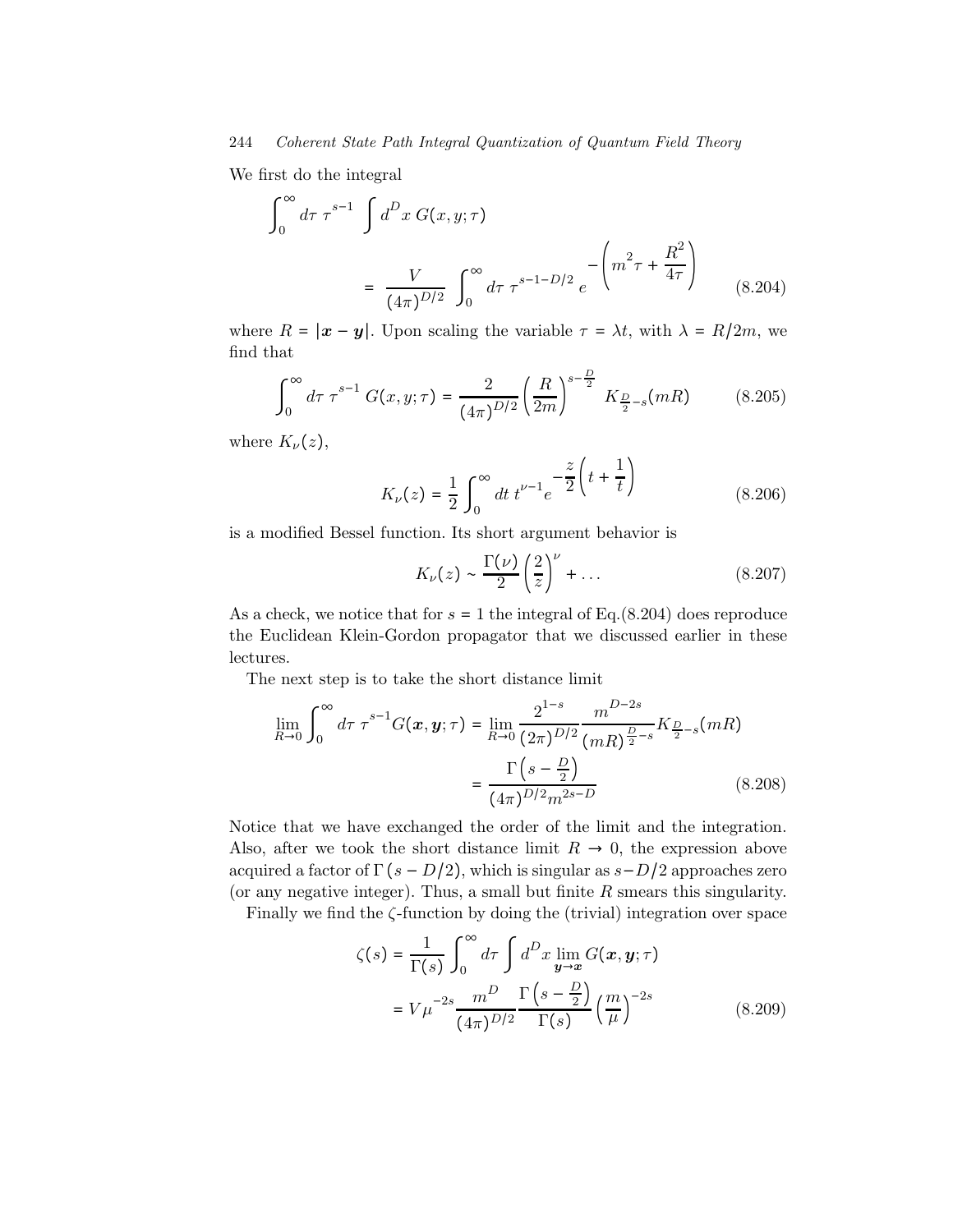where  $\mu = 1/R$  plays the role of a cutoff mass (or momentum) scale that we will need to make some quantities dimensionless. The appearance of this quantity is also a consequence of the singularities.

We will now consider the specific case of  $D = 4$  dimensions. For  $D = 4$ the ζ-function is

$$
\zeta(s) = V \frac{m^4}{16\pi^2} \frac{\mu^{-2s}}{(s-1)(s-2)} \left(\frac{m}{\mu}\right)^{-2s}
$$
\n(8.210)

We can now compute the desired (logarithm of the) determinant for  $D = 4$ dimensions:

$$
\ln \text{Det} \left[ -\nabla^2 + m^2 \right] = -\lim_{s \to 0^+} \frac{d\zeta}{ds} = \frac{m^4}{16\pi^2} \left[ \ln \frac{m}{\mu} - \frac{3}{4} \right] V \tag{8.211}
$$

where  $V = L<sup>4</sup>$ . A similar calculation for  $D = 2$  yields the result

$$
\ln \text{Det} \left[ -\nabla^2 + m^2 \right] = -\frac{m^2}{2\pi} \left[ \ln \frac{m}{\mu} - \frac{1}{2} \right] V \tag{8.212}
$$

where  $V = L^2$ .

#### 8.10 Path integral for spin

We will now discuss the use of path integral methods to describe a quantum mechanical spin. Consider a quantum mechanical system which consists of a spin in the spin-S representation of the group  $SU(2)$ . The space of states of the spin-S representation is  $2S + 1$ -dimensional, and it is spanned by the basis  $\{ |S, M\rangle \}$  which are the eigenstates of the operators  $S^2$  and  $S_3$ , i.e.

$$
S^{2} | S, M \rangle = S(S+1) | S, M \rangle
$$
  
\n
$$
S_{3} | S, M \rangle = M | S, M \rangle
$$
 (8.213)

with  $|M| \leq S$  (in integer-spaced intervals). This set of states is complete ad it forms a basis of this Hilbert space. The operators  $S_1$ ,  $S_2$  and  $S_3$  obey the  $SU(2)$  algebra,

$$
[S_a, S_b] = i\epsilon_{abc} S_c \tag{8.214}
$$

where  $a, b, c = 1, 2, 3$ .

The simplest physical problem involving spin is the coupling to an external magnetic field  $\boldsymbol{B}$  through the Zeeman interaction

$$
H_{\text{Zeeman}} = \mu \ \mathbf{B} \cdot \mathbf{S} \tag{8.215}
$$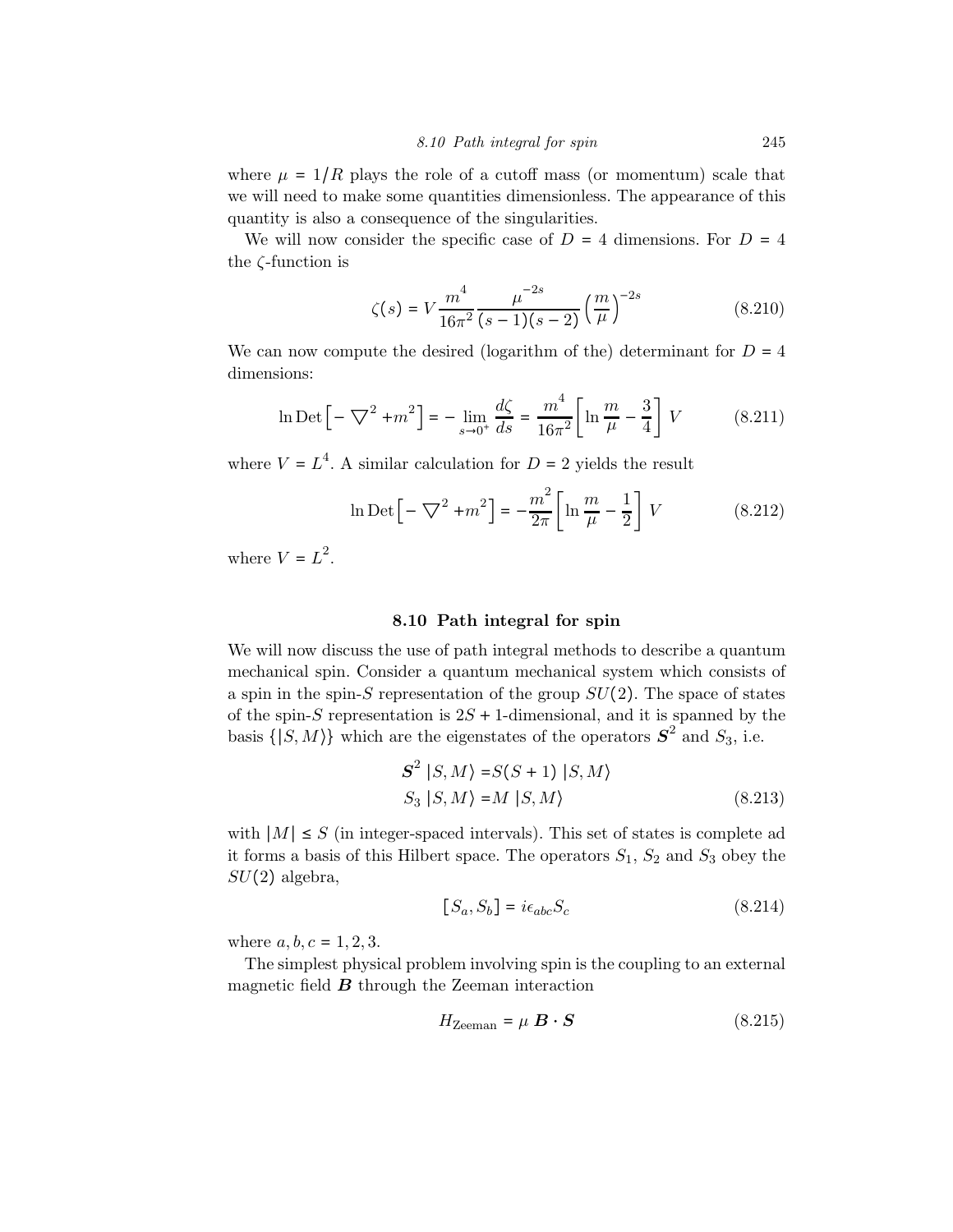where  $\mu$  is the Zeeman coupling constant (i.e. the product of the Bohr magneton and the gyromagnetic factor).

Let us denote by  $|0\rangle$  the highest weight state  $|S, S\rangle$ . Let us define the spin raising and lowering operators  $S^{\pm}$ ,

$$
S^{\pm} = S_1 \pm iS_2 \tag{8.216}
$$

The highest weight state  $|0\rangle$  is annihilated by  $S^+$ ,

$$
S^+|0\rangle = S^+|S,S\rangle = 0 \qquad (8.217)
$$

Clearly, we also have

$$
S^{2}|0\rangle = S(S+1)|0\rangle
$$
  
\n
$$
S_{3}|0\rangle = S|0\rangle
$$
 (8.218)



Figure 8.1 Geometry for a spin coherent state  $|n\rangle$  (see text).

Let us consider now the spin coherent state  $|n\rangle$ , (Perelomov, 1986)

$$
|\mathbf{n}\rangle = e^{i\theta \mathbf{n}_0 \times \mathbf{n} \cdot \mathbf{S}} |0\rangle
$$
 (8.219)

where  $n$  is a three-dimensional unit vector  $(n^2 = 1)$ ,  $n_0$  is a unit vector pointing along the direction of the quantization axis (i.e. the "North Pole" of the unit sphere) and  $\theta$  is the colatitude, (see Fig. 8.1)

$$
\boldsymbol{n} \cdot \boldsymbol{n}_0 = \cos \theta \tag{8.220}
$$

As we will see the state  $|n\rangle$  is a coherent spin state which represents a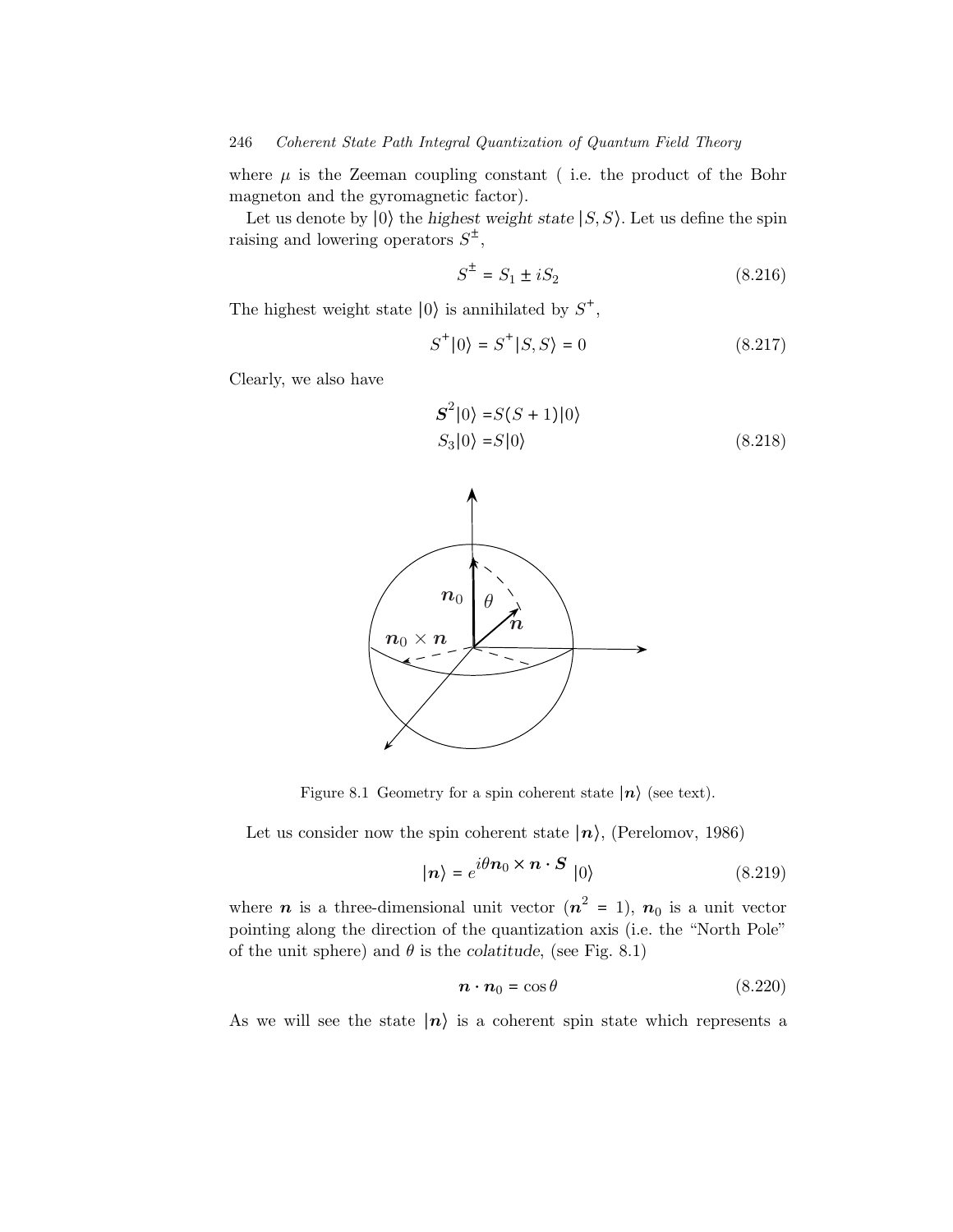spin polarized along the *n* axis. The state  $|n\rangle$  can be expanded in the basis  $|S, M\rangle$ ,

$$
|\mathbf{n}\rangle = \sum_{M=-S}^{S} D_{MS}^{(S)}(\mathbf{n}) |S, M\rangle
$$
 (8.221)

Here  $D_{MS}^{(S)}(\boldsymbol{n})$  are the representation matrices in the spin-S representation.

It is important to note that there are many rotations that lead to the same state  $|n\rangle$  from the highest weight  $|0\rangle$ . For example any rotation along the direction n results only in a change in the phase of the state  $|n\rangle$ . These rotations are equivalent to a multiplication on the right by a rotation about the  $z$  axis. However, in Quantum Mechanics this phase has no physically observable consequence. Hence we will regard all of these states as being physically equivalent.

In other words, the states form equivalence classes (or rays) and we must pick one and only one state from each class. These rotations are generated by  $S_3$ , the (only) diagonal generator of  $SU(2)$ . Hence, the physical states are not in one-to-one correspondence with the elements of  $SU(2)$  but instead with the elements of the right coset  $SU(2)/U(1)$ , with the  $U(1)$  generated by  $S_3$ . In the case of of coherent state of a more general Lie group, the coset is obtained by dividing out the maximal torus generated by all the diagonal generators of the group. In mathematical language, if we consider all the rotations at once, the spin coherent states are said to form a hermitian line bundle.



Figure 8.2 Spherical triangle with vertices at the unit vectors,  $n_1$ ,  $n_2$  and  $n_3$ .

A consequence of these observations is that the D matrices do not form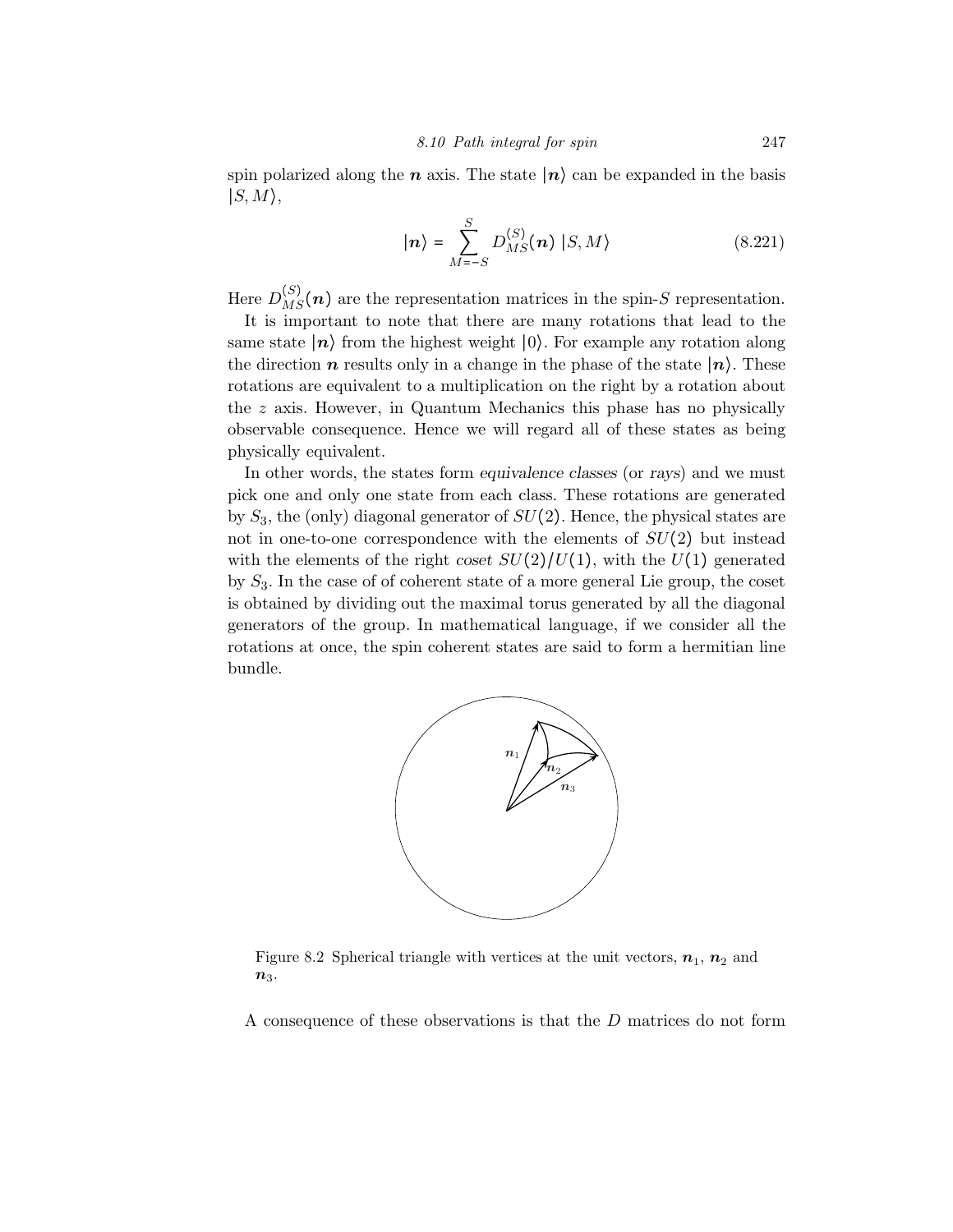a group under matrix multiplication. Instead they satisfy

$$
D^{(S)}(n_1)D^{(S)}(n_2) = D^{(S)}(n_3) e^{i\Phi(n_1, n_2, n_3)S_3}
$$
 (8.222)

where the phase factor is usually called a *cocycle*. Here  $\Phi(n_1, n_2, n_3)$  is the (oriented) area of the spherical triangle with vertices at  $n_1, n_2, n_3$ .

However, since the sphere is a closed surface, which area do we actually mean? "Inside" or "outside"? Thus, the phase factor is ambiguous by an amount determined by  $4\pi$ , the total area of the sphere,

$$
e^{i4\pi M} \tag{8.223}
$$

However, since M is either an integer or a half-integer this ambiguity in  $\Phi$ has no consequence whatsoever,

$$
e^{i4\pi M} = 1\tag{8.224}
$$

We can also regard this result as a requirement that  $M$  be quantized to be an integer or a half-integer, i.e. the representations of  $SU(2)$ .

The states  $|n\rangle$  are coherent states which satisfy the following properties (Perelomov, 1986). The overlap of two coherent states  $|\vec{n}_1\rangle$  and  $|n_2\rangle$  is

$$
\langle n_1 | n_2 \rangle = \langle 0 | D^{(S)}(n_1)^{\dagger} D^{(S)}(n_2) | 0 \rangle
$$
  
= 
$$
\langle 0 | D^{(S)}(n_0) e^{i \Phi(n_1, n_2, n_0) S_3} | 0 \rangle
$$
  
= 
$$
\left( \frac{1 + n_1 \cdot n_2}{2} \right)^S e^{i \Phi(n_1, n_2, n_0) S}
$$
 (8.225)

The (diagonal) matrix element of the spin operator is

$$
\langle n|S|n\rangle = S n \tag{8.226}
$$

Finally, the (over-complete) set of coherent states  $\{|\boldsymbol{n}\rangle\}$  have a resolution of the identity of the form

$$
\hat{I} = \int d\mu(\boldsymbol{n}) \, |\boldsymbol{n}\rangle\langle\boldsymbol{n}| \tag{8.227}
$$

where the integration measure  $d\mu(\boldsymbol{n})$  is

$$
d\mu(n) = \left(\frac{2S+1}{4\pi}\right) \delta(n^2 - 1) d^3 n \tag{8.228}
$$

Let us now use the coherent states  $\{|\boldsymbol{n}\rangle\}$  to find the path integral for a spin. In imaginary time  $\tau$  (and with periodic boundary conditions) the path integral is simply the partition function

$$
Z = \text{tr}e^{-\beta H} \tag{8.229}
$$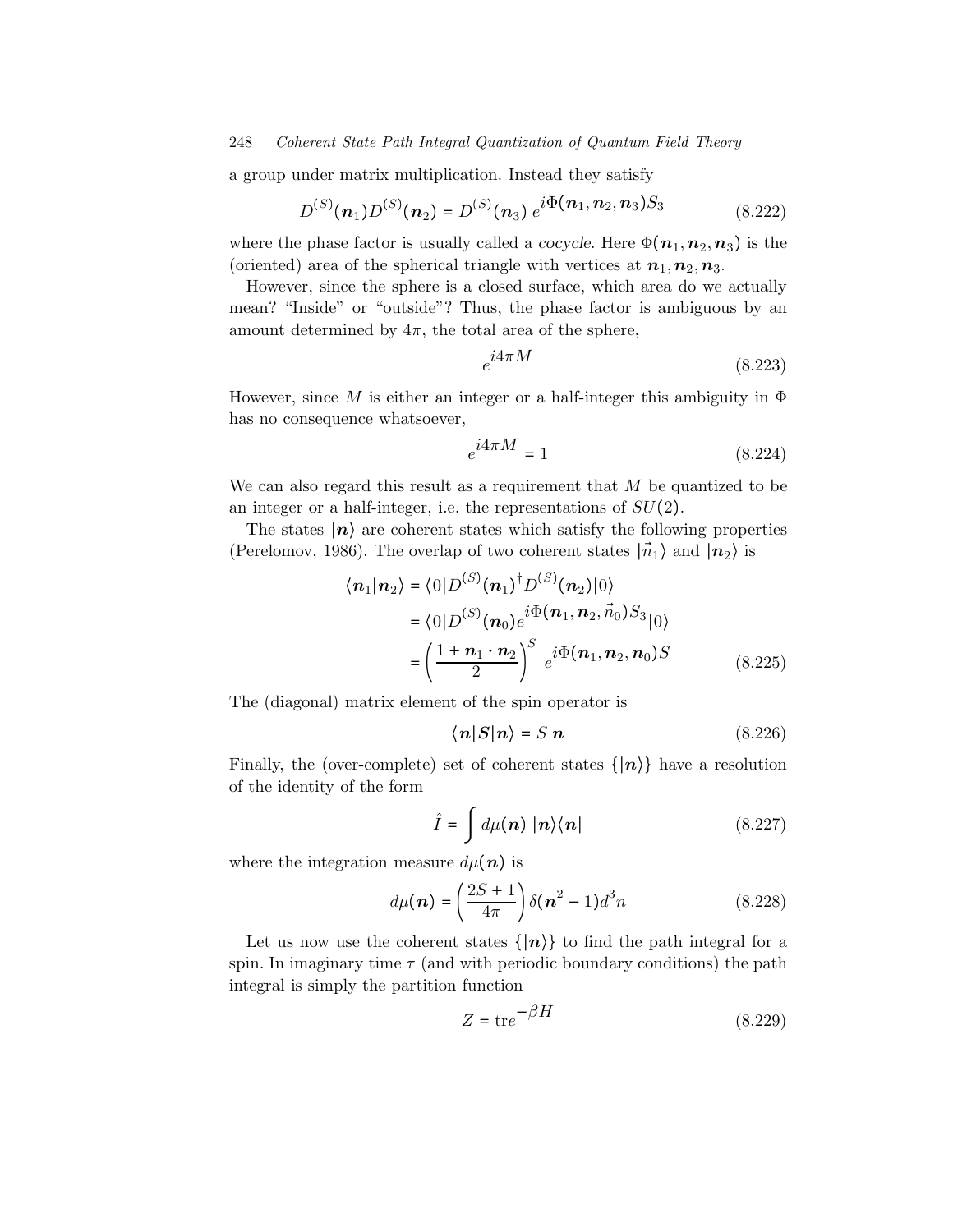where  $\beta = 1/T$  (T is the temperature) and H is the Hamiltonian. As usual the path integral form of the partition function is found by splitting up the imaginary time interval  $0 \leq \tau \leq \beta$  in  $N_{\tau}$  steps each of length  $\delta \tau$  such that  $N_{\tau} \delta \tau = \beta$ . Hence we have

$$
Z = \lim_{N_{\tau} \to \infty, \delta \tau \to 0} \text{tr}\left(e^{-\delta \tau H}\right)^{N_{\tau}}
$$
(8.230)

and insert the resolution of the identity at every intermediate time step,

$$
Z = \lim_{N_{\tau} \to \infty, \delta \tau \to 0} \left( \prod_{j=1}^{N_{\tau}} \int d\mu(\boldsymbol{n}_{j}) \right) \left( \prod_{j=1}^{N_{\tau}} \langle \boldsymbol{n}(\tau_{j}) | e^{-\delta \tau H} | \boldsymbol{n}(\tau_{j+1}) \rangle \right)
$$
  
\n
$$
\approx \lim_{N_{\tau} \to \infty, \delta \tau \to 0} \left( \prod_{j=1}^{N_{\tau}} \int d\mu(\vec{n}_{j}) \right) \left( \prod_{j=1}^{N_{\tau}} \left[ \langle \boldsymbol{n}(\tau_{j}) | \vec{n}(\tau_{j+1}) \rangle - \delta \tau \langle \boldsymbol{n}(\tau_{j}) | H | \boldsymbol{n}(\tau_{j+1}) \rangle \right] \right)
$$
\n(8.231)

However, since

$$
\frac{\langle \mathbf{n}(\tau_j) | H | \mathbf{n}(\tau_{j+1}) \rangle}{\langle \mathbf{n}(\tau_j) | \mathbf{n}(\tau_{j+1}) \rangle} \simeq \langle \mathbf{n}(\tau_j) | H | \mathbf{n}(\tau_j) \rangle = \mu S \mathbf{B} \cdot \mathbf{n}(\tau_j)
$$
(8.232)

and

$$
\langle n(\tau_j) | n(\tau_{j+1}) \rangle = \left( \frac{1 + n(\tau_j) \cdot n(\tau_{j+1})}{2} \right)^S e^{i \Phi(n(\tau_j), n(\tau_{j+1}), n_0) S}
$$
\n(8.233)

we can write the partition function in the form

$$
Z = \lim_{N_{\tau} \to \infty, \delta \tau \to 0} \int \mathcal{D}n \ e^{-S_E[n]} \tag{8.234}
$$

where  $S_E[n]$  is given by

$$
-S_E[n] = iS \sum_{j=1}^{N_{\tau}} \Phi(n(\tau_j), \vec{n}(\tau_{j+1}), n_0)
$$
  
+
$$
S \sum_{j=1}^{N_{\tau}} \ln \left( \frac{1 + n(\tau_j) \cdot \vec{n}(\tau_{j+1})}{2} \right) - \sum_{j=1}^{N_{\tau}} (\delta \tau) \mu S \ n(\tau_j) \cdot B \quad (8.235)
$$

The first term of the right hand side of Eq. (8.235) contains the expression  $\Phi(n(\tau_i), \vec{n}(\tau_{i+1}), n_0)$  which has a simple geometric interpretation: it is the sum of the areas of the  $N_{\tau}$  contiguous spherical triangles. These triangles have the pole  $n_0$  as a common vertex, and their other pairs of vertices trace a spherical polygon with vertices at  $\{n(\tau_i)\}\$ . In the time continuum limit this spherical polygon becomes the history of the spin, which traces a closed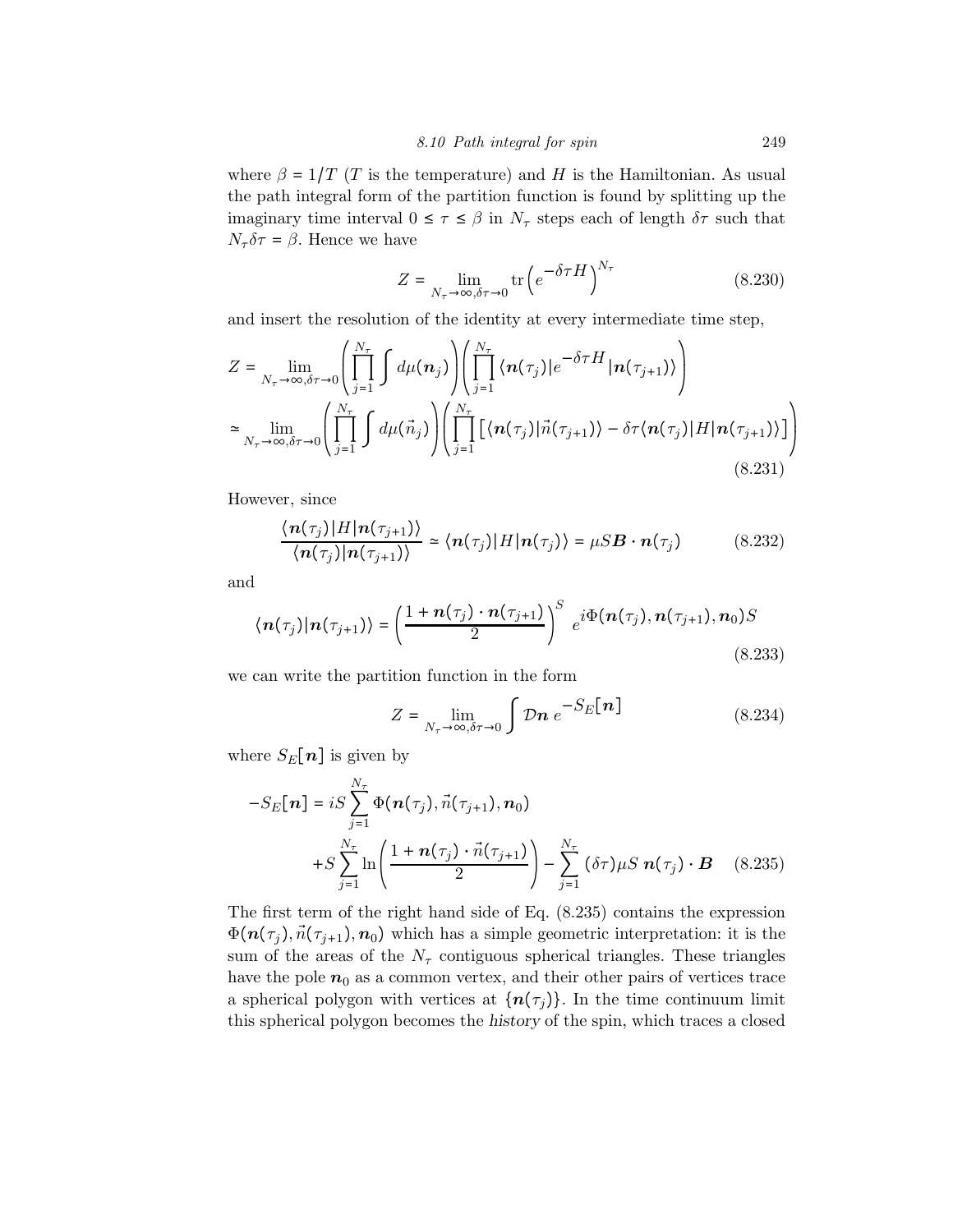oriented curve  $\Gamma = \{n(\tau)\}\$  (with  $0 \leq \tau \leq \beta$ ). Let us denote by  $\Omega^+$  the region of the sphere whose boundary is Γ and which contains the pole  $n_0$ . The complement of this region is  $\Omega$ <sup>–</sup> and it contains the opposite pole  $-n_0$ . Hence we find that

$$
\lim_{N_{\tau}\to\infty,\delta\tau\to 0} \Phi(n(\tau_j), n(\tau_{j+1}), n_0) = \mathcal{A}[\Omega^+] = 4\pi - \mathcal{A}[\Omega^-]
$$
 (8.236)

where  $\mathcal{A}[\Omega]$  is the area of the region  $\Omega$ . Once again, the ambiguity of the area leads to the requirement that  $S$  should be an integer or a half-integer.



Figure 8.3 The function  $n(\tau, s)$  as arbitrary extension of the of the history  $n(\tau)$  to the upper cap  $\Omega_{+}$  of the sphere  $S_2$ .

There is a simple an elegant way to write the area enclosed by Γ. Let  $\vec{n}(\tau)$ be a history and  $\Gamma$  be the set of points o the 2-sphere traced by  $\vec{n}(\tau)$  for  $0 \leq \tau \leq \beta$ . Let us define  $n(\tau, s)$  (with  $0 \leq s \leq 1$ ) to be an arbitrary extension of  $n(\tau)$  from the curve  $\Gamma$  to the interior of the upper cap  $\Omega^+$ , as shown in Fig.8.3, such that

$$
\mathbf{n}(\tau,0) = \mathbf{n}(\tau), \quad \mathbf{n}(\tau,1) = \mathbf{n}_0, \qquad \mathbf{n}(\tau,0) = \mathbf{n}(\tau+\beta,0) \qquad (8.237)
$$

Then the area can be written in the compact form

$$
\mathcal{A}[\Omega^+] = \int_0^1 ds \int_0^\beta d\tau \, \mathbf{n}(\tau, s) \cdot \partial_\tau \mathbf{n}(\tau, s) \times \partial_s \mathbf{n}(\tau, s) \equiv S_{\rm WZ}[\mathbf{n}] \quad (8.238)
$$

In Mathematics this expression for the area is called the (simplectic) 2-form, and in the literature is usually called a Wess-Zumino action (Witten, 1984),  $S_{\text{WZ}}$ , or a Berry phase. (Berry, 1984; Simon, 1983) The coherent state path integral for spin is a special case of the method of geometric quantization (Wiegmann, 1989).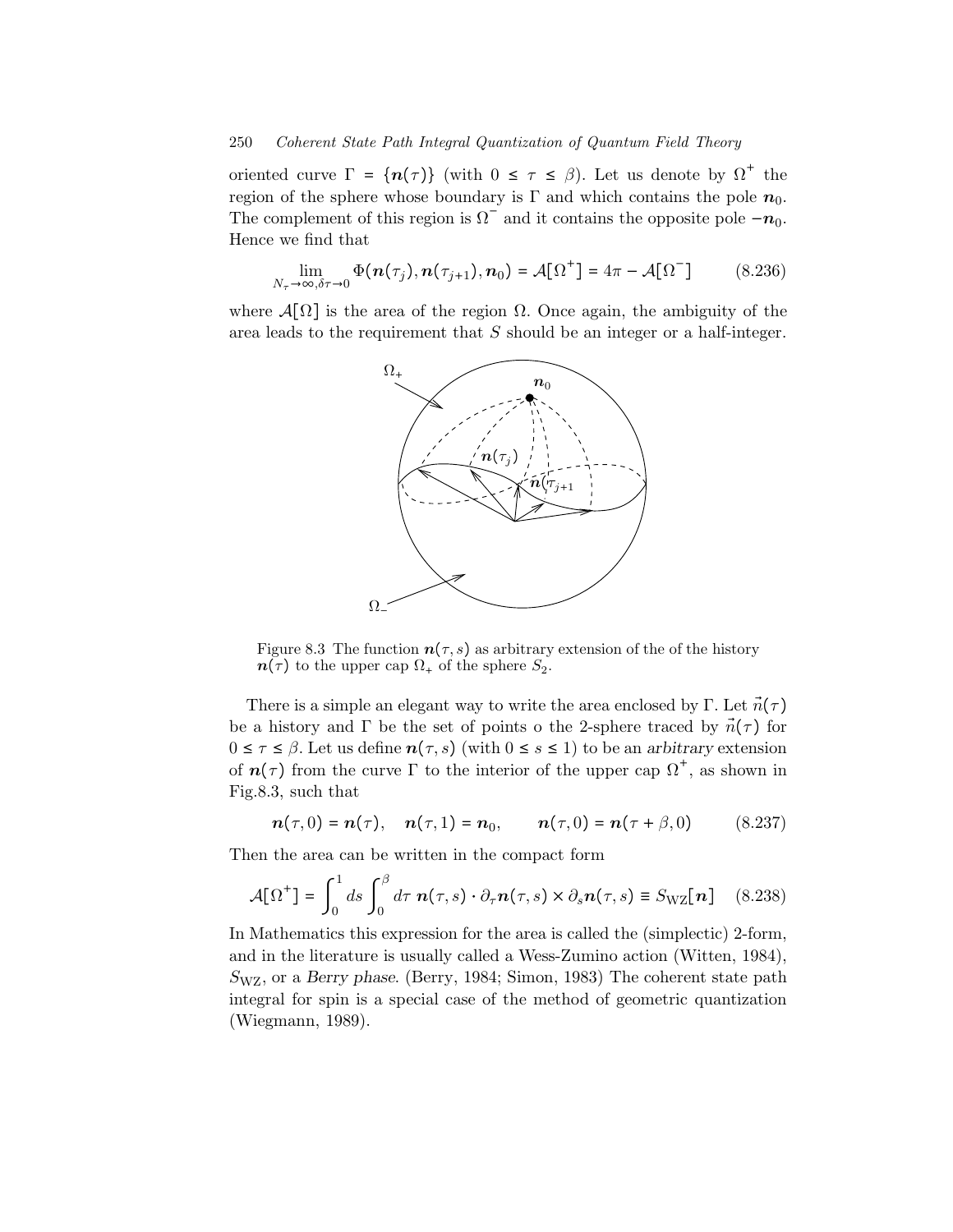8.10 Path integral for spin 251



Figure 8.4 A hairy ball or monopole

Thus, in the (formal) time continuum limit, the action  $S_E$  becomes (Fradkin and Stone, 1988)

$$
S_E = -iS S_{\text{WZ}}[n] + \frac{S\delta\tau}{2} \int_0^\beta d\tau \left(\partial_\tau n(\tau)\right)^2 + \int_0^\beta d\tau \,\mu S \,\mathbf{B} \cdot \mathbf{n}(\tau) \tag{8.239}
$$

Notice that we have kept (temporarily) a term of order  $\delta\tau$ , which we will drop shortly.

How do we interpret Eq. (8.239)? Since  $n(\tau)$  is constrained to be a point on the surface of the unit sphere, i.e.  $n^2 = 1$ , the action  $S_E[n]$  can be interpreted as the action of a particle of mass  $M = S\delta\tau \rightarrow 0$  and  $\vec{n}(\tau)$  is the position vector of the particle at (imaginary) time  $\tau$ . Thus, the second term is a (vanishingly small) kinetic energy term, and the last term of Eq. (8.239) is a potential energy term.

What is the meaning of the first term? In Eq. (8.238) we saw that  $\mathcal{S}_{\text{WZ}}[n]$ , the the so-called Wess-Zumino or Berry phase term in the action, is the area of the (positively oriented) region  $\mathcal{A}[\Omega_+]$  "enclosed" by the "path"  $n(\tau)$ . In fact,

$$
\mathcal{S}_{\rm WZ}[\boldsymbol{n}] = \int_0^1 ds \int_0^\beta d\tau \boldsymbol{n} \cdot \partial_\tau \boldsymbol{n} \times \partial_s \boldsymbol{n} \tag{8.240}
$$

is the area of the oriented surface  $\Omega^+$  whose boundary is the oriented path  $\Gamma = \partial \Omega^+$  (see Fig. 8.3). Using Stokes theorem we can write the the expression  $SA[n]$  as the circulation of a vector field  $A[n]$ ,

$$
\oint_{\partial\Omega} d\mathbf{n} \cdot \mathbf{A}[\mathbf{n}(\tau)] = \iint_{\Omega^+} d\mathbf{S} \cdot \nabla_{\mathbf{n}} \times \mathbf{A}[\mathbf{n}(\tau)] \tag{8.241}
$$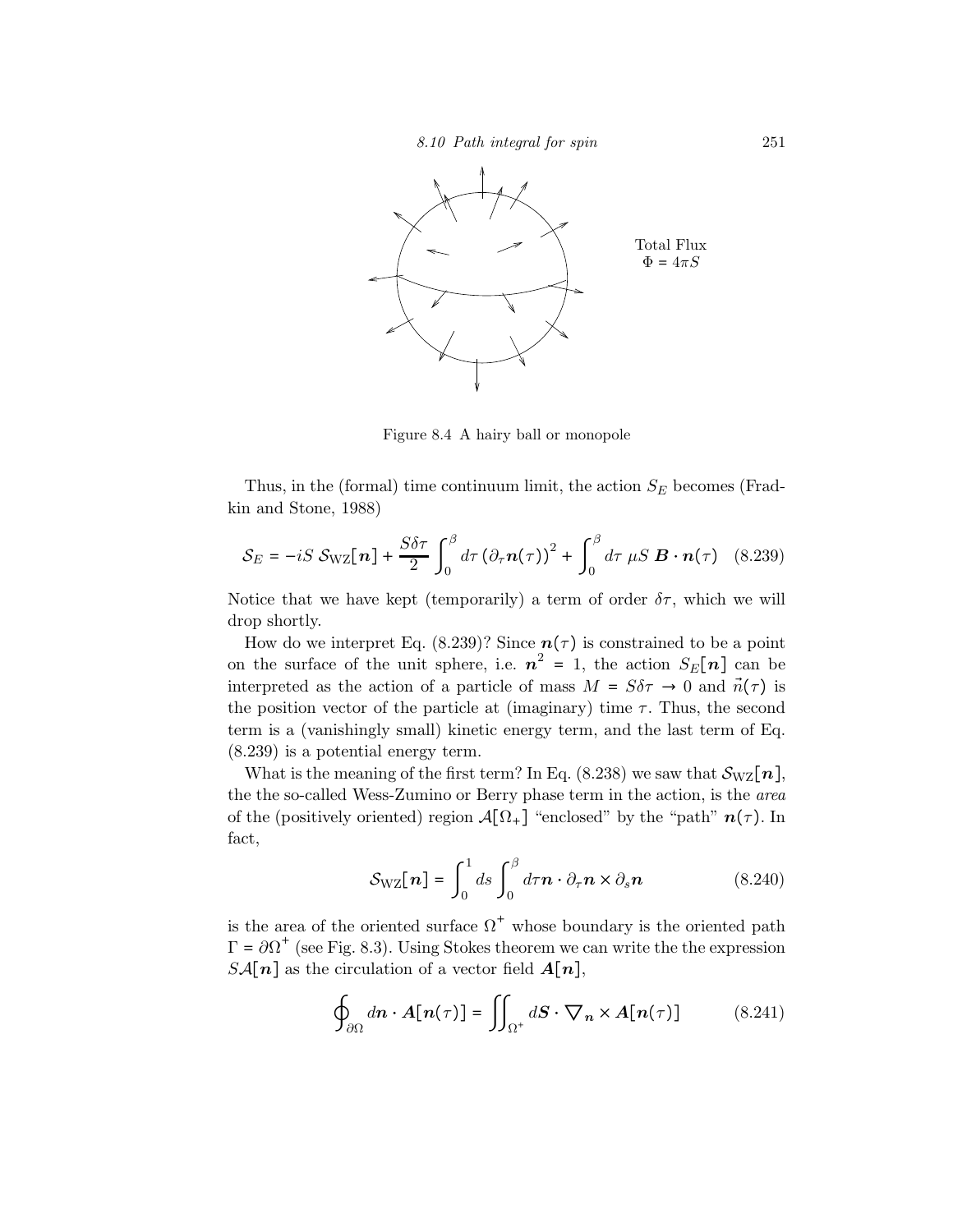provided the "magnetic field"  $\nabla_n \times A$  is "constant", namely

$$
B = \nabla_n \times A[n(\tau)] = S n(\tau) \tag{8.242}
$$

In other words, this is the magnetic field of a magnetic monopole located at the center of the sphere. What is the total flux  $\Phi$  of this magnetic field?

$$
\Phi = \int_{\text{sphere}} d\mathbf{S} \cdot \nabla_n \times \mathbf{A}[n] = S \int d\mathbf{S} \cdot \mathbf{n} \equiv 4\pi S \tag{8.243}
$$

Thus, the total number of flux quanta  $N_{\phi}$  piercing the unit sphere is

$$
N_{\phi} = \frac{\Phi}{2\pi} = 2S = \text{magnetic charge} \tag{8.244}
$$

We reach the condition that the magnetic charge is *quantized*, a result known as the Dirac quantization condition.

Is this result consistent with what we know about charged particles in magnetic fields? In particular, how is this result related to the physics of spin? To answer these questions we will go back to real time and write the action

$$
\mathcal{S}[\boldsymbol{n}] = \int_0^T dt \left[ \frac{M}{2} \left( \frac{d\boldsymbol{n}}{dt} \right)^2 + \boldsymbol{A}[\boldsymbol{n}(t)] \cdot \frac{d\boldsymbol{n}}{dt} - \mu S \boldsymbol{n}(t) \cdot \boldsymbol{B} \right] \tag{8.245}
$$

with the constraint  $n^2 = 1$  and where the limit  $M \to 0$  is implied.

The classical hamiltonian associated to the action of Eq. (8.245) is

$$
H = \frac{1}{2M} \Big[ n \times (p - A[n]) \Big]^2 + \mu Sn \cdot B \equiv H_0 + \mu Sn \cdot B \tag{8.246}
$$

It is easy to check that the vector  $\Lambda$ ,

$$
\Lambda = n \times (p - A) \tag{8.247}
$$

satisfies the algebra

$$
[\Lambda_a, \Lambda_b] = i\hbar \epsilon_{abc} (\Lambda_c - \hbar S n_c) \tag{8.248}
$$

where  $a, b, c = 1, 2, 3, \epsilon_{abc}$  is the (third rank) Levi-Civita tensor, and with

$$
\Lambda \cdot n = n \cdot \Lambda = 0 \tag{8.249}
$$

the generators of rotations for this system are

$$
L = \Lambda + \hbar Sn \tag{8.250}
$$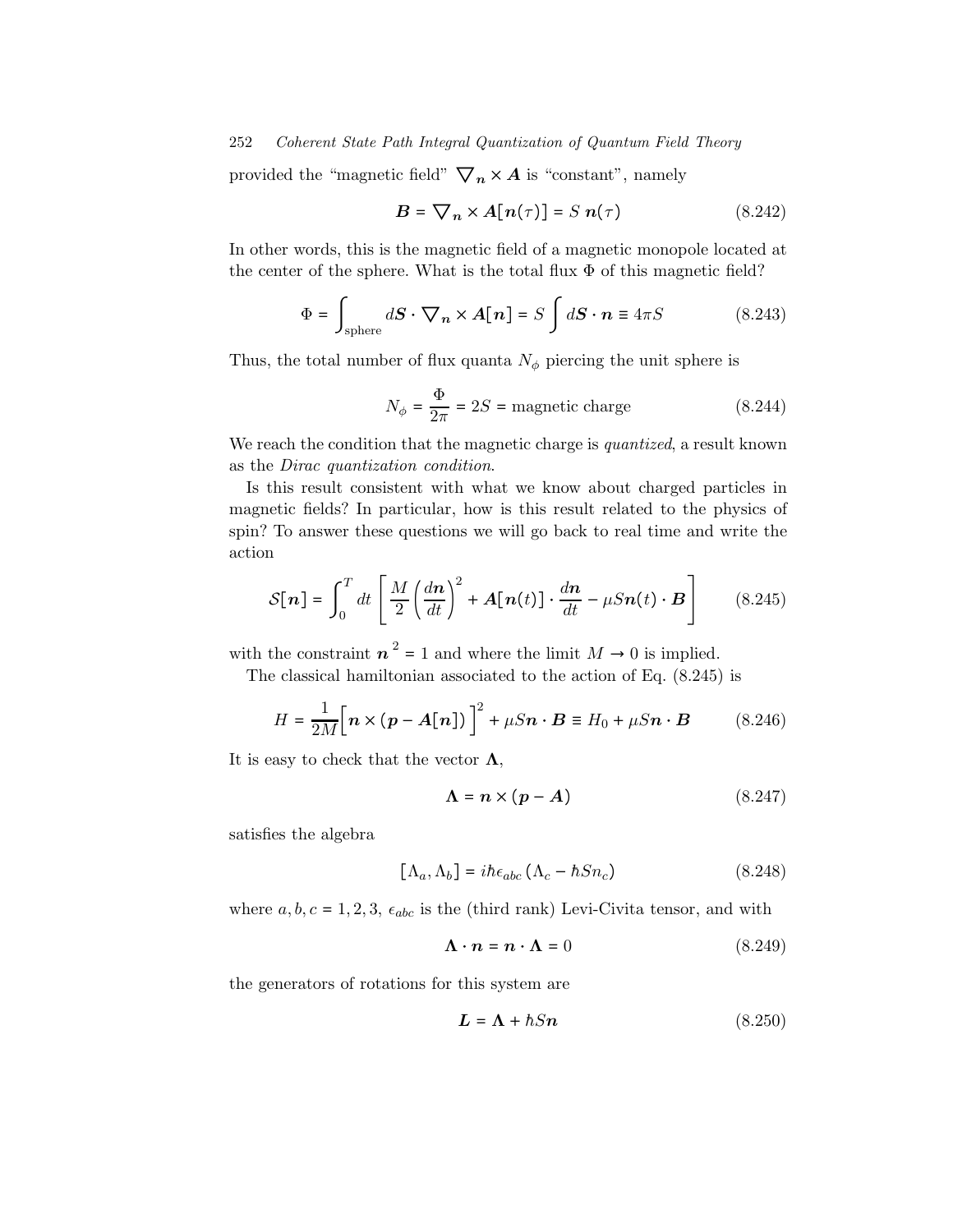The operators  $\boldsymbol{L}$  and  $\boldsymbol{\Lambda}$  satisfy the (joint) algebra

$$
[L_a, L_b] = -i\hbar \epsilon_{abc} L_s \qquad [L_a, L^2] = 0
$$
  

$$
[L_a, n_b] = i\hbar \epsilon_{abc} n_c \qquad [L_a, \Lambda_b] = i\hbar \epsilon_{abc} \Lambda_c
$$
 (8.251)

Hence

$$
\left[L_a, \Lambda^2\right] = 0 \implies \left[L_a, H\right] = 0 \tag{8.252}
$$

since the operators  $L_a$  satisfy the angular momentum algebra, we can diagonalize  $\mathbf{L}^2$  and  $L_3$  simultaneously. Let  $|m, \ell\rangle$  be the simultaneous eigenstates of  $L^2$  and  $L_3$ ,

$$
L^{2}|m,\ell\rangle = \hbar^{2}\ell(\ell+1)|m,\ell\rangle
$$
 (8.253)

$$
L_3|m,\ell\rangle = \hbar m|m,\ell\rangle \tag{8.254}
$$

$$
H_0|m,\ell\rangle = \frac{\hbar^2}{2MR^2} \left(\frac{\ell(\ell+1)-S}{2S}\right)|m,\ell\rangle \tag{8.255}
$$

where  $R = 1$  is the radius of the sphere. The eigenvalues  $\ell$  are of the form  $\ell = S + n$ ,  $|m| \leq \ell$ , with  $n \in \mathbb{Z}^+ \cup \{0\}$  and  $2S \in \mathbb{Z}^+ \cup \{0\}$ . Hence each level is  $2\ell + 1$ -fold degenerate, or what is equivalent,  $2n + 1 + 2S$ -fold degenerate. Then, we get

$$
\Lambda^2 = L^2 - n^2 h^2 S^2 = L^2 - h^2 S^2 \tag{8.256}
$$

Since  $M = S \delta t \rightarrow 0$ , the *lowest* energy in the spectrum of  $H_0$  are those with the *smallest* value of  $\ell$ , *i. e.* states with  $n = 0$  and  $\ell = S$ . The degeneracy of this "Landau" level is  $2S+1$ , and the gap to the next excited states diverges as  $M \to 0$ . Thus, in the  $M \to 0$  limit, the *lowest* energy states have the same degeneracy as the spin-S representation. Moreover, the operators  $\boldsymbol{L}^2$  and  $L<sub>3</sub>$  become the corresponding spin operators. Thus, the equivalency found is indeed correct.

Thus, we have shown that the quantum states of a scalar (non-relativistic) particle bound to a magnetic monopole of magnetic charge 2S, obeying the Dirac quantization condition, are identical to those of those of a spinning particle! (Wu and Yang, 1976)

We close this section with some observations on the semi-classical motion. From the (real time) action (already in the  $M \to 0$  limit)

$$
S = -\int_0^T dt \,\mu S \,\mathbf{n} \cdot \mathbf{B} + S \int_0^T dt \int_0^1 ds \,\mathbf{n} \cdot \partial_t \mathbf{n} \times \partial_s \mathbf{n} \tag{8.257}
$$

we can derive a Classical Equation of Motion by looking at the stationary